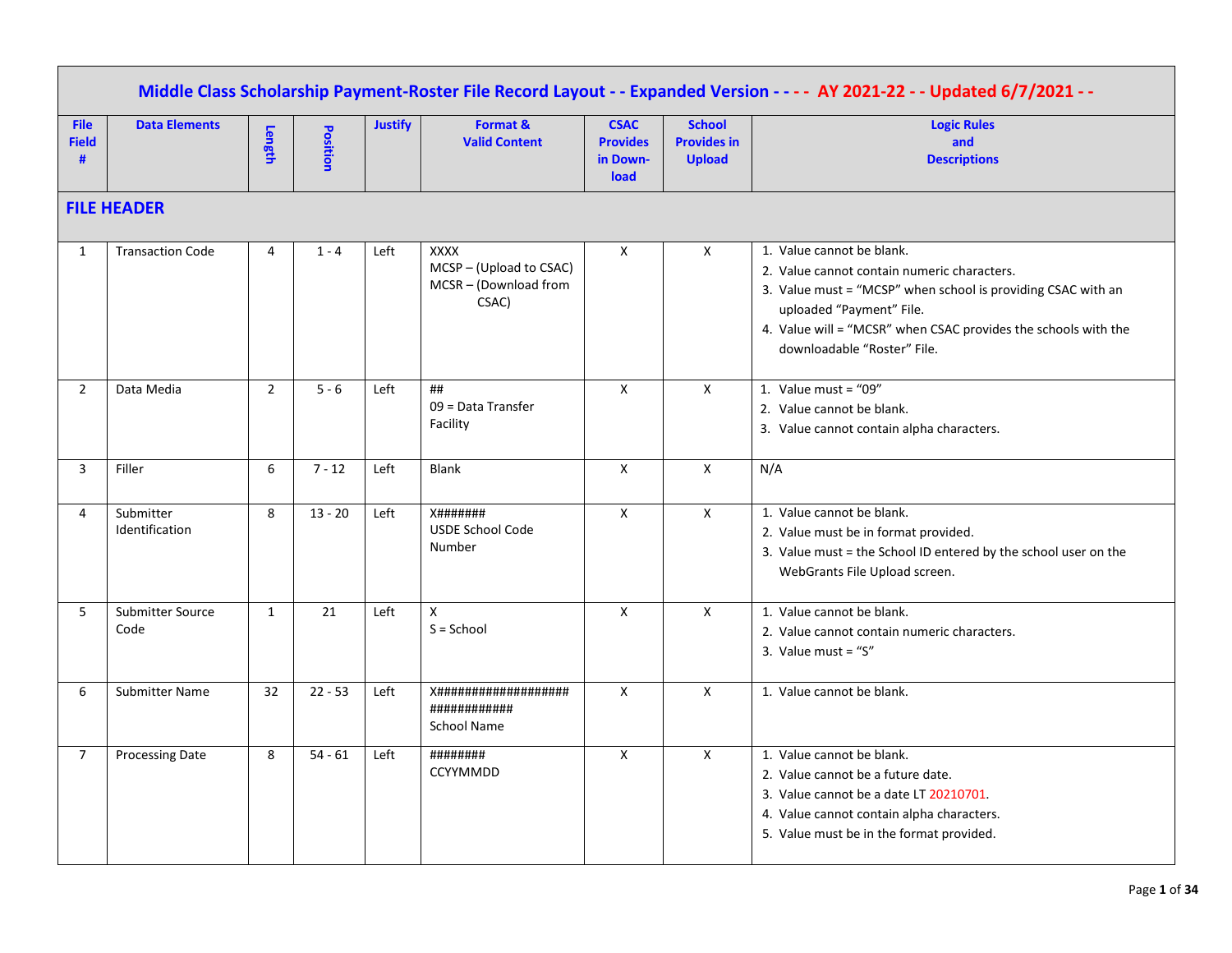|                                  | Middle Class Scholarship Payment-Roster File Record Layout - - Expanded Version - - - - AY 2021-22 - - Updated 6/7/2021 - - |                |                 |                |                                                                                                              |                                                    |                                                      |                                                                                                                                                                                                                                                                                                                                                      |  |  |  |  |  |
|----------------------------------|-----------------------------------------------------------------------------------------------------------------------------|----------------|-----------------|----------------|--------------------------------------------------------------------------------------------------------------|----------------------------------------------------|------------------------------------------------------|------------------------------------------------------------------------------------------------------------------------------------------------------------------------------------------------------------------------------------------------------------------------------------------------------------------------------------------------------|--|--|--|--|--|
| <b>File</b><br><b>Field</b><br># | <b>Data Elements</b>                                                                                                        | Length         | <b>Position</b> | <b>Justify</b> | Format &<br><b>Valid Content</b>                                                                             | <b>CSAC</b><br><b>Provides</b><br>in Down-<br>load | <b>School</b><br><b>Provides in</b><br><b>Upload</b> | <b>Logic Rules</b><br>and<br><b>Descriptions</b>                                                                                                                                                                                                                                                                                                     |  |  |  |  |  |
| 8                                | Academic Year                                                                                                               | 4              | $62 - 65$       | Left           | ####<br><b>CCYY</b>                                                                                          | X                                                  | Χ                                                    | 1. Value cannot be blank.<br>2. Value cannot contain alpha characters.<br>3. Value cannot be LT "2021".<br>4. Value must = the Academic Year selected by the school user on the<br>WebGrants File Upload screen.<br>5. Value must be in format provided.<br>6. Value must = the Academic Year in field 3 of each of the records<br>within this file. |  |  |  |  |  |
| 9                                | Filler                                                                                                                      | 205            | 66 - 270        |                | <b>Blank</b>                                                                                                 | X                                                  | X                                                    | N/A                                                                                                                                                                                                                                                                                                                                                  |  |  |  |  |  |
| <b>PAYMENT-ROSTER FILE</b>       |                                                                                                                             |                |                 |                |                                                                                                              |                                                    |                                                      |                                                                                                                                                                                                                                                                                                                                                      |  |  |  |  |  |
| $\mathbf{1}$                     | <b>Federal School Code</b>                                                                                                  | 6              | $1 - 6$         | Left           | <b>X#####</b><br>X00000 to X99999<br>Valid characters for the<br>first position are:<br>0 (zero), B, E, or G | X                                                  | X                                                    | 1. Value cannot be blank.<br>2. Value must be in format provided.<br>3. Value must = the School ID entered by the school user on the<br>WebGrants File Upload screen.                                                                                                                                                                                |  |  |  |  |  |
| $\overline{2}$                   | Term Type                                                                                                                   | $\mathbf{1}$   | $\overline{7}$  | Left           | #<br>1=Semester<br>2=Quarter                                                                                 | X                                                  | X                                                    | 1. Value cannot be blank.<br>2. Value cannot contain alpha characters.<br>3. Value must be = either "1" or "2".<br>4. Value must = the term type associated with the school code in our<br>database.                                                                                                                                                 |  |  |  |  |  |
| 3                                | Academic Year                                                                                                               | $\overline{4}$ | $8 - 11$        | Left           | ####<br><b>CCYY</b><br>Numbers 0 to 9<br>Example: 2021 = 2021-22<br>academic year                            | $\pmb{\mathsf{X}}$                                 | $\pmb{\times}$                                       | 1. Value cannot be blank.<br>2. Value cannot contain alpha characters.<br>3. Value cannot be LT "2021".<br>4. Value must = the Academic Year selected by the school user on the<br>WebGrants File Upload screen.<br>5. Value must be in format provided.                                                                                             |  |  |  |  |  |
| 4                                | SSN or CA Dream Act<br>ID                                                                                                   | 9              | $12 - 20$       | Right          | #########<br>000010001 to 999999999                                                                          | $\mathsf{X}$                                       | $\mathsf{x}$                                         | 1. Value cannot be blank.<br>2. Value cannot contain alpha characters.<br>3. Value must match the SSN or CA Dream Act ID on the WG database.<br>MCS Award Record.                                                                                                                                                                                    |  |  |  |  |  |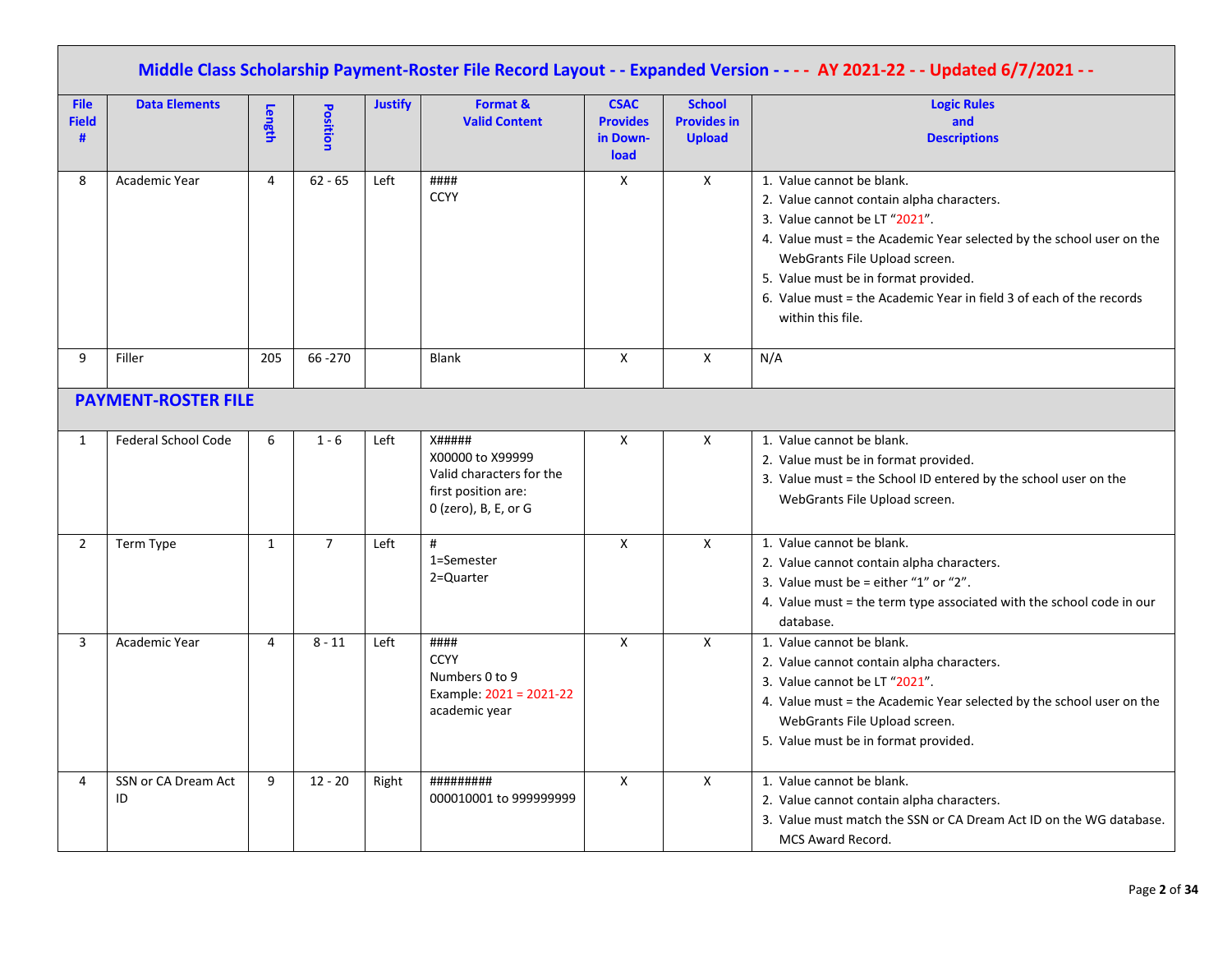|                                  | Middle Class Scholarship Payment-Roster File Record Layout - - Expanded Version - - - - AY 2021-22 - - Updated 6/7/2021 - - |                |           |                |                                                                                                                                 |                                                    |                                                      |                                                                                                                                                                                                                                                                                                                                                                                         |  |  |  |  |
|----------------------------------|-----------------------------------------------------------------------------------------------------------------------------|----------------|-----------|----------------|---------------------------------------------------------------------------------------------------------------------------------|----------------------------------------------------|------------------------------------------------------|-----------------------------------------------------------------------------------------------------------------------------------------------------------------------------------------------------------------------------------------------------------------------------------------------------------------------------------------------------------------------------------------|--|--|--|--|
| <b>File</b><br><b>Field</b><br># | <b>Data Elements</b>                                                                                                        | Length         | Position  | <b>Justify</b> | Format &<br><b>Valid Content</b>                                                                                                | <b>CSAC</b><br><b>Provides</b><br>in Down-<br>load | <b>School</b><br><b>Provides in</b><br><b>Upload</b> | <b>Logic Rules</b><br>and<br><b>Descriptions</b>                                                                                                                                                                                                                                                                                                                                        |  |  |  |  |
| 5                                | <b>Student's Last Name</b>                                                                                                  | 16             | $21 - 36$ | Left           | <b>X###############</b><br>Numbers 0 to 9<br>Uppercase letters A to Z<br>Space(s)<br>. (period)<br>' (apostrophe)<br>- (hyphen) | X                                                  | $\mathsf{X}$                                         | 1. Data from the ISIR/Cal ISIR transaction used for awarding.                                                                                                                                                                                                                                                                                                                           |  |  |  |  |
| 6                                | <b>Student's First Name</b>                                                                                                 | 12             | $37 - 48$ | Left           | <b>X###########</b><br>Numbers 0 to 9<br>Uppercase letters A to Z<br>Space(s)<br>. (period)<br>' (apostrophe)<br>- (hyphen)     | $\mathsf X$                                        | $\boldsymbol{\mathsf{X}}$                            | 1. Data the ISIR/Cal ISIR transaction used for awarding.                                                                                                                                                                                                                                                                                                                                |  |  |  |  |
| $\overline{7}$                   | Student's Middle<br>Initial                                                                                                 | $\mathbf{1}$   | 49        | Left           | $\mathsf{x}$<br><b>Blank</b><br>Uppercase letters A to Z                                                                        | X                                                  | $\mathsf{X}$                                         | 1. Data from the ISIR/Cal ISIR transaction used for awarding.                                                                                                                                                                                                                                                                                                                           |  |  |  |  |
| 8                                | Student's Date of<br><b>Birth</b>                                                                                           | 8              | $50 - 57$ | Left           | ########<br>CCYYMMDD                                                                                                            | X                                                  | $\boldsymbol{\mathsf{X}}$                            | 1. Data from the ISIR/Cal ISIR transaction used for awarding.                                                                                                                                                                                                                                                                                                                           |  |  |  |  |
| 9                                | ISIR/Cal ISIR<br><b>Transaction Number</b><br>used for Financial Aid<br>determination                                       | $\overline{2}$ | $58 - 59$ | Right          | ##<br>01 to 99                                                                                                                  | X                                                  | $\mathsf{X}$                                         | 1. Value cannot be blank.<br>2. Value must be in format provided.<br>3. Data from the ISIR/Cal ISIR transaction used for awarding.                                                                                                                                                                                                                                                      |  |  |  |  |
| 10                               | Student's<br><b>Dependency Status</b>                                                                                       | $\mathbf{1}$   | 60        | Right          | #<br>1=Dependent<br>2=Independent                                                                                               | X                                                  | $\boldsymbol{\mathsf{X}}$                            | 1. Value cannot be blank.<br>2. Value cannot contain alpha characters.<br>3. ISIR field #173 "Dependency Status" found on the ISIR/Cal ISIR<br>transaction used for awarding.                                                                                                                                                                                                           |  |  |  |  |
| 11                               | <b>Total Income</b>                                                                                                         | 10             | $61 - 70$ | Right          | #########<br><b>Blank</b><br>-999999999 to<br>099999999                                                                         | X                                                  | $\mathsf{C}$<br>Conditional                          | 1. ISIR field #299 "Total Income" found on the ISIR/Cal ISIR transaction<br>used for awarding.<br>2. Value cannot contain alpha characters.<br>3. Field is zero filled on the left to fill the entire field. If the total<br>income is negative, the minus sign must be in the first position. For<br>example, a total income of -25,000 dollars should be inputted as<br>"-000025000". |  |  |  |  |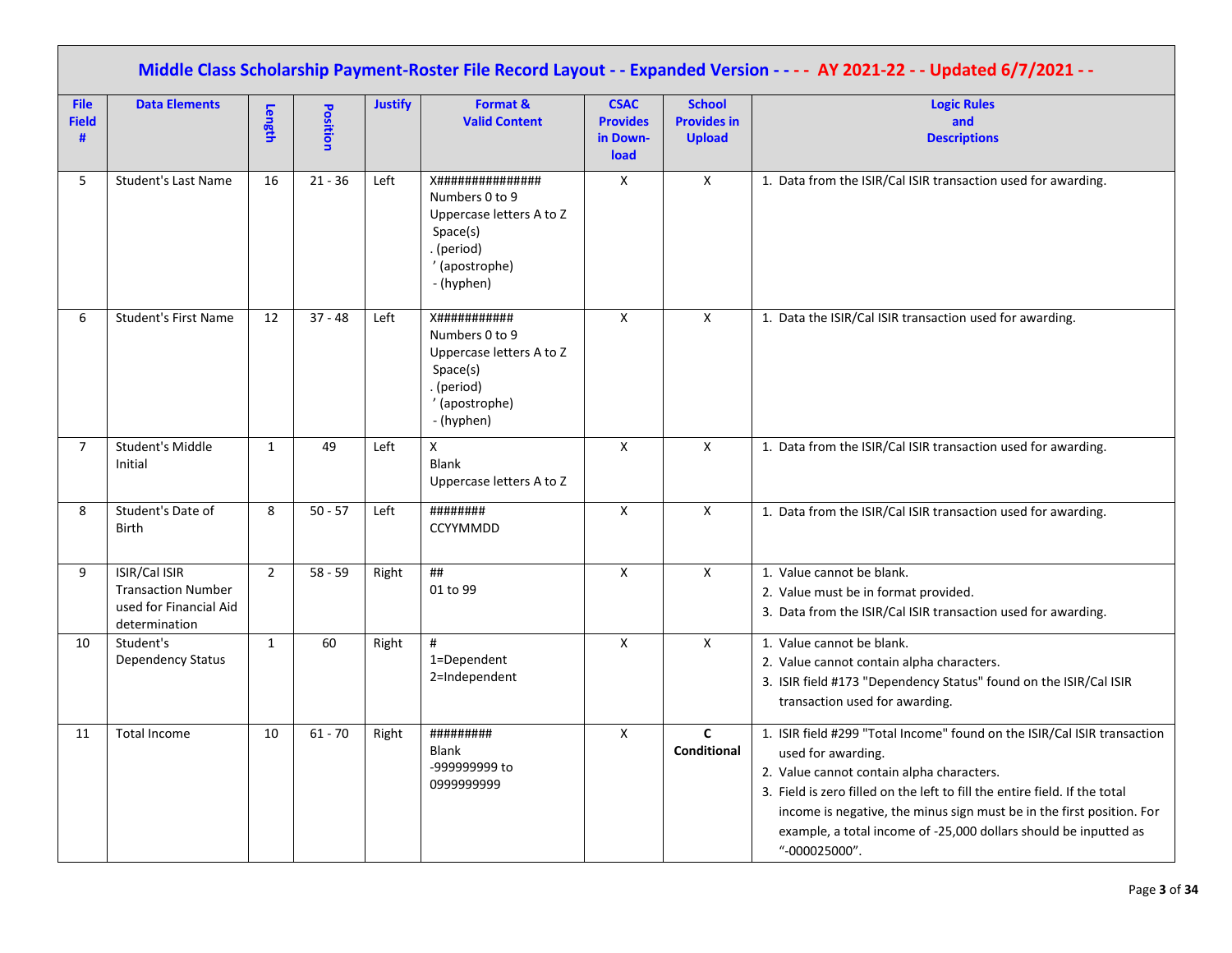| Middle Class Scholarship Payment-Roster File Record Layout - - Expanded Version - - - - AY 2021-22 - - Updated 6/7/2021 - - |                      |        |          |                |                                  |                                                    |                                                      |                                                                                                                                                                                                                                                                                                                                                                                                                                                                                                                                           |  |  |  |  |
|-----------------------------------------------------------------------------------------------------------------------------|----------------------|--------|----------|----------------|----------------------------------|----------------------------------------------------|------------------------------------------------------|-------------------------------------------------------------------------------------------------------------------------------------------------------------------------------------------------------------------------------------------------------------------------------------------------------------------------------------------------------------------------------------------------------------------------------------------------------------------------------------------------------------------------------------------|--|--|--|--|
| <b>File</b><br><b>Field</b><br>#                                                                                            | <b>Data Elements</b> | Length | Position | <b>Justify</b> | Format &<br><b>Valid Content</b> | <b>CSAC</b><br><b>Provides</b><br>in Down-<br>load | <b>School</b><br><b>Provides in</b><br><b>Upload</b> | <b>Logic Rules</b><br>and<br><b>Descriptions</b>                                                                                                                                                                                                                                                                                                                                                                                                                                                                                          |  |  |  |  |
|                                                                                                                             |                      |        |          |                |                                  |                                                    |                                                      | 4. A total income of 999,999,999 should be inputted as<br>"0999999999".                                                                                                                                                                                                                                                                                                                                                                                                                                                                   |  |  |  |  |
|                                                                                                                             |                      |        |          |                |                                  |                                                    |                                                      | 5. Schools only provide a value in this field if a correction is needed.<br>This is indicated by submitting a value of "C" in field 42,<br>(Transaction Type) and a value of "3" in field 41, (Eligibility Change)<br>of this file.                                                                                                                                                                                                                                                                                                       |  |  |  |  |
|                                                                                                                             |                      |        |          |                |                                  |                                                    |                                                      | 6. If the school submits a value for this field, it will result in an annual<br>level award recalculation. The MCS Award Amount will be<br>recalculated by CSAC; (using this new income value, and any other<br>new values provided on this record in fields 12 through 14). If no<br>new values are provided in these additional fields, then the<br>recalculation will be performed using the existing values stored in<br>the WebGrants database for those corresponding fields, plus the<br>new value provided in this field.         |  |  |  |  |
|                                                                                                                             |                      |        |          |                |                                  |                                                    |                                                      | a. If this award recalculation results in a new award amount, and a<br>payment exists, then the school will be required to recertify the<br>payment amount. The downloadable Roster file available after<br>batch processing has completed, will include the recalculated<br>MCS award amounts as well as the previously certified payment<br>amount for each term(s) in which a payment has already been<br>made. A recertify payment will show a value of "6" under the<br>Fall/Winter/Spring Adjustment Reason Code fields (22/29/36). |  |  |  |  |
|                                                                                                                             |                      |        |          |                |                                  |                                                    |                                                      | For further information regarding the steps needed to recertify a<br>payment, please refer to the term level MCS Award Payment<br>fields found later in this document.                                                                                                                                                                                                                                                                                                                                                                    |  |  |  |  |
|                                                                                                                             |                      |        |          |                |                                  |                                                    |                                                      | b. If the MCS award recalculation process results in the record no<br>longer being eligible for MCS award consideration, the student's<br>MCS award amount will be recalculated to zero, and the school<br>will be required to recertify the zero-payment amount. After this                                                                                                                                                                                                                                                              |  |  |  |  |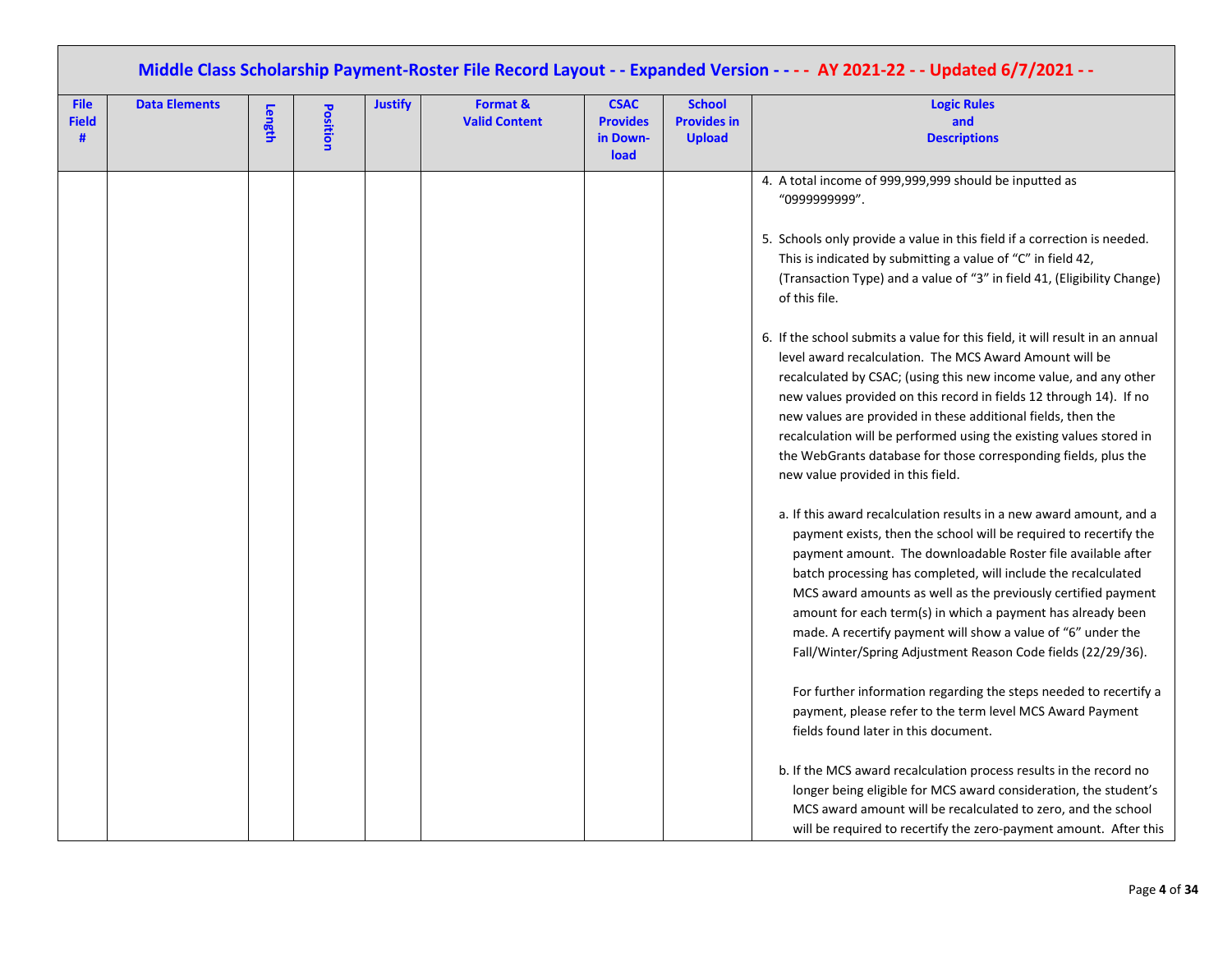|                                  | Middle Class Scholarship Payment-Roster File Record Layout - - Expanded Version - - - - AY 2021-22 - - Updated 6/7/2021 - - |                |           |                |                                        |                                                    |                                                      |                                                                                                                                                                                                                                                                                                                                                                                                                                                                                                                                                                                                                                                                                                                                                                                                                                                                                                                                                                                                                                                                                                                                                                                                                                                                                                                                                                                                                                                                                                                                                                                                                                                                                                                                                                                                         |  |  |  |  |
|----------------------------------|-----------------------------------------------------------------------------------------------------------------------------|----------------|-----------|----------------|----------------------------------------|----------------------------------------------------|------------------------------------------------------|---------------------------------------------------------------------------------------------------------------------------------------------------------------------------------------------------------------------------------------------------------------------------------------------------------------------------------------------------------------------------------------------------------------------------------------------------------------------------------------------------------------------------------------------------------------------------------------------------------------------------------------------------------------------------------------------------------------------------------------------------------------------------------------------------------------------------------------------------------------------------------------------------------------------------------------------------------------------------------------------------------------------------------------------------------------------------------------------------------------------------------------------------------------------------------------------------------------------------------------------------------------------------------------------------------------------------------------------------------------------------------------------------------------------------------------------------------------------------------------------------------------------------------------------------------------------------------------------------------------------------------------------------------------------------------------------------------------------------------------------------------------------------------------------------------|--|--|--|--|
| <b>File</b><br><b>Field</b><br># | <b>Data Elements</b>                                                                                                        | Length         | Position  | <b>Justify</b> | Format &<br><b>Valid Content</b>       | <b>CSAC</b><br><b>Provides</b><br>in Down-<br>load | <b>School</b><br><b>Provides in</b><br><b>Upload</b> | <b>Logic Rules</b><br>and<br><b>Descriptions</b>                                                                                                                                                                                                                                                                                                                                                                                                                                                                                                                                                                                                                                                                                                                                                                                                                                                                                                                                                                                                                                                                                                                                                                                                                                                                                                                                                                                                                                                                                                                                                                                                                                                                                                                                                        |  |  |  |  |
|                                  |                                                                                                                             |                |           |                |                                        |                                                    |                                                      | recertification is submitted to CSAC and processed, the student<br>will be removed from the school's MCS payment-roster.                                                                                                                                                                                                                                                                                                                                                                                                                                                                                                                                                                                                                                                                                                                                                                                                                                                                                                                                                                                                                                                                                                                                                                                                                                                                                                                                                                                                                                                                                                                                                                                                                                                                                |  |  |  |  |
| 12                               | Student's Federal Aid                                                                                                       | $\overline{7}$ | $71 - 77$ | Right          | #######<br>Blank<br>0000000 to 9999999 | $\mathsf{X}$                                       | C<br>Conditional                                     | 1. Value cannot contain alpha characters.<br>2. Schools only provide a value in this field if a correction is needed.<br>This is indicated by submitting a value of "C", (Correction) in field<br>42, (Transaction Type) and a value of "3", (Eligibility) in field 41,<br>(Eligibility Change) of this file.<br>3. If the school submits a value for this field, then the MCS Award<br>Amount will be recalculated by CSAC; (using this new Federal Aid<br>value, and any other new values provided on this record in fields<br>11, 13, or 14). If no new values are provided in these additional<br>fields, then the recalculation will be performed using the existing<br>values stored in the WebGrants database for those corresponding<br>fields, plus the new value provided in this field).<br>a. If a payment has already been made when this award<br>recalculation is done, then the school will be required to recertify<br>the payment amount. The downloadable Roster file available<br>after batch processing has completed, will include the<br>recalculated MCS award amounts as well as the previously<br>certified payment amount for each term(s) in which a payment<br>has already been made. A recertify payment will show a value of<br>"6" under the Fall/Winter/Spring Adjustment Reason Code fields<br>(22/29/36).<br>For further information regarding the steps needed to recertify a<br>payment, please refer to the term level MCS Award Payment<br>fields found later in this document.<br>4. If the award recalculation results in the student no longer being<br>eligible for an MCS award, then the student's MCS award amount<br>will be recalculated to zero and the school will be required to<br>recertify the zero-payment amount. After this recertification is |  |  |  |  |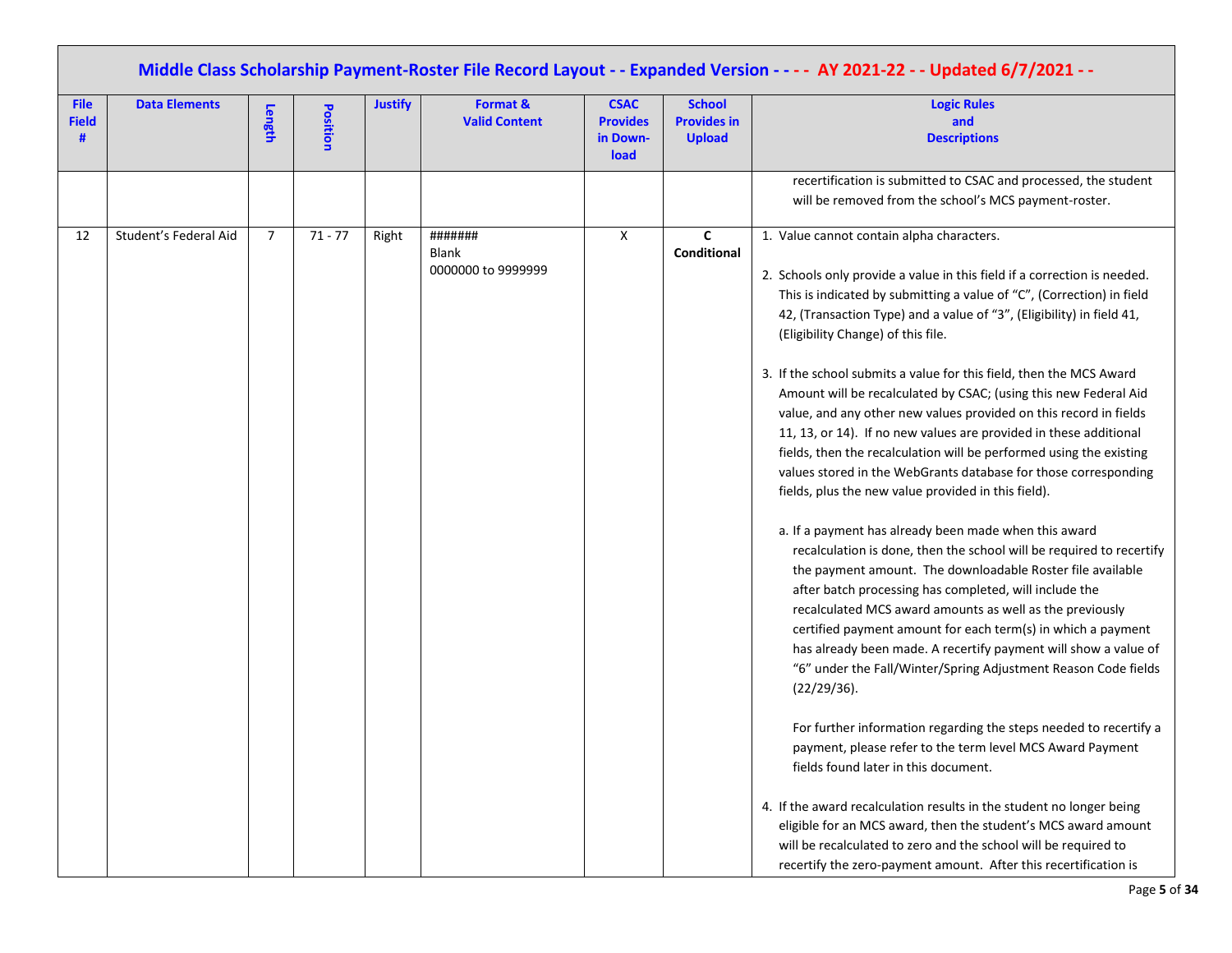|                                  | Middle Class Scholarship Payment-Roster File Record Layout - - Expanded Version - - - - AY 2021-22 - - Updated 6/7/2021 - - |                |                 |                |                                                                                                                  |                                                    |                                                      |                                                                                                                                                                                                                                                                                                                                                                                                                                                                                                                                                                                                                                                                                                                                                                                                                                                                                                                                                                                                                                                                                                             |  |  |  |  |
|----------------------------------|-----------------------------------------------------------------------------------------------------------------------------|----------------|-----------------|----------------|------------------------------------------------------------------------------------------------------------------|----------------------------------------------------|------------------------------------------------------|-------------------------------------------------------------------------------------------------------------------------------------------------------------------------------------------------------------------------------------------------------------------------------------------------------------------------------------------------------------------------------------------------------------------------------------------------------------------------------------------------------------------------------------------------------------------------------------------------------------------------------------------------------------------------------------------------------------------------------------------------------------------------------------------------------------------------------------------------------------------------------------------------------------------------------------------------------------------------------------------------------------------------------------------------------------------------------------------------------------|--|--|--|--|
| <b>File</b><br><b>Field</b><br># | <b>Data Elements</b>                                                                                                        | Length         | <b>Position</b> | <b>Justify</b> | Format &<br><b>Valid Content</b>                                                                                 | <b>CSAC</b><br><b>Provides</b><br>in Down-<br>load | <b>School</b><br><b>Provides in</b><br><b>Upload</b> | <b>Logic Rules</b><br>and<br><b>Descriptions</b>                                                                                                                                                                                                                                                                                                                                                                                                                                                                                                                                                                                                                                                                                                                                                                                                                                                                                                                                                                                                                                                            |  |  |  |  |
|                                  |                                                                                                                             |                |                 |                |                                                                                                                  |                                                    |                                                      | submitted to CSAC and processed, the student will be removed<br>from the school's MCS payment-roster.                                                                                                                                                                                                                                                                                                                                                                                                                                                                                                                                                                                                                                                                                                                                                                                                                                                                                                                                                                                                       |  |  |  |  |
| 13                               | Student's<br><b>Institutional Grants</b><br>and Fee Waivers                                                                 | $\overline{7}$ | 78 - 84         | Right          | #######<br>Blank<br>0000000 to 9999999                                                                           | X                                                  | C<br>Conditional                                     | The same rules apply to this field as those set forth in field 12,<br>(Student's Federal Aid) with this clarification for item 3:<br>" (using this new Institutional Aid value, and any other new values<br>provided on this record in fields 11, 12, or 14). If no"                                                                                                                                                                                                                                                                                                                                                                                                                                                                                                                                                                                                                                                                                                                                                                                                                                        |  |  |  |  |
| 14                               | Student's State Aid                                                                                                         | $\overline{7}$ | $85 - 91$       | Right          | #######<br><b>Blank</b><br>0000000 to 9999999                                                                    | X                                                  | C<br>Conditional                                     | The same rules apply to this field as those set forth in field 12,<br>(Student's Federal Aid) with this clarification for item 3:<br>" (using this new State Aid value, and any other new values provided<br>on this record in fields 11, 12, or 13). If no"<br>Plus, the additional logic rule that this field should not include Cal<br>Grant Award Amounts in the value provided.                                                                                                                                                                                                                                                                                                                                                                                                                                                                                                                                                                                                                                                                                                                        |  |  |  |  |
| 15                               | Student's Fall<br><b>Enrollment Status</b>                                                                                  | $\mathbf{1}$   | 92              | Left           | $\#$<br><b>Blank</b><br>$1 = FT - (Pay)$<br>2=Less Than HT - (Do Not<br>Pay)<br>3=Not Enrolled<br>$4=HT - (Pay)$ | X                                                  | $\mathbf{C}$<br>Conditional                          | 1. Value cannot contain alpha characters.<br>2. The enrollment/payment status confirms the student's pay status<br>for the Fall term.<br>3. A value of 2 or 3 indicates non-payment for the term (\$0); the term<br>award is reduced to zero and keeps the student on the roster.<br>4. This field will be blank the first time the school receives a student<br>on the Payment-Roster file. Once a school has provided CSAC with<br>a value in this field, that status will continue to appear on the<br>Payment-Roster file coming from CSAC until the school<br>subsequently submits a change to the student's<br>enrollment/payment status.<br>5. When the schools provide any valid value in this field, they must<br>also submit a value of "P", (Payment Information) in field 42,<br>(Transaction Type) of this file.<br>6. The school is required to provide a value in this field when a<br>payment is being certified, (or recertified); or if the student's<br>enrollment/payment status changes, (i.e. a change to or from "FT"<br>or "HT", to or from "Less Than HT", or no longer enrolled). |  |  |  |  |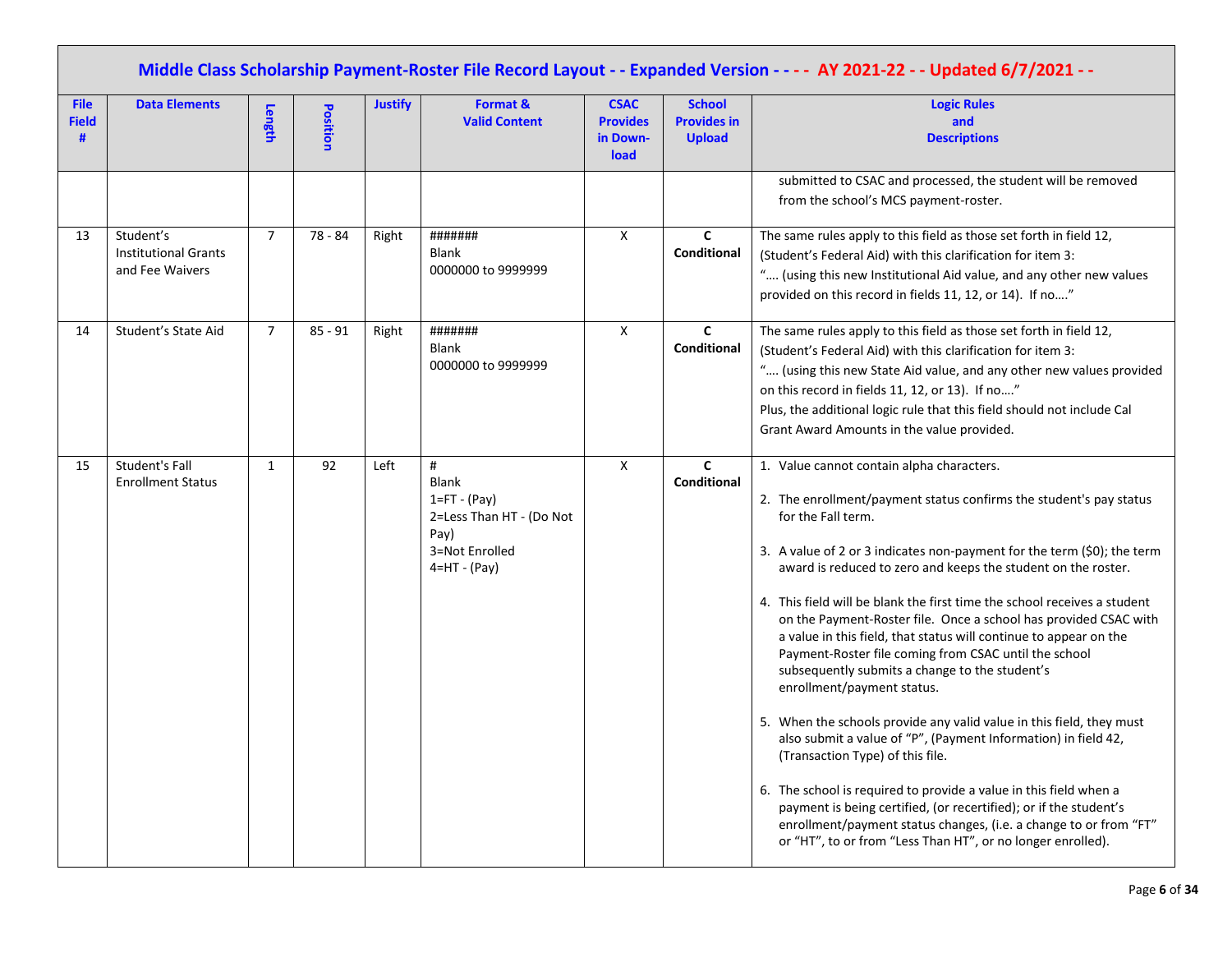| Middle Class Scholarship Payment-Roster File Record Layout - - Expanded Version - - - - AY 2021-22 - - Updated 6/7/2021 - - |                      |        |          |                |                                  |                                                    |                                                      |                                                                                                                                                                                                                                                                                                                                                                                                                                                                                         |  |  |  |  |
|-----------------------------------------------------------------------------------------------------------------------------|----------------------|--------|----------|----------------|----------------------------------|----------------------------------------------------|------------------------------------------------------|-----------------------------------------------------------------------------------------------------------------------------------------------------------------------------------------------------------------------------------------------------------------------------------------------------------------------------------------------------------------------------------------------------------------------------------------------------------------------------------------|--|--|--|--|
| <b>File</b><br><b>Field</b><br>#                                                                                            | <b>Data Elements</b> | Length | Position | <b>Justify</b> | Format &<br><b>Valid Content</b> | <b>CSAC</b><br><b>Provides</b><br>in Down-<br>load | <b>School</b><br><b>Provides in</b><br><b>Upload</b> | <b>Logic Rules</b><br>and<br><b>Descriptions</b>                                                                                                                                                                                                                                                                                                                                                                                                                                        |  |  |  |  |
|                                                                                                                             |                      |        |          |                |                                  |                                                    |                                                      | 7. When the schools submit a value of "1", "FT - (Pay)" or a value of<br>"4", "HT - (Pay)" in this field, they must also provide a value in<br>field 21, (Fall MCS Award Payment) indicating that they are<br>certifying the student's enrollment/payment status, and that the<br>student should be paid the dollar value provided in field 21.<br>The value provided in field 21 must = the Fall MCS Award Amount<br>provided by CSAC in field 20 of the Roster file.<br><b>NOTES:</b> |  |  |  |  |
|                                                                                                                             |                      |        |          |                |                                  |                                                    |                                                      | - A "1", "FT - (Pay)" will use full MCS eligibility for that term, (50%<br>for a semester term, or 33.33% for a quarter term).                                                                                                                                                                                                                                                                                                                                                          |  |  |  |  |
|                                                                                                                             |                      |        |          |                |                                  |                                                    |                                                      | - A value of "4", "HT - (Pay)" will use half MCS eligibility for that<br>term, (25% for a semester term, or 16.66% for a quarter term).                                                                                                                                                                                                                                                                                                                                                 |  |  |  |  |
|                                                                                                                             |                      |        |          |                |                                  |                                                    |                                                      | - If the term is a limited eligibility term, a value of "4", "HT - (Pay)"<br>will use all of the MCS eligibility remaining on that term.                                                                                                                                                                                                                                                                                                                                                |  |  |  |  |
|                                                                                                                             |                      |        |          |                |                                  |                                                    |                                                      | - A zero payment will not be counted against the student's<br>remaining MCS eligibility                                                                                                                                                                                                                                                                                                                                                                                                 |  |  |  |  |
|                                                                                                                             |                      |        |          |                |                                  |                                                    |                                                      | - For additional information, please refer to the term level MCS<br>Award Payment fields found later in this document.                                                                                                                                                                                                                                                                                                                                                                  |  |  |  |  |
|                                                                                                                             |                      |        |          |                |                                  |                                                    |                                                      | 8. When the school determines that a student should actually be<br>considered HT for this term, then they shall submit a tuition/fee<br>adjustment; once processed they shall accept that HT payment by<br>using option $# 4$ , (HT-Pay).                                                                                                                                                                                                                                               |  |  |  |  |
|                                                                                                                             |                      |        |          |                |                                  |                                                    |                                                      | 9. When the schools submit a value of 2 or 3 in this field, they must<br>also provide a value of zero in field 21, (Fall MCS Award Payment)<br>indicating that they do not want the student paid for the Fall term,<br>but they want to keep the student on their roster.                                                                                                                                                                                                               |  |  |  |  |
|                                                                                                                             |                      |        |          |                |                                  |                                                    |                                                      | By using a value of 2 or 3, you are applying a zero payment (\$0).<br>а.<br>This will also result in the term award amount reducing to zero.                                                                                                                                                                                                                                                                                                                                            |  |  |  |  |
|                                                                                                                             |                      |        |          |                |                                  |                                                    |                                                      | All other aid and the Tuition/Fee amounts related to that term                                                                                                                                                                                                                                                                                                                                                                                                                          |  |  |  |  |
|                                                                                                                             |                      |        |          |                |                                  |                                                    |                                                      | will remain untouched. If all terms have a value of 2 or 3 applied,                                                                                                                                                                                                                                                                                                                                                                                                                     |  |  |  |  |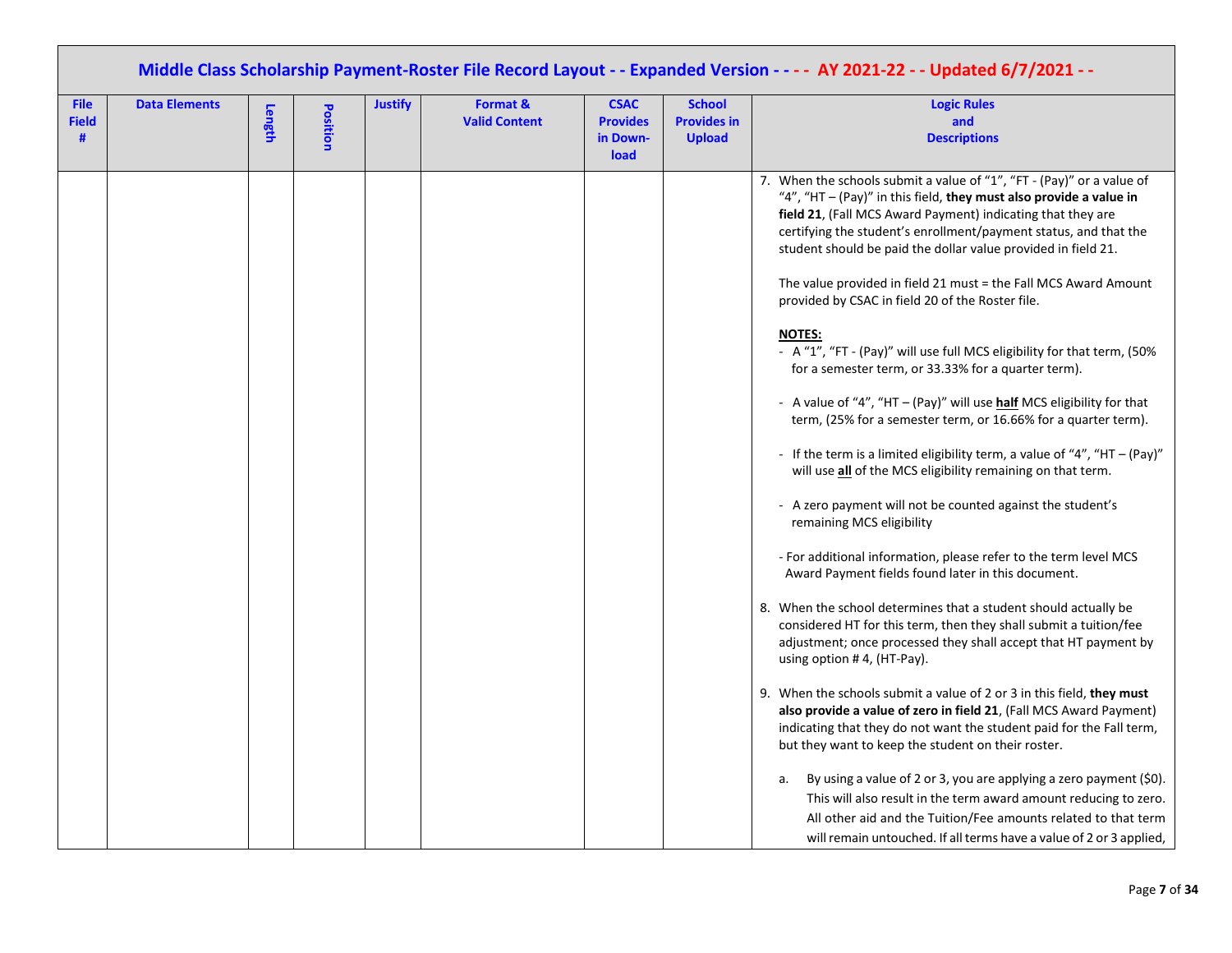| Middle Class Scholarship Payment-Roster File Record Layout - - Expanded Version - - - - AY 2021-22 - - Updated 6/7/2021 - - |                                              |              |          |                |                                                                                                               |                                                    |                                                      |                                                                                                                                                                                                                                                                                                                                                                                                                                                                                                                                                                                                                                                                                                                                                                                                                                                                                                                                                                                                                                                                                                                                                                                                                                                                      |  |  |  |
|-----------------------------------------------------------------------------------------------------------------------------|----------------------------------------------|--------------|----------|----------------|---------------------------------------------------------------------------------------------------------------|----------------------------------------------------|------------------------------------------------------|----------------------------------------------------------------------------------------------------------------------------------------------------------------------------------------------------------------------------------------------------------------------------------------------------------------------------------------------------------------------------------------------------------------------------------------------------------------------------------------------------------------------------------------------------------------------------------------------------------------------------------------------------------------------------------------------------------------------------------------------------------------------------------------------------------------------------------------------------------------------------------------------------------------------------------------------------------------------------------------------------------------------------------------------------------------------------------------------------------------------------------------------------------------------------------------------------------------------------------------------------------------------|--|--|--|
| <b>File</b><br><b>Field</b><br>#                                                                                            | <b>Data Elements</b>                         | Length       | Position | <b>Justify</b> | Format &<br><b>Valid Content</b>                                                                              | <b>CSAC</b><br><b>Provides</b><br>in Down-<br>load | <b>School</b><br><b>Provides in</b><br><b>Upload</b> | <b>Logic Rules</b><br>and<br><b>Descriptions</b>                                                                                                                                                                                                                                                                                                                                                                                                                                                                                                                                                                                                                                                                                                                                                                                                                                                                                                                                                                                                                                                                                                                                                                                                                     |  |  |  |
|                                                                                                                             |                                              |              |          |                |                                                                                                               |                                                    |                                                      | the student will be considered financially ineligible and<br>removed from the roster.<br>To add the student back on the roster, the school must submit<br>b.<br>an enrollment record to CSAC. Keep in mind that the prior<br>payments in place will appear on the record until a new<br>payment is applied.                                                                                                                                                                                                                                                                                                                                                                                                                                                                                                                                                                                                                                                                                                                                                                                                                                                                                                                                                          |  |  |  |
| 16                                                                                                                          | Student's Winter<br><b>Enrollment Status</b> | $\mathbf{1}$ | 93       | Left           | #<br><b>Blank</b><br>$1 = FT - (Pay)$<br>2=Less Than HT - (Do Not<br>Pay)<br>3=Not Enrolled<br>$4=HT - (Pay)$ | X                                                  | $\mathbf c$<br>Conditional                           | The same rules apply to this field as those set forth in field 15,<br>(Student's Fall Enrollment Status) except:<br>1. When the schools submit a value of "1", "FT - (Pay)" or a value of<br>"4", "HT - (Pay)" in this field, they must also provide a value in<br>field 28, (Winter MCS Award Payment) indicating that they are<br>certifying the student's enrollment/payment status, and that the<br>student should be paid the dollar value provided in field 28.<br>The value provided in field 28 must = the Winter MCS Award<br>Amount provided by CSAC in field 27 of the Roster file.<br><b>NOTES:</b><br>- A "1", "FT - (Pay)" will use full MCS eligibility for that term, (50%<br>for a semester term, or 33.33% for a quarter term).<br>- A value of "4", "HT - (Pay)" will use <b>half</b> MCS eligibility for that<br>term, (25% for a semester term, or 16.66% for a quarter term).<br>- If the term is a limited eligibility term, a value of "4", "HT - (Pay)"<br>will use all of the MCS eligibility remaining on that term.<br>- A zero payment will not be counted against the student's<br>remaining MCS eligibility<br>- For additional information, please refer to the term level MCS<br>Award Payment fields found later in this document. |  |  |  |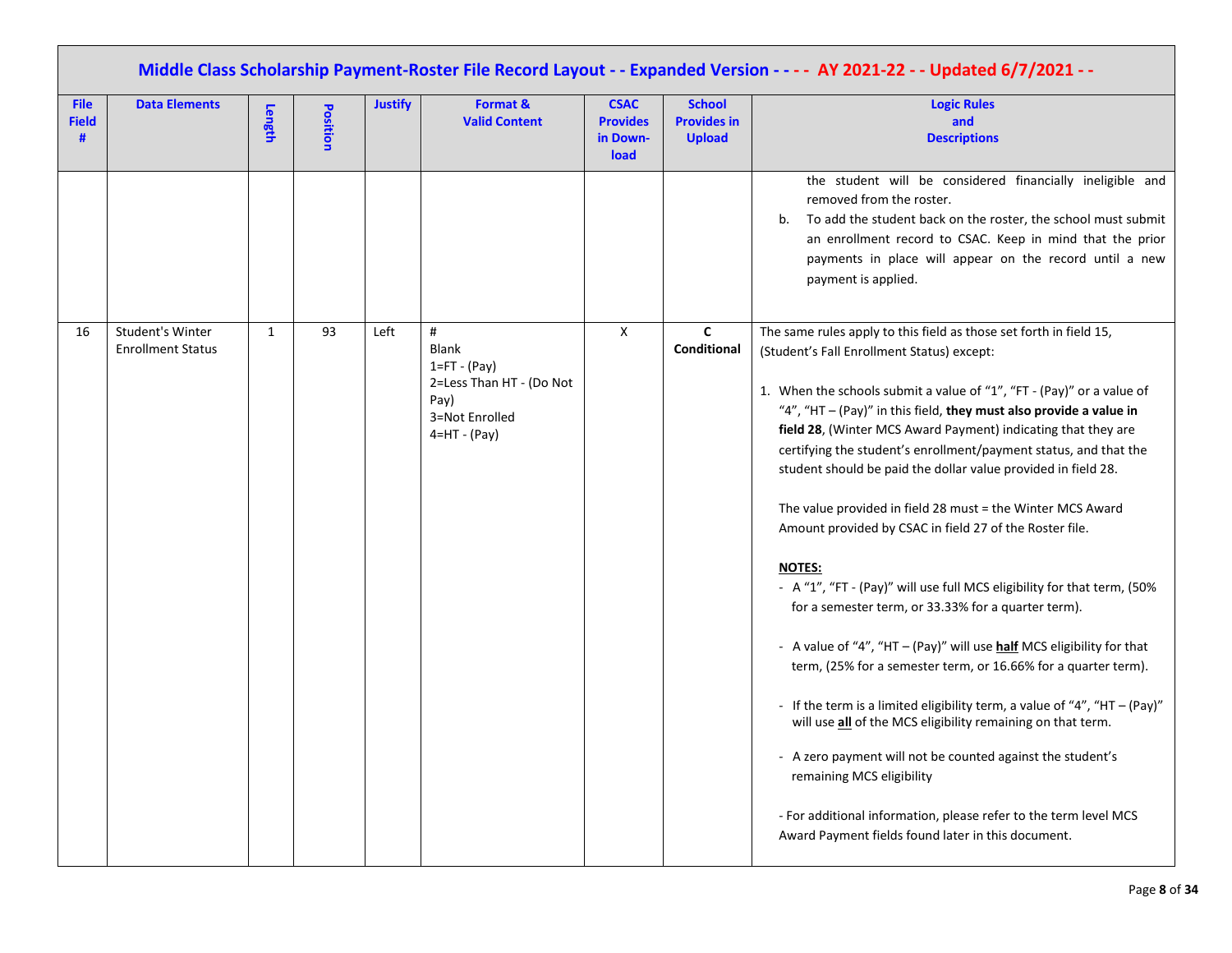|                                  | Middle Class Scholarship Payment-Roster File Record Layout - - Expanded Version - - - - AY 2021-22 - - Updated 6/7/2021 - - |        |          |                |                                                                                                               |                                                    |                                                      |                                                                                                                                                                                                                                                                                                                                                                                                                                                                                                                                                                                                                                                                                                                                                                                                                                                                                                                                                                                                                                                                                                                                                                                                                                                                                                                                                                                                           |  |  |  |  |
|----------------------------------|-----------------------------------------------------------------------------------------------------------------------------|--------|----------|----------------|---------------------------------------------------------------------------------------------------------------|----------------------------------------------------|------------------------------------------------------|-----------------------------------------------------------------------------------------------------------------------------------------------------------------------------------------------------------------------------------------------------------------------------------------------------------------------------------------------------------------------------------------------------------------------------------------------------------------------------------------------------------------------------------------------------------------------------------------------------------------------------------------------------------------------------------------------------------------------------------------------------------------------------------------------------------------------------------------------------------------------------------------------------------------------------------------------------------------------------------------------------------------------------------------------------------------------------------------------------------------------------------------------------------------------------------------------------------------------------------------------------------------------------------------------------------------------------------------------------------------------------------------------------------|--|--|--|--|
| <b>File</b><br><b>Field</b><br># | <b>Data Elements</b>                                                                                                        | Length | Position | <b>Justify</b> | Format &<br><b>Valid Content</b>                                                                              | <b>CSAC</b><br><b>Provides</b><br>in Down-<br>load | <b>School</b><br><b>Provides in</b><br><b>Upload</b> | <b>Logic Rules</b><br>and<br><b>Descriptions</b>                                                                                                                                                                                                                                                                                                                                                                                                                                                                                                                                                                                                                                                                                                                                                                                                                                                                                                                                                                                                                                                                                                                                                                                                                                                                                                                                                          |  |  |  |  |
|                                  |                                                                                                                             |        |          |                |                                                                                                               |                                                    |                                                      | 2. When the schools submit a value of 2 or 3 in this field, they must<br>also provide a value of zero in field 28, (Winter MCS Award<br>Payment) indicating that they do not want the student paid for the<br>Winter term, but they want to keep the student on their roster. A<br>value of 2 or 3 reduces the term award amount to zero (\$0).                                                                                                                                                                                                                                                                                                                                                                                                                                                                                                                                                                                                                                                                                                                                                                                                                                                                                                                                                                                                                                                           |  |  |  |  |
| 17                               | <b>Student's Spring</b><br><b>Enrollment Status</b>                                                                         | 1      | 94       | Left           | #<br><b>Blank</b><br>$1 = FT - (Pay)$<br>2=Less Than HT - (Do Not<br>Pay)<br>3=Not Enrolled<br>$4=HT - (Pay)$ | X                                                  | C<br>Conditional                                     | The same rules apply to this field as those set forth in field 15,<br>(Student's Fall Enrollment Status) except:<br>1. When the schools submit a value of "1", "FT - (Pay)" or a value of<br>"4", "HT $-$ (Pay)" in this field, they must also provide a value in<br>field 35, (Spring MCS Award Payment) indicating that they are<br>certifying the student's enrollment/payment status, and that the<br>student should be paid the dollar value provided in field 35.<br>The value provided in field 35 must = the Spring MCS Award<br>Amount provided by CSAC in field 34 of the Roster file.<br><b>NOTES:</b><br>- A "1", "FT - (Pay)" will use full MCS eligibility for that term, (50%<br>for a semester term, or 33.33% for a quarter term).<br>- A value of "4", "HT - (Pay)" will use half MCS eligibility for that<br>term, (25% for a semester term, or 16.66% for a quarter term).<br>- If the term is a limited eligibility term, a value of "4", "HT $-$ (Pay)"<br>will use all of the MCS eligibility remaining on that term.<br>- A zero payment will not be counted against the student's<br>remaining MCS eligibility<br>- For additional information, please refer to the term level MCS<br>Award Payment fields found later in this document.<br>2. When the schools submit a value of 2 or 3 in this field, they must<br>also provide a value of zero in field 35, (Spring MCS Award |  |  |  |  |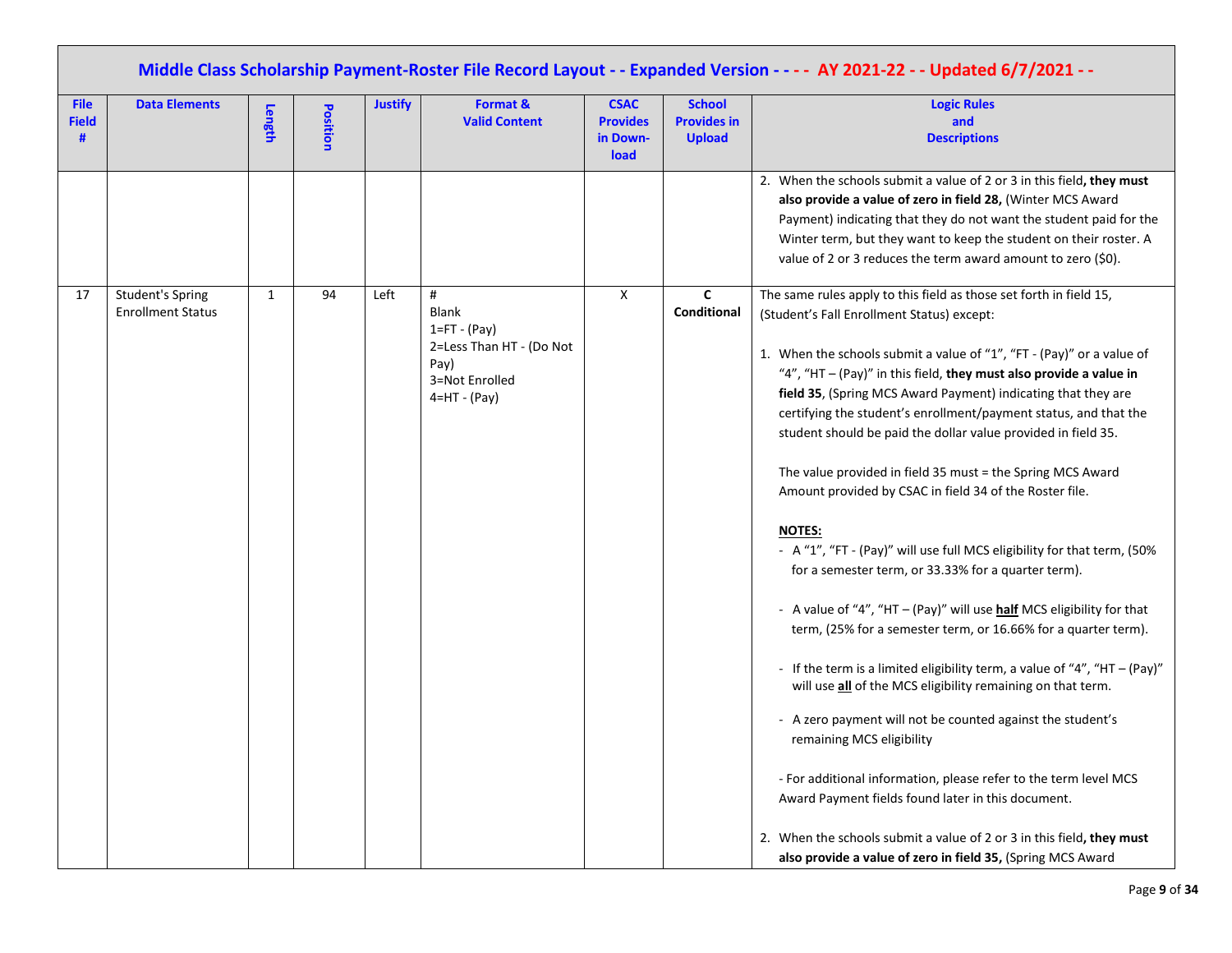|                                  | Middle Class Scholarship Payment-Roster File Record Layout - - Expanded Version - - - - AY 2021-22 - - Updated 6/7/2021 - - |                |                 |                |                                  |                                                    |                                                      |                                                                                                                                                                                                                                                                                                                                                                                                                                                                                                                                                                                                                                                                                                                                                                                                                                                                                                                                                                                                                                                                                                                                                                                                                                                                                                                                                                                                                                                                                                                                                |  |  |  |  |
|----------------------------------|-----------------------------------------------------------------------------------------------------------------------------|----------------|-----------------|----------------|----------------------------------|----------------------------------------------------|------------------------------------------------------|------------------------------------------------------------------------------------------------------------------------------------------------------------------------------------------------------------------------------------------------------------------------------------------------------------------------------------------------------------------------------------------------------------------------------------------------------------------------------------------------------------------------------------------------------------------------------------------------------------------------------------------------------------------------------------------------------------------------------------------------------------------------------------------------------------------------------------------------------------------------------------------------------------------------------------------------------------------------------------------------------------------------------------------------------------------------------------------------------------------------------------------------------------------------------------------------------------------------------------------------------------------------------------------------------------------------------------------------------------------------------------------------------------------------------------------------------------------------------------------------------------------------------------------------|--|--|--|--|
| <b>File</b><br><b>Field</b><br># | <b>Data Elements</b>                                                                                                        | Length         | <b>Position</b> | <b>Justify</b> | Format &<br><b>Valid Content</b> | <b>CSAC</b><br><b>Provides</b><br>in Down-<br>load | <b>School</b><br><b>Provides in</b><br><b>Upload</b> | <b>Logic Rules</b><br>and<br><b>Descriptions</b>                                                                                                                                                                                                                                                                                                                                                                                                                                                                                                                                                                                                                                                                                                                                                                                                                                                                                                                                                                                                                                                                                                                                                                                                                                                                                                                                                                                                                                                                                               |  |  |  |  |
|                                  |                                                                                                                             |                |                 |                |                                  |                                                    |                                                      | Payment) indicating that they do not want the student paid for the<br>Spring term, but they want to keep the student on their roster. A<br>value of 2 or 3 reduces the term award amount to zero (\$0).                                                                                                                                                                                                                                                                                                                                                                                                                                                                                                                                                                                                                                                                                                                                                                                                                                                                                                                                                                                                                                                                                                                                                                                                                                                                                                                                        |  |  |  |  |
| 18                               | Annual MCS Award<br>Amount                                                                                                  | 5              | $95 - 99$       | Left           | #####<br>00000 to 99999          | X                                                  |                                                      | 1. This value is provided by CSAC.                                                                                                                                                                                                                                                                                                                                                                                                                                                                                                                                                                                                                                                                                                                                                                                                                                                                                                                                                                                                                                                                                                                                                                                                                                                                                                                                                                                                                                                                                                             |  |  |  |  |
| 19                               | Annual Tuition/Fee<br>Amount                                                                                                | $\overline{7}$ | $100 - 106$     | Left           | #######<br>0000000 to 9999999    | X                                                  |                                                      | 1. This value is provided by CSAC.                                                                                                                                                                                                                                                                                                                                                                                                                                                                                                                                                                                                                                                                                                                                                                                                                                                                                                                                                                                                                                                                                                                                                                                                                                                                                                                                                                                                                                                                                                             |  |  |  |  |
| 20                               | Fall MCS Award<br>Amount                                                                                                    | 5              | $107 - 111$     | Left           | #####<br>00000 to 99999          | X                                                  |                                                      | 1. This value is provided by CSAC.                                                                                                                                                                                                                                                                                                                                                                                                                                                                                                                                                                                                                                                                                                                                                                                                                                                                                                                                                                                                                                                                                                                                                                                                                                                                                                                                                                                                                                                                                                             |  |  |  |  |
| 21                               | Fall MCS Award<br>Payment                                                                                                   | 5              | 112-116         | Left           | #####<br>Blank<br>00000 to 99999 | X                                                  | $\mathsf{C}$<br>Conditional                          | 1. Value cannot contain alpha characters.<br>2. This value cannot be GT the Fall MCS Award Amount.<br>3. CSAC will not provide a value in this field until the school certifies a<br>payment. From that point forward, this field will reflect the current<br>certified payment amount for the Fall term.<br>4. When providing a value for this field the school must also provide a<br>value of "P" in field 42.<br>5. When the school is certifying a payment amount, then a value must<br>be provided in this field, and a value of "1" or "4" must also be<br>submitted in field 15, (Student's Fall Enrollment/Payment Status).<br>In these cases, the value being provided by the school must = the<br>value in field 20, (Fall MCS Award Amount).<br>6. At times a school will be required to recertify a payment amount,<br>(due to the recalculation of an award for which a payment has<br>already been made). This recertification request will be<br>communicated to the school via the Payment-Roster file. CSAC will<br>provide the newly calculated award information, as well as the<br>current certified Fall MCS Payment Amount, and the Fall<br>Adjustment Reason Code with a value = "6", (Recertify Payment).<br>In order to recertify the payment, the school shall submit a value in<br>this field, (field 21) that is = to the recalculated Fall MCS Award<br>Amount, (field 20) as well as a valid value in field 15, (Student's Fall<br>Enrollment/Payment Status) that reflects the student's enrollment<br>status. |  |  |  |  |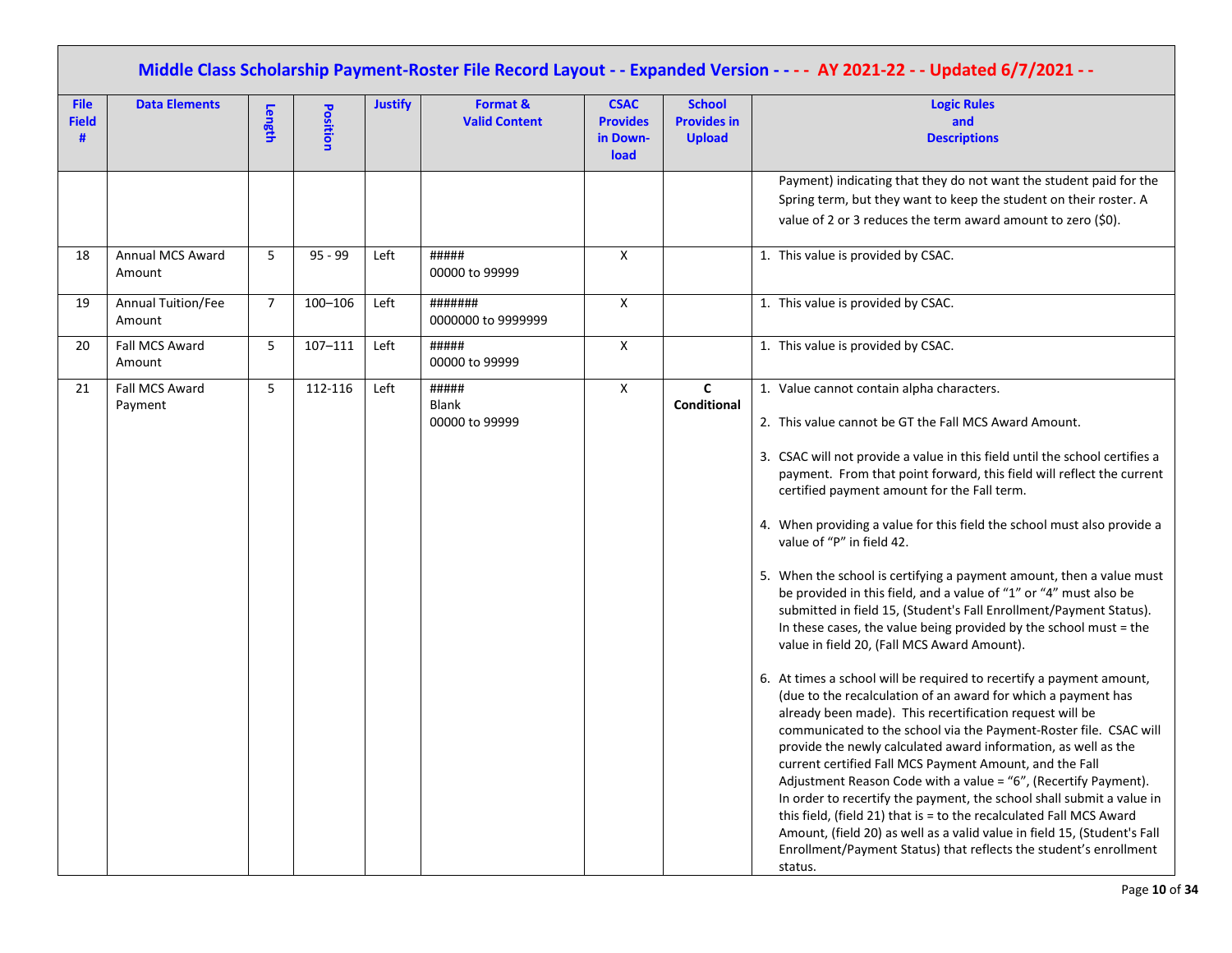|                             | Middle Class Scholarship Payment-Roster File Record Layout - - Expanded Version - - - - AY 2021-22 - - Updated 6/7/2021 - - |              |          |                |                                                                                                                                                                          |                                                    |                                                      |                                                                                                                                                                                                                                                                                                                                                                                                                                                                                                                                                                                                                                                                                                                                                                                                                                                                                                                                                                                                                                                                                                                                                                                                                                                                                                                                                                                                                                     |  |  |  |  |
|-----------------------------|-----------------------------------------------------------------------------------------------------------------------------|--------------|----------|----------------|--------------------------------------------------------------------------------------------------------------------------------------------------------------------------|----------------------------------------------------|------------------------------------------------------|-------------------------------------------------------------------------------------------------------------------------------------------------------------------------------------------------------------------------------------------------------------------------------------------------------------------------------------------------------------------------------------------------------------------------------------------------------------------------------------------------------------------------------------------------------------------------------------------------------------------------------------------------------------------------------------------------------------------------------------------------------------------------------------------------------------------------------------------------------------------------------------------------------------------------------------------------------------------------------------------------------------------------------------------------------------------------------------------------------------------------------------------------------------------------------------------------------------------------------------------------------------------------------------------------------------------------------------------------------------------------------------------------------------------------------------|--|--|--|--|
| <b>File</b><br><b>Field</b> | <b>Data Elements</b>                                                                                                        | Length       | Position | <b>Justify</b> | Format &<br><b>Valid Content</b>                                                                                                                                         | <b>CSAC</b><br><b>Provides</b><br>in Down-<br>load | <b>School</b><br><b>Provides in</b><br><b>Upload</b> | <b>Logic Rules</b><br>and<br><b>Descriptions</b>                                                                                                                                                                                                                                                                                                                                                                                                                                                                                                                                                                                                                                                                                                                                                                                                                                                                                                                                                                                                                                                                                                                                                                                                                                                                                                                                                                                    |  |  |  |  |
|                             |                                                                                                                             |              |          |                |                                                                                                                                                                          |                                                    |                                                      | 7. When the school is providing a value of either "2" or "3" in field 15,<br>(Student's Fall Enrollment/Payment Status) of this file; or submits a<br>value of either "1" or "2" in field 22, (Fall Adjustment Reason Code)<br>of this file, then the school must also submit a value of zero in this<br>field, (indicating that there should not be a payment for the Fall<br>term, but the student should remain on their roster).<br>a. If a payment has already been made for this student, the<br>difference between the previous payment amount and the<br>"zero" payment amount will be taken into consideration during<br>the school reconciliation process.<br>8. If the schools provide a value of "5", (Refund/Adjusted Payment) in<br>field 22, (Fall Adjustment Reason Code) then they are also required<br>to provide a value in this field. This is the only scenario in which a<br>school can provide a payment value that is NOT equal to the<br>corresponding term award amount or is NOT zero. These<br>transactions should be considered exceptions, not the normal day-<br>to-day processing. In addition, an adjustment reason code of 5<br>will result in use of the student's full eligibility for this term if the<br>payment amount is greater than \$0.<br>If this option is used, then the school should submit the value of the<br>actual amount paid for this term, not the calculated refund amount. |  |  |  |  |
| 22                          | <b>Fall Adjustment</b><br>Reason Code                                                                                       | $\mathbf{1}$ | 117      | Left           | #<br><b>Blank</b><br>1=Post Bacc<br>$2 = SAP$<br>3=Eligibility<br>$4 = Fees$<br>5=Refund/Adjusted<br>Payment<br><b>6=Recertify Payment</b><br>(CSAC Use Only)<br>7=Other | $\mathsf{X}$                                       | $\mathsf{C}$<br><b>Conditional</b>                   | 1. Value cannot contain alpha characters.<br>2. Initially, CSAC will not provide a value in this field. However, once a<br>school has provided a valid value in this field, and the transaction<br>has been processed in the WebGrants database, then CSAC will<br>continue to report the current value in this field in each subsequent<br>downloadable MCS Payment-Roster File.<br>3. If the school provides a value of 3, or 4 in this field, then a value of<br>"C" must also be submitted in field 42, (Transaction Type) of this<br>file. If not, then the record will be rejected.<br>4. If the school provides a value of 1, 2, 5, or 7 in this field, then a<br>value of "P" must also be submitted in field 42, (Transaction Type)                                                                                                                                                                                                                                                                                                                                                                                                                                                                                                                                                                                                                                                                                        |  |  |  |  |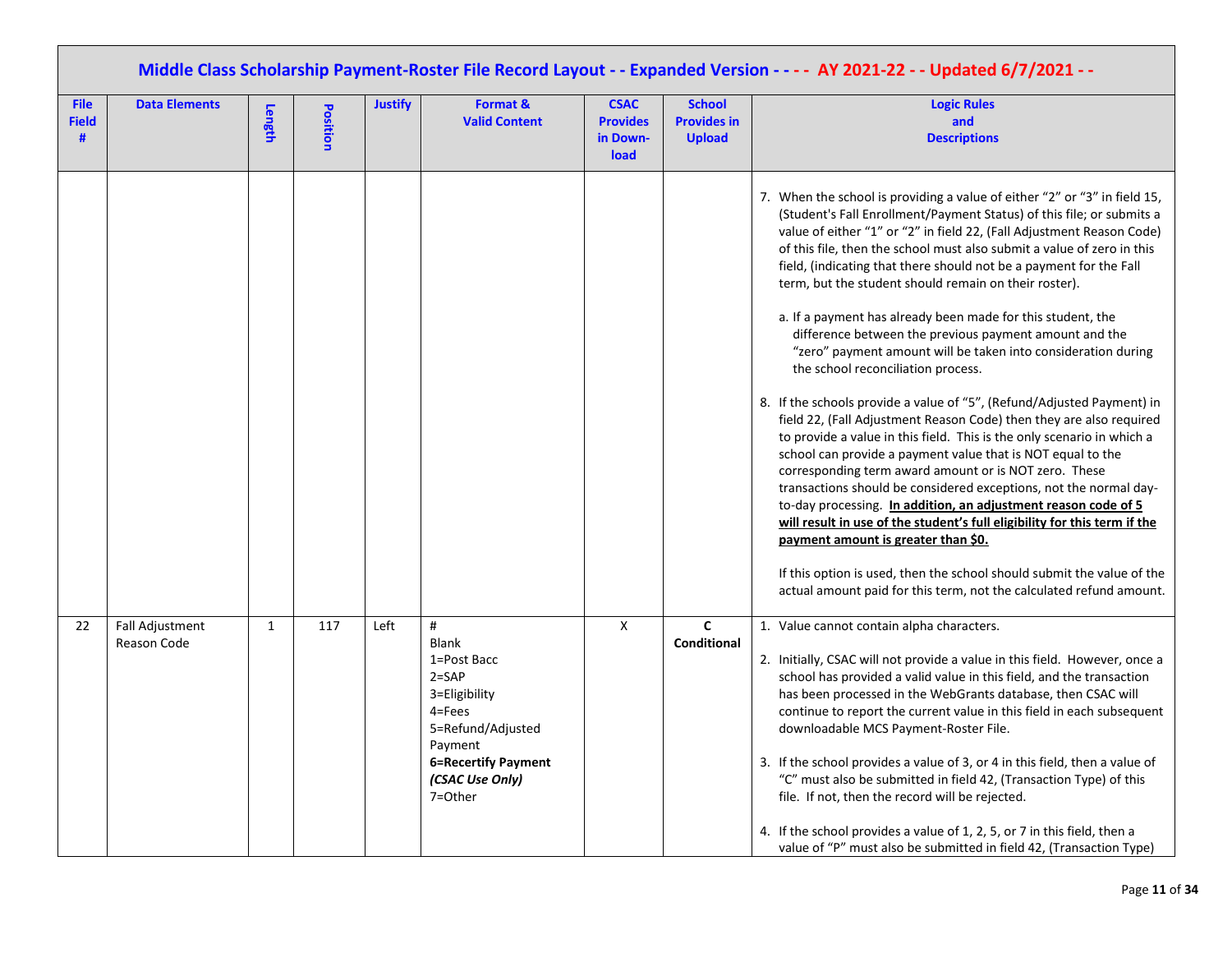| Middle Class Scholarship Payment-Roster File Record Layout - - Expanded Version - - - - AY 2021-22 - - Updated 6/7/2021 - - |                      |        |          |                |                                  |                                                    |                                                      |                                                                                                                                                                                                                                                                                                                                                                                                                                                                                                                                                                                                                                                                                                                                                                                                                                                                                                                                                                                                                                                                                                                                                                                                                                                                                                                                                                                                                                                                                                                                                                                                                                                                                                                                                                                                                                                                                                                                                                                                                                                                                                                                                                                                                           |  |  |  |
|-----------------------------------------------------------------------------------------------------------------------------|----------------------|--------|----------|----------------|----------------------------------|----------------------------------------------------|------------------------------------------------------|---------------------------------------------------------------------------------------------------------------------------------------------------------------------------------------------------------------------------------------------------------------------------------------------------------------------------------------------------------------------------------------------------------------------------------------------------------------------------------------------------------------------------------------------------------------------------------------------------------------------------------------------------------------------------------------------------------------------------------------------------------------------------------------------------------------------------------------------------------------------------------------------------------------------------------------------------------------------------------------------------------------------------------------------------------------------------------------------------------------------------------------------------------------------------------------------------------------------------------------------------------------------------------------------------------------------------------------------------------------------------------------------------------------------------------------------------------------------------------------------------------------------------------------------------------------------------------------------------------------------------------------------------------------------------------------------------------------------------------------------------------------------------------------------------------------------------------------------------------------------------------------------------------------------------------------------------------------------------------------------------------------------------------------------------------------------------------------------------------------------------------------------------------------------------------------------------------------------------|--|--|--|
| <b>File</b><br><b>Field</b><br>#                                                                                            | <b>Data Elements</b> | Length | Position | <b>Justify</b> | Format &<br><b>Valid Content</b> | <b>CSAC</b><br><b>Provides</b><br>in Down-<br>load | <b>School</b><br><b>Provides in</b><br><b>Upload</b> | <b>Logic Rules</b><br>and<br><b>Descriptions</b>                                                                                                                                                                                                                                                                                                                                                                                                                                                                                                                                                                                                                                                                                                                                                                                                                                                                                                                                                                                                                                                                                                                                                                                                                                                                                                                                                                                                                                                                                                                                                                                                                                                                                                                                                                                                                                                                                                                                                                                                                                                                                                                                                                          |  |  |  |
|                                                                                                                             |                      |        |          |                |                                  |                                                    |                                                      | of this file. If not, then the record will be rejected.<br>5. If the school submits a value of 1, 2, or 7 (Post Bacc., SAP or Other)<br>then the school must also submit a value of zero in field 21, (Fall<br>MCS Award Payment) indicating that the student should not be<br>paid for the Fall term, but should remain on their roster.<br>a. If a payment has already been made for this student, the<br>ineligible term transaction will reverse the payment, and the<br>payment amount will also be removed from the school's overall<br>payment balance as reflected on the Payment Activity report.<br>NOTE: By using a value of 1, 2, or 7, you are applying an<br>ineligible term status. This will result in the term award amount<br>reducing to zero. All other aid and the Tuition/Fee amounts<br>related to that term will remain untouched.<br>If all terms have an ineligible status applied, the student will be<br>considered financially ineligible and removed from the roster. To<br>add the student back to the roster, the school must submit a<br>request to CSAC. To avoid this issue, CSAC recommends applying<br>an ineligible status to only one term. If the student is ineligible<br>for the entire year, we recommend withdrawing the record at<br>the annual level.<br>6. If the data value submitted by the school is 3 or 4, (Eligibility or<br>Fees) then the school is required to provide a value in one or more<br>of these fields 23 through 26. CSAC will use that new information<br>to recalculate the student's award for the Fall term. This<br>recalculated term award will be used to adjust the Annual Award<br>Amount as well; and all of this new information will be reported to<br>the school via the downloadable MCS Payment-Roster File.<br>- When making changes to the other aid (Federal, Institutional and<br>State), use the value of 3 (Eligibility).<br>- When making changes to the Tuition/Fees, use the value of 4<br>(Fees).<br>a. If a payment has already been made for this student, the school<br>will be required to recertify the student's MCS payment amount.<br>(Please see item 8 below, and/or item 6 in field 21 for additional<br>details.) |  |  |  |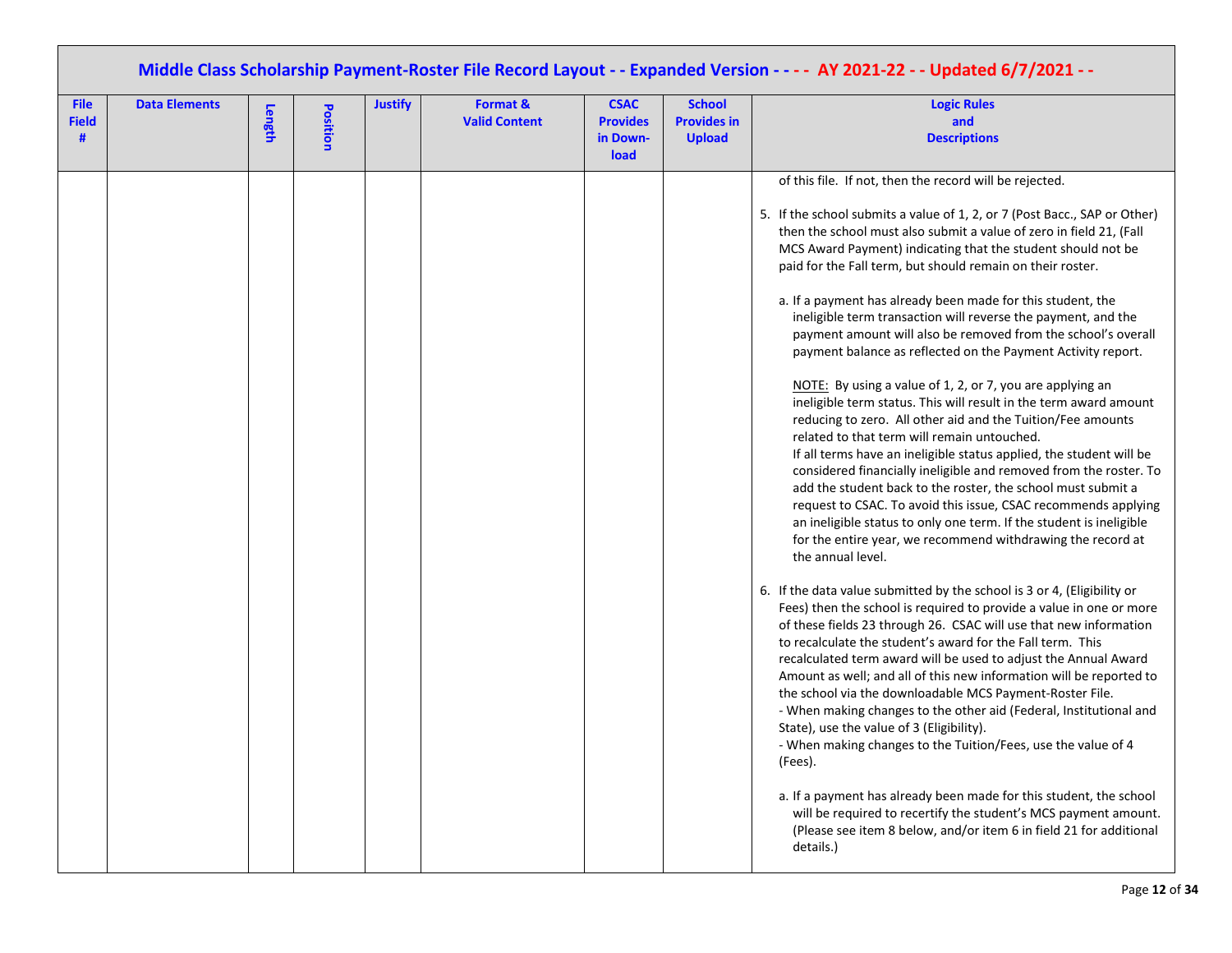|                                  | Middle Class Scholarship Payment-Roster File Record Layout - - Expanded Version - - - - AY 2021-22 - - Updated 6/7/2021 - - |                |          |                |                                               |                                                    |                                                      |                                                                                                                                                                                                                                                                                                                                                                                                                                                                                                                                                                                                                                                                                                                                                                                                                                                                                                                                                                                                                                                                                                           |  |  |  |  |
|----------------------------------|-----------------------------------------------------------------------------------------------------------------------------|----------------|----------|----------------|-----------------------------------------------|----------------------------------------------------|------------------------------------------------------|-----------------------------------------------------------------------------------------------------------------------------------------------------------------------------------------------------------------------------------------------------------------------------------------------------------------------------------------------------------------------------------------------------------------------------------------------------------------------------------------------------------------------------------------------------------------------------------------------------------------------------------------------------------------------------------------------------------------------------------------------------------------------------------------------------------------------------------------------------------------------------------------------------------------------------------------------------------------------------------------------------------------------------------------------------------------------------------------------------------|--|--|--|--|
| <b>File</b><br><b>Field</b><br># | <b>Data Elements</b>                                                                                                        | Length         | Position | <b>Justify</b> | Format &<br><b>Valid Content</b>              | <b>CSAC</b><br><b>Provides</b><br>in Down-<br>load | <b>School</b><br><b>Provides in</b><br><b>Upload</b> | <b>Logic Rules</b><br>and<br><b>Descriptions</b>                                                                                                                                                                                                                                                                                                                                                                                                                                                                                                                                                                                                                                                                                                                                                                                                                                                                                                                                                                                                                                                          |  |  |  |  |
|                                  |                                                                                                                             |                |          |                |                                               |                                                    |                                                      | b. The difference between the previous payment amount and the<br>recertified payment amount will be taken into consideration<br>during the school's reconciliation process.<br>7. If the data value submitted is 5, (Refund/Adjusted Payment) then<br>the school is required to provide a value in field 21, (Fall MCS<br>Award Payment Amount). Please refer to item 8 of field 21 for<br>additional details.)<br>Please note that submission of adjustment reason code 5 will<br>result in use of the student's full eligibility for this term if the<br>payment amount is greater than \$0.<br>8. If the school receives a MCS Payment-Roster File that contains a<br>value of 6, (Recertify Payment) in this field, then this student's MCS<br>Fall payment amount requires recertification. CSAC will also<br>provide the school with the current certified payment amount in<br>field 21, (Fall MCS Award Payment) in this file. (Please see item 6 in<br>field 21 for additional details.)                                                                                                         |  |  |  |  |
| 23                               | Fall Tuition/Fee<br>Amount                                                                                                  | $\overline{7}$ | 118-124  | Left           | #######<br><b>Blank</b><br>0000000 to 9999999 | X                                                  | $\mathbf{C}$<br>Conditional                          | CSAC will provide a value in this field, (the annual tuition/fee<br>1.<br>amount divided by the number of terms, with any "odd" amount<br>reflected in the last available term. For example: An annual<br>tuition/fee amount = \$1083 divided by two terms would be shown<br>as Fall tuition/fees = $$541$ and Spring tuition/fees = $$542$ ).<br>2. Value cannot contain alpha characters.<br>3. If the school provides a value in this field, it cannot be greater than<br>the max amount allowed per term (Annual Tuition/Fee Amount).<br>4. If the school provides a value in this field, then a value of "C" must<br>also be submitted in field 42, (Transaction Type) of this file. If not,<br>then the record will be rejected.<br>5. If a school provides a value in this field, then a value of 4 (Fees)<br>must also be submitted in field 22, (Fall Adjustment Reason Code).<br>6. By providing a value in this field, CSAC will use this information,<br>along with any other new values provided in fields 24 through 26,<br>to recalculate the student's award for the Fall term. If no new |  |  |  |  |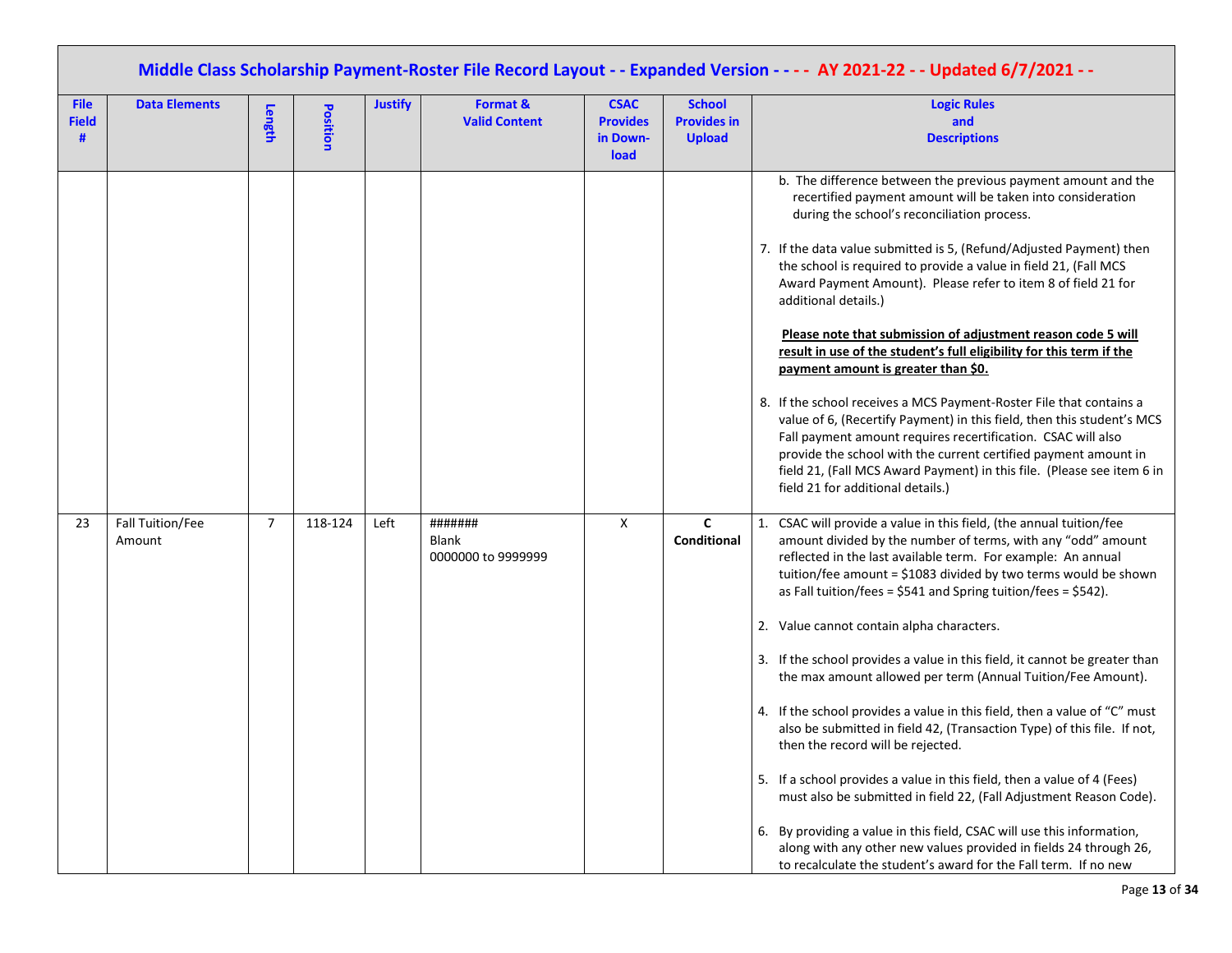|                                  | Middle Class Scholarship Payment-Roster File Record Layout - - Expanded Version - - - - AY 2021-22 - - Updated 6/7/2021 - - |                |          |                |                                        |                                                    |                                                      |                                                                                                                                                                                                                                                                                                                                                                                                                                                                                                                                                                                                                                                                                                                                                                                                                                                                                                                                                                                                                                                                                                                                                                                                                                                  |  |  |  |  |
|----------------------------------|-----------------------------------------------------------------------------------------------------------------------------|----------------|----------|----------------|----------------------------------------|----------------------------------------------------|------------------------------------------------------|--------------------------------------------------------------------------------------------------------------------------------------------------------------------------------------------------------------------------------------------------------------------------------------------------------------------------------------------------------------------------------------------------------------------------------------------------------------------------------------------------------------------------------------------------------------------------------------------------------------------------------------------------------------------------------------------------------------------------------------------------------------------------------------------------------------------------------------------------------------------------------------------------------------------------------------------------------------------------------------------------------------------------------------------------------------------------------------------------------------------------------------------------------------------------------------------------------------------------------------------------|--|--|--|--|
| <b>File</b><br><b>Field</b><br># | <b>Data Elements</b>                                                                                                        | Length         | Position | <b>Justify</b> | Format &<br><b>Valid Content</b>       | <b>CSAC</b><br><b>Provides</b><br>in Down-<br>load | <b>School</b><br><b>Provides in</b><br><b>Upload</b> | <b>Logic Rules</b><br>and<br><b>Descriptions</b>                                                                                                                                                                                                                                                                                                                                                                                                                                                                                                                                                                                                                                                                                                                                                                                                                                                                                                                                                                                                                                                                                                                                                                                                 |  |  |  |  |
|                                  |                                                                                                                             |                |          |                |                                        |                                                    |                                                      | values are provided in these additional fields, then the recalculation<br>will be performed using the existing values stored in the WebGrants<br>database for those corresponding fields, plus the new value<br>provided in this field. This recalculated term award will be used to<br>adjust the Annual Award Amount as well; and this new information<br>will be reported to the school via the downloadable MCS Payment-<br>Roster File.<br>a. If a payment has already been made for this student, the school<br>will be required to recertify the student's MCS payment<br>amount. (Please see item 6 in field 21 for additional details.)<br>b. The difference between the previous payment amount and the<br>recertified payment amount will be taken into consideration<br>during the school's reconciliation process.                                                                                                                                                                                                                                                                                                                                                                                                                  |  |  |  |  |
| 24                               | Fall Federal Aid<br>Amount                                                                                                  | $\overline{7}$ | 125-131  | Left           | #######<br>Blank<br>0000000 to 9999999 | X                                                  | $\mathbf{C}$<br>Conditional                          | 1. CSAC will provide a value in this field, (the annual Federal Aid<br>amount divided by the number of terms, with any "odd" amount<br>reflected in the last available term. For example: An annual<br>Federal Aid amount = \$5201 divided by two terms would be shown<br>as Fall Federal Aid amount = \$2600 and Spring Federal Aid amount<br>$=$ \$2601).<br>2. Value cannot contain alpha characters.<br>3. If the school provides a value in this field, it cannot be greater than<br>the Annual Federal Aid Amount.<br>4. If the school provides a value in this field, then a value of "C" must<br>also be submitted in field 42, (Transaction Type) of this file. If not,<br>then the record will be rejected.<br>5. If a school provides a value in this field, then a value of 3 (Eligibility)<br>must also be submitted in field 22, (Fall Adjustment Reason Code).<br>6. By providing a value in this field, CSAC will use this information,<br>along with any other new values provided in fields 23 through 26,<br>to recalculate the student's award for the Fall term. If no new<br>values are provided in these additional fields, then the recalculation<br>will be performed using the existing values stored in the WebGrants |  |  |  |  |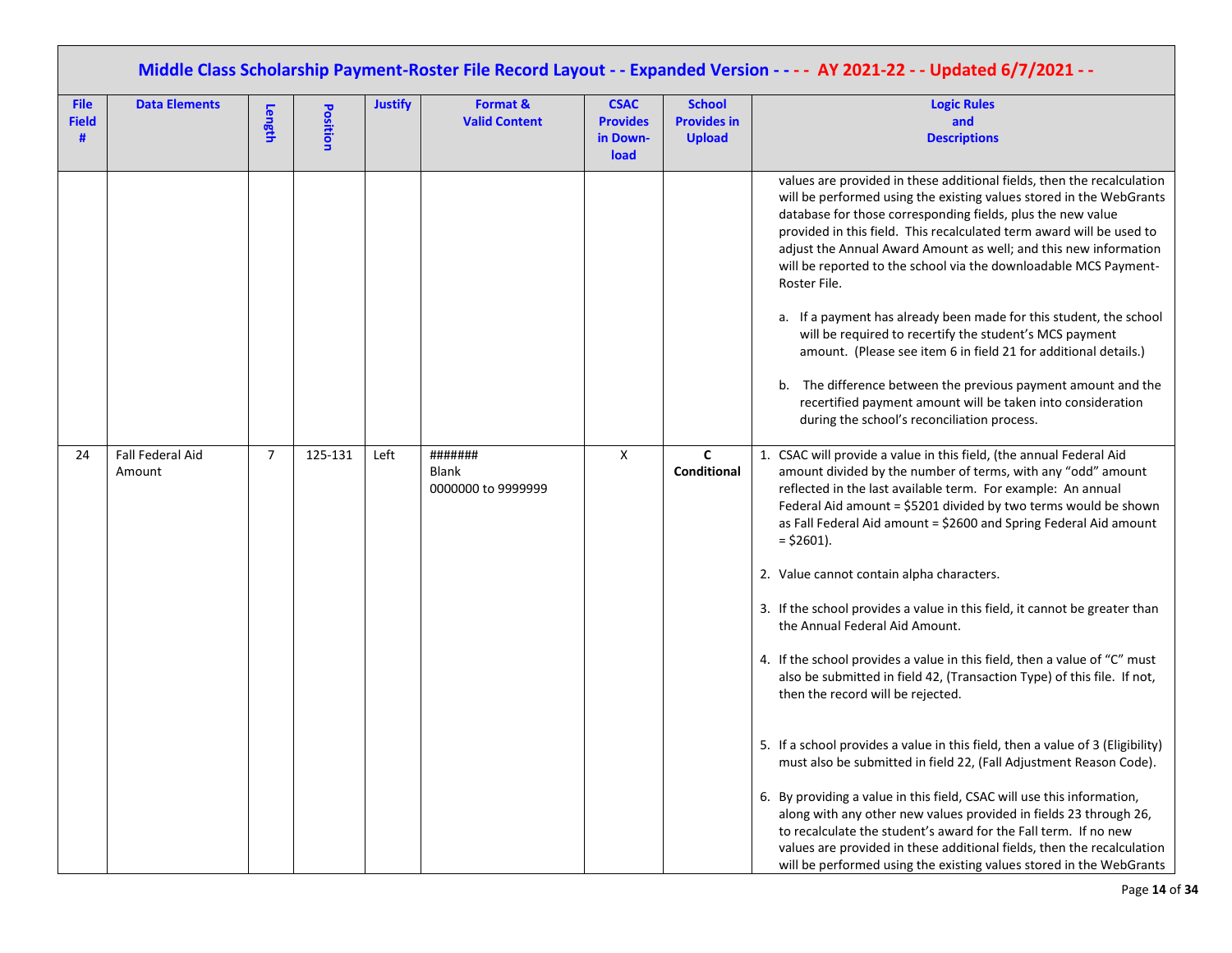|                             | Middle Class Scholarship Payment-Roster File Record Layout - - Expanded Version - - - - AY 2021-22 - - Updated 6/7/2021 - - |                |             |                |                                               |                                                    |                                                      |                                                                                                                                                                                                                                                                                                                                                                                                                                                                              |  |  |  |  |
|-----------------------------|-----------------------------------------------------------------------------------------------------------------------------|----------------|-------------|----------------|-----------------------------------------------|----------------------------------------------------|------------------------------------------------------|------------------------------------------------------------------------------------------------------------------------------------------------------------------------------------------------------------------------------------------------------------------------------------------------------------------------------------------------------------------------------------------------------------------------------------------------------------------------------|--|--|--|--|
| <b>File</b><br><b>Field</b> | <b>Data Elements</b>                                                                                                        | Length         | Position    | <b>Justify</b> | Format &<br><b>Valid Content</b>              | <b>CSAC</b><br><b>Provides</b><br>in Down-<br>load | <b>School</b><br><b>Provides in</b><br><b>Upload</b> | <b>Logic Rules</b><br>and<br><b>Descriptions</b>                                                                                                                                                                                                                                                                                                                                                                                                                             |  |  |  |  |
|                             |                                                                                                                             |                |             |                |                                               |                                                    |                                                      | database for those corresponding fields, plus the new value<br>provided in this field. This recalculated term award will be used to<br>adjust the Annual Award Amount as well; and this new information<br>will be reported to the school via the downloadable MCS Payment-<br>Roster File.                                                                                                                                                                                  |  |  |  |  |
|                             |                                                                                                                             |                |             |                |                                               |                                                    |                                                      | a. If a payment has already been made for this student, the school<br>will be required to recertify the student's MCS payment amount.<br>(Please see item 6 in field 21 for additional details.)                                                                                                                                                                                                                                                                             |  |  |  |  |
|                             |                                                                                                                             |                |             |                |                                               |                                                    |                                                      | b. The difference between the previous payment amount and the<br>re-certified payment amount will be taken into consideration<br>during the school's reconciliation process.                                                                                                                                                                                                                                                                                                 |  |  |  |  |
| 25                          | Fall Institutional Aid<br>Amount                                                                                            | $\overline{7}$ | $132 - 138$ | Left           | #######<br><b>Blank</b><br>0000000 to 9999999 | X                                                  | C<br>Conditional                                     | The same rules apply to this field as those set forth in field 24, (Fall<br>Federal Aid).                                                                                                                                                                                                                                                                                                                                                                                    |  |  |  |  |
| 26                          | Fall State Aid<br>Amount, (Exclude Cal<br>Grant)                                                                            | $\overline{7}$ | 139 - 145   | Left           | #######<br><b>Blank</b><br>0000000 to 9999999 | X                                                  | $\mathbf{C}$<br>Conditional                          | The same rules apply to this field as those set forth in field 24, (Fall<br>Federal Aid), with the following clarification:<br>When providing a new value for this field, ensure that it does not<br>include Cal Grant Award Amounts.                                                                                                                                                                                                                                        |  |  |  |  |
| 27                          | Winter MCS Award<br>Amount                                                                                                  | 5              | $146 - 150$ | Left           | #####<br>00000 to 99999                       | X                                                  |                                                      | 1. This value is provided by CSAC.                                                                                                                                                                                                                                                                                                                                                                                                                                           |  |  |  |  |
| 28                          | Winter MCS Award<br>Payment                                                                                                 | 5              | $151 - 155$ | Left           | #####<br><b>Blank</b><br>00000 to 99999       | X                                                  | $\mathbf{C}$<br>Conditional                          | The same rules apply to this field as those set forth in field 21, (Fall<br>MCS Award Payment) with the following clarifications:<br>1. This value cannot be GT the Winter MCS Award Amount.<br>2. Any references to certifying, recertifying, or a current certified<br>payment are addressing the MCS payment for the Winter term, not<br>the Fall term.<br>3. Replace all references to Fall-related fields with the corresponding<br>Winter-related fields, (see below): |  |  |  |  |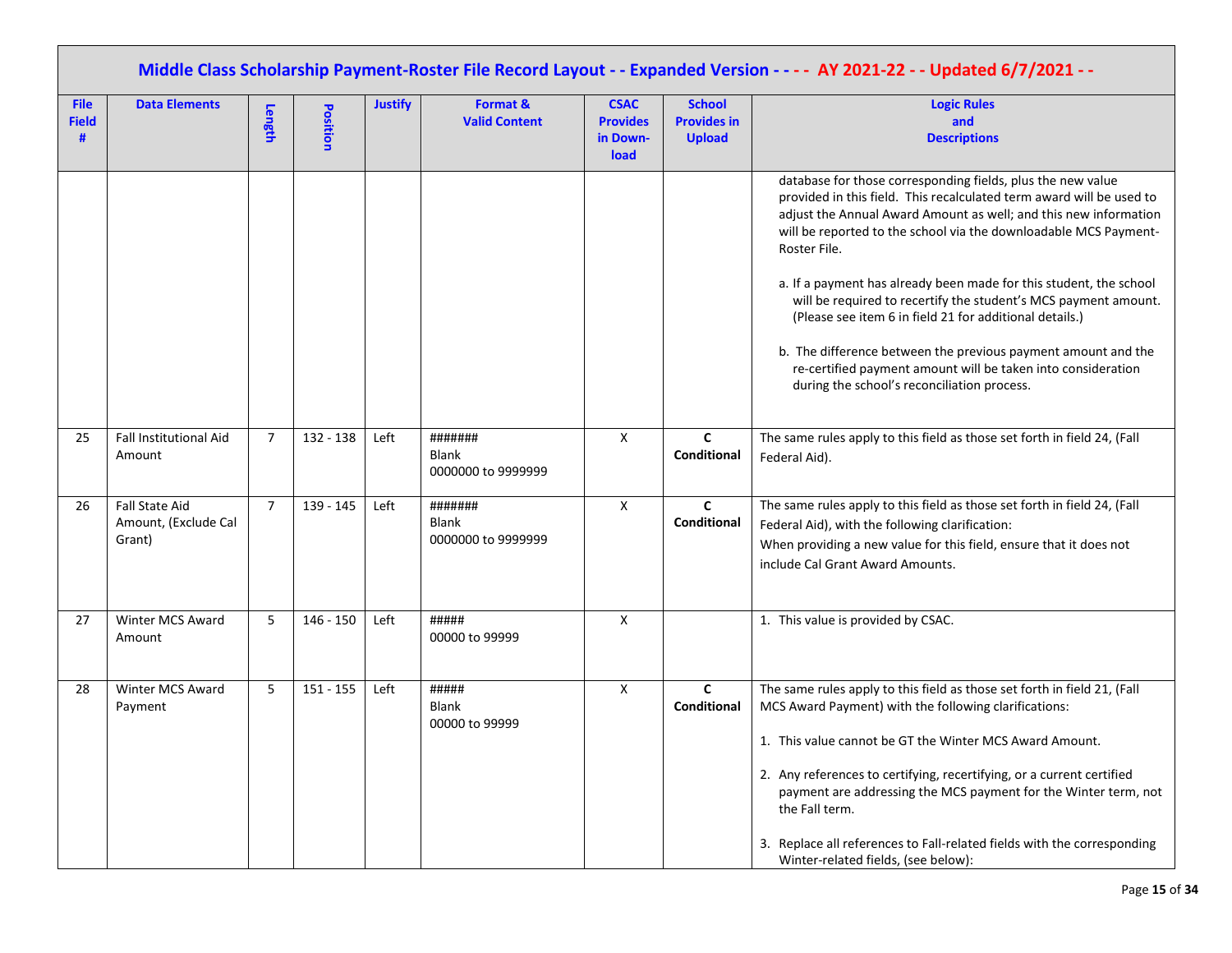| Middle Class Scholarship Payment-Roster File Record Layout - - Expanded Version - - - - AY 2021-22 - - Updated 6/7/2021 - - |                                  |              |                 |                |                                                                                                                                                           |                                                    |                                                      |                                                                                                                                                                                                                                                                                                                                                                                                                                                                                                                                                                                                                                                            |  |  |  |
|-----------------------------------------------------------------------------------------------------------------------------|----------------------------------|--------------|-----------------|----------------|-----------------------------------------------------------------------------------------------------------------------------------------------------------|----------------------------------------------------|------------------------------------------------------|------------------------------------------------------------------------------------------------------------------------------------------------------------------------------------------------------------------------------------------------------------------------------------------------------------------------------------------------------------------------------------------------------------------------------------------------------------------------------------------------------------------------------------------------------------------------------------------------------------------------------------------------------------|--|--|--|
| <b>File</b><br><b>Field</b><br>#                                                                                            | <b>Data Elements</b>             | Length       | <b>Position</b> | <b>Justify</b> | Format &<br><b>Valid Content</b>                                                                                                                          | <b>CSAC</b><br><b>Provides</b><br>in Down-<br>load | <b>School</b><br><b>Provides in</b><br><b>Upload</b> | <b>Logic Rules</b><br>and<br><b>Descriptions</b>                                                                                                                                                                                                                                                                                                                                                                                                                                                                                                                                                                                                           |  |  |  |
|                                                                                                                             |                                  |              |                 |                |                                                                                                                                                           |                                                    |                                                      | Insert the following:<br>#16 - Winter Enrollment Status<br>#27 - Winter MCS Award Amount<br>#28 - Winter MCS Award Payment<br>#29 - Winter Adjustment Reason Code<br>#30 - Winter Tuition/Fee Amount<br>#31 - Winter Federal Aid Amount<br>#32 - Winter Institutional Aid Amount<br>#33 - Winter State Aid Amount<br>In place of:<br>#15 - Fall Enrollment Status<br>#20 - - Fall MCS Award Amount<br>#21 - -Fall MCS Award Payment<br>#22 - - Fall Adjustment Reason Code<br>#23 - -Fall Tuition/Fee Amount<br>#24 - -Fall Federal Aid Amount<br>#25 - -Fall Institutional Aid Amount<br>#26 - -Fall State Aid Amount                                     |  |  |  |
| 29                                                                                                                          | Winter Adjustment<br>Reason Code | $\mathbf{1}$ | 156             | Left           | $\#$<br>Blank<br>1=Post Bacc<br>$2 = SAP$<br>3=Eligibility<br>4=Fees<br>5=Refund/Adjusted<br>Payment<br>6=Recertify Payment<br>(CSAC Use Only)<br>7=Other | $\mathsf{X}$                                       | $\mathbf{C}$<br>Conditional                          | The same rules apply to this field as those set forth in field 22, (Fall<br>Adjustment Reason Code) with the following clarifications:<br>1. Replace references to the Fall term, with Winter term.<br>2. Replace all references to Fall-related fields with the corresponding<br>Winter-related fields, (see below):<br>Insert the following:<br>#16 - Winter Enrollment Status<br>#27 - Winter MCS Award Amount<br>#28 - Winter MCS Award Payment<br>#29 - Winter Adjustment Reason Code<br>#30 - Winter Tuition/Fee Amount<br>#31 - Winter Federal Aid Amount<br>#32 - Winter Institutional Aid Amount<br>#33 - Winter State Aid Amount<br>In place of: |  |  |  |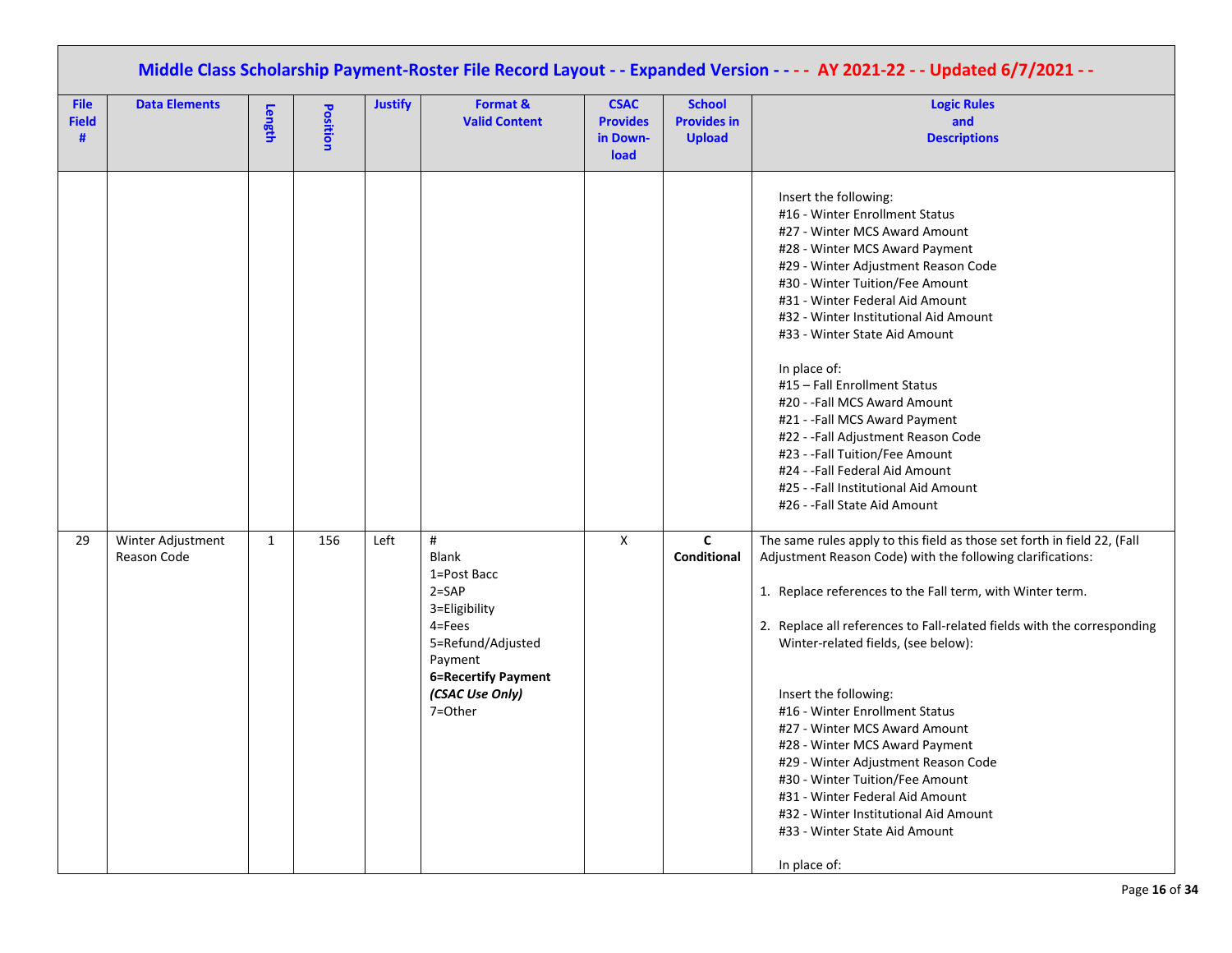|                                  | Middle Class Scholarship Payment-Roster File Record Layout - - Expanded Version - - - - AY 2021-22 - - Updated 6/7/2021 - - |                |                 |                |                                               |                                                    |                                                      |                                                                                                                                                                                                                                                                                                                                                                                                                                                                                                                                                                                                                                                                                                                                                                                                                                                                                                                                                                                                                                                                                                            |  |  |  |  |
|----------------------------------|-----------------------------------------------------------------------------------------------------------------------------|----------------|-----------------|----------------|-----------------------------------------------|----------------------------------------------------|------------------------------------------------------|------------------------------------------------------------------------------------------------------------------------------------------------------------------------------------------------------------------------------------------------------------------------------------------------------------------------------------------------------------------------------------------------------------------------------------------------------------------------------------------------------------------------------------------------------------------------------------------------------------------------------------------------------------------------------------------------------------------------------------------------------------------------------------------------------------------------------------------------------------------------------------------------------------------------------------------------------------------------------------------------------------------------------------------------------------------------------------------------------------|--|--|--|--|
| <b>File</b><br><b>Field</b><br># | <b>Data Elements</b>                                                                                                        | Length         | <b>Position</b> | <b>Justify</b> | Format &<br><b>Valid Content</b>              | <b>CSAC</b><br><b>Provides</b><br>in Down-<br>load | <b>School</b><br><b>Provides in</b><br><b>Upload</b> | <b>Logic Rules</b><br>and<br><b>Descriptions</b>                                                                                                                                                                                                                                                                                                                                                                                                                                                                                                                                                                                                                                                                                                                                                                                                                                                                                                                                                                                                                                                           |  |  |  |  |
|                                  |                                                                                                                             |                |                 |                |                                               |                                                    | $\mathbf{C}$                                         | #15 - Fall Enrollment Status<br>#20 - -Fall MCS Award Amount<br>#21 - -Fall MCS Award Payment<br>#22 - - Fall Adjustment Reason Code<br>#23 - -Fall Tuition/Fee Amount<br>#24 - -Fall Federal Aid Amount<br>#25 - -Fall Institutional Aid Amount<br>#26 - -Fall State Aid Amount                                                                                                                                                                                                                                                                                                                                                                                                                                                                                                                                                                                                                                                                                                                                                                                                                           |  |  |  |  |
| 30                               | Winter Tuition/Fee<br>Amount                                                                                                | $\overline{7}$ | $157 - 163$     | Left           | #######<br><b>Blank</b><br>0000000 to 9999999 | X                                                  | Conditional                                          | The same rules apply to this field as those set forth in field 23, (Fall<br>Tuition/Fee Amount) with the following clarifications:<br>1. Replace references to the Fall term, with Winter term.<br>2. Any references to certifying, recertifying, or a current certified<br>payment are addressing the MCS payment for the Winter term, not<br>the Fall term.<br>3. Replace all references to Fall-related fields with the corresponding<br>Winter-related fields, (see below):<br>Insert the following:<br>#16 - Winter Enrollment Status<br>#27 - Winter MCS Award Amount<br>#28 - Winter MCS Award Payment<br>#29 - Winter Adjustment Reason Code<br>#30 - Winter Tuition/Fee Amount<br>#31 - Winter Federal Aid Amount<br>#32 - Winter Institutional Aid Amount<br>#33 - Winter State Aid Amount<br>In place of:<br>#15 - Fall Enrollment Status<br>#20 - - Fall MCS Award Amount<br>#21 - -Fall MCS Award Payment<br>#22 - - Fall Adjustment Reason Code<br>#23 - -Fall Tuition/Fee Amount<br>#24 - - Fall Federal Aid Amount<br>#25 - -Fall Institutional Aid Amount<br>#26 - -Fall State Aid Amount |  |  |  |  |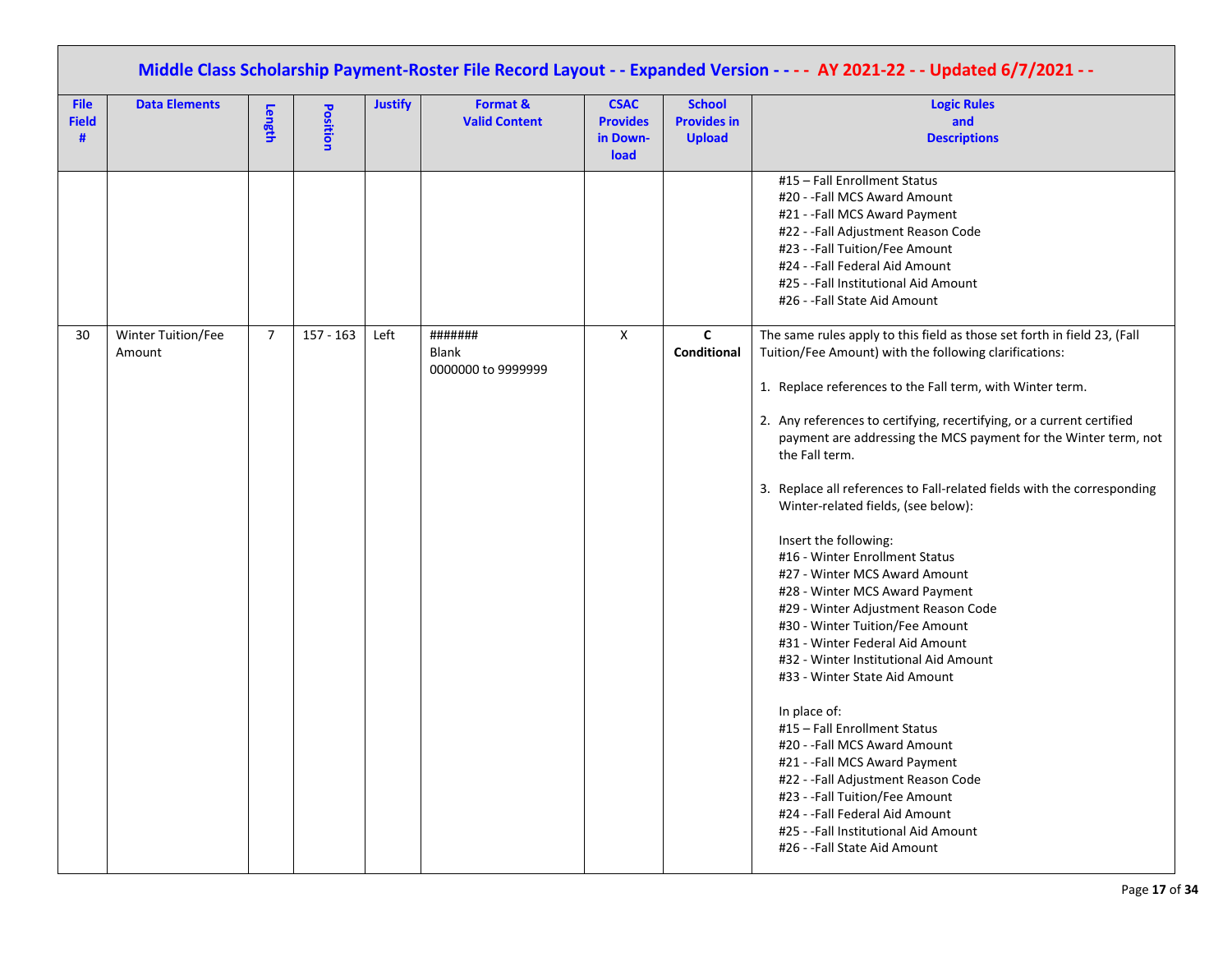|                                  | Middle Class Scholarship Payment-Roster File Record Layout - - Expanded Version - - - - AY 2021-22 - - Updated 6/7/2021 - - |                |                 |                |                                        |                                                    |                                                      |                                                                                                                                                                                                                                                                                                                                                                                                                                                                                                                                                                                                                                                                                                                                                                                                                                                                                                                                                                                                                                                                                                           |  |  |  |  |
|----------------------------------|-----------------------------------------------------------------------------------------------------------------------------|----------------|-----------------|----------------|----------------------------------------|----------------------------------------------------|------------------------------------------------------|-----------------------------------------------------------------------------------------------------------------------------------------------------------------------------------------------------------------------------------------------------------------------------------------------------------------------------------------------------------------------------------------------------------------------------------------------------------------------------------------------------------------------------------------------------------------------------------------------------------------------------------------------------------------------------------------------------------------------------------------------------------------------------------------------------------------------------------------------------------------------------------------------------------------------------------------------------------------------------------------------------------------------------------------------------------------------------------------------------------|--|--|--|--|
| <b>File</b><br><b>Field</b><br># | <b>Data Elements</b>                                                                                                        | Length         | <b>Position</b> | <b>Justify</b> | Format &<br><b>Valid Content</b>       | <b>CSAC</b><br><b>Provides</b><br>in Down-<br>load | <b>School</b><br><b>Provides in</b><br><b>Upload</b> | <b>Logic Rules</b><br>and<br><b>Descriptions</b>                                                                                                                                                                                                                                                                                                                                                                                                                                                                                                                                                                                                                                                                                                                                                                                                                                                                                                                                                                                                                                                          |  |  |  |  |
| 31                               | Winter Federal Aid<br>Amount                                                                                                | $\overline{7}$ | $164 - 170$     | Left           | #######<br>Blank<br>0000000 to 9999999 | X                                                  | $\mathbf c$<br>Conditional                           | The same rules apply to this field as those set forth in field 24, (Fall<br>Federal Aid Amount) with the following clarifications:<br>1. Replace references to the Fall term, with Winter term.<br>2. Any references to certifying, recertifying, or a current certified<br>payment are addressing the MCS payment for the Winter term, not<br>the Fall term.<br>3. Replace all references to Fall-related fields with the corresponding<br>Winter-related fields, (see below):<br>Insert the following:<br>#16 - Winter Enrollment Status<br>#27 - Winter MCS Award Amount<br>#28 - Winter MCS Award Payment<br>#29 - Winter Adjustment Reason Code<br>#30 - Winter Tuition/Fee Amount<br>#31 - Winter Federal Aid Amount<br>#32 - Winter Institutional Aid Amount<br>#33 - Winter State Aid Amount<br>In place of:<br>#15 - Fall Enrollment Status<br>#20 - -Fall MCS Award Amount<br>#21 - - Fall MCS Award Payment<br>#22 - -Fall Adjustment Reason Code<br>#23 - -Fall Tuition/Fee Amount<br>#24 - -Fall Federal Aid Amount<br>#25 - - Fall Institutional Aid Amount<br>#26 - -Fall State Aid Amount |  |  |  |  |
| 32                               | Winter Institutional<br>Aid Amount                                                                                          | $\overline{7}$ | $171 - 177$     | Left           | #######<br>Blank<br>0000000 to 9999999 | X                                                  | C<br><b>Conditional</b>                              | The same rules apply to this field as those set forth in field 25, (Fall<br>Institutional Aid Amount) with the following clarifications:<br>1. Replace references to the Fall term, with Winter term.<br>2. Any references to certifying, recertifying, or a current certified<br>payment are addressing the MCS payment for the Winter term, not<br>the Fall term.                                                                                                                                                                                                                                                                                                                                                                                                                                                                                                                                                                                                                                                                                                                                       |  |  |  |  |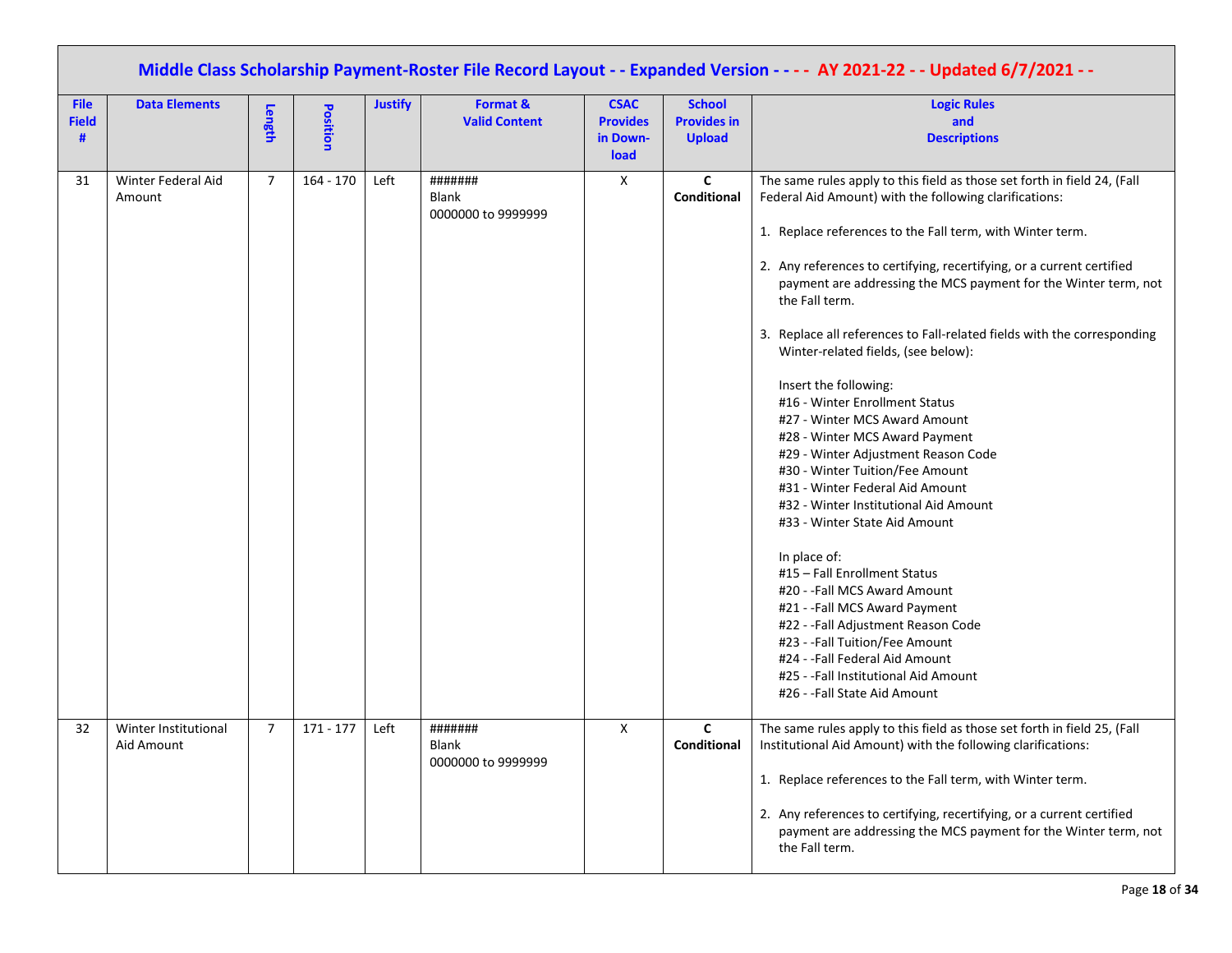|                                  | Middle Class Scholarship Payment-Roster File Record Layout - - Expanded Version - - - - AY 2021-22 - - Updated 6/7/2021 - - |                |                 |                |                                        |                                                    |                                                      |                                                                                                                                                                                                                                                                                                                                                                                                                                                                                                                                                                                                                                                                                                                                          |  |  |  |  |
|----------------------------------|-----------------------------------------------------------------------------------------------------------------------------|----------------|-----------------|----------------|----------------------------------------|----------------------------------------------------|------------------------------------------------------|------------------------------------------------------------------------------------------------------------------------------------------------------------------------------------------------------------------------------------------------------------------------------------------------------------------------------------------------------------------------------------------------------------------------------------------------------------------------------------------------------------------------------------------------------------------------------------------------------------------------------------------------------------------------------------------------------------------------------------------|--|--|--|--|
| <b>File</b><br><b>Field</b><br># | <b>Data Elements</b>                                                                                                        | Length         | <b>Position</b> | <b>Justify</b> | Format &<br><b>Valid Content</b>       | <b>CSAC</b><br><b>Provides</b><br>in Down-<br>load | <b>School</b><br><b>Provides in</b><br><b>Upload</b> | <b>Logic Rules</b><br>and<br><b>Descriptions</b>                                                                                                                                                                                                                                                                                                                                                                                                                                                                                                                                                                                                                                                                                         |  |  |  |  |
|                                  |                                                                                                                             |                |                 |                |                                        |                                                    |                                                      | 3. Replace all references to Fall-related fields with the corresponding<br>Winter-related fields, (see below):<br>Insert the following:<br>#16 - Winter Enrollment Status<br>#27 - Winter MCS Award Amount<br>#28 - Winter MCS Award Payment<br>#29 - Winter Adjustment Reason Code<br>#30 - Winter Tuition/Fee Amount<br>#31 - Winter Federal Aid Amount<br>#32 - Winter Institutional Aid Amount<br>#33 - Winter State Aid Amount<br>In place of:<br>#15 - Fall Enrollment Status<br>#20 - -Fall MCS Award Amount<br>#21 - - Fall MCS Award Payment<br>#22 - - Fall Adjustment Reason Code<br>#23 - -Fall Tuition/Fee Amount<br>#24 - -Fall Federal Aid Amount<br>#25 - -Fall Institutional Aid Amount<br>#26 - -Fall State Aid Amount |  |  |  |  |
| 33                               | Winter State Aid<br>Amount, (Exclude Cal<br>Grant)                                                                          | $\overline{7}$ | 178 - 184       | Left           | #######<br>Blank<br>0000000 to 9999999 | X                                                  | $\mathsf{c}$<br>Conditional                          | The same rules apply to this field as those set forth in field 26, (Fall<br>State Aid Amount) with the following clarifications:<br>1. When providing a new value for this field, ensure that it does not<br>include Cal Grant Award Amounts.<br>2. Replace references to the Fall term, with Winter term.<br>3. Any references to certifying, recertifying, or a current certified<br>payment are addressing the MCS payment for the Winter term, not<br>the Fall term.<br>4. Replace all references to Fall-related fields with the corresponding<br>Winter-related fields, (see below):<br>Insert the following:<br>#16 - Winter Enrollment Status<br>#27 - Winter MCS Award Amount                                                   |  |  |  |  |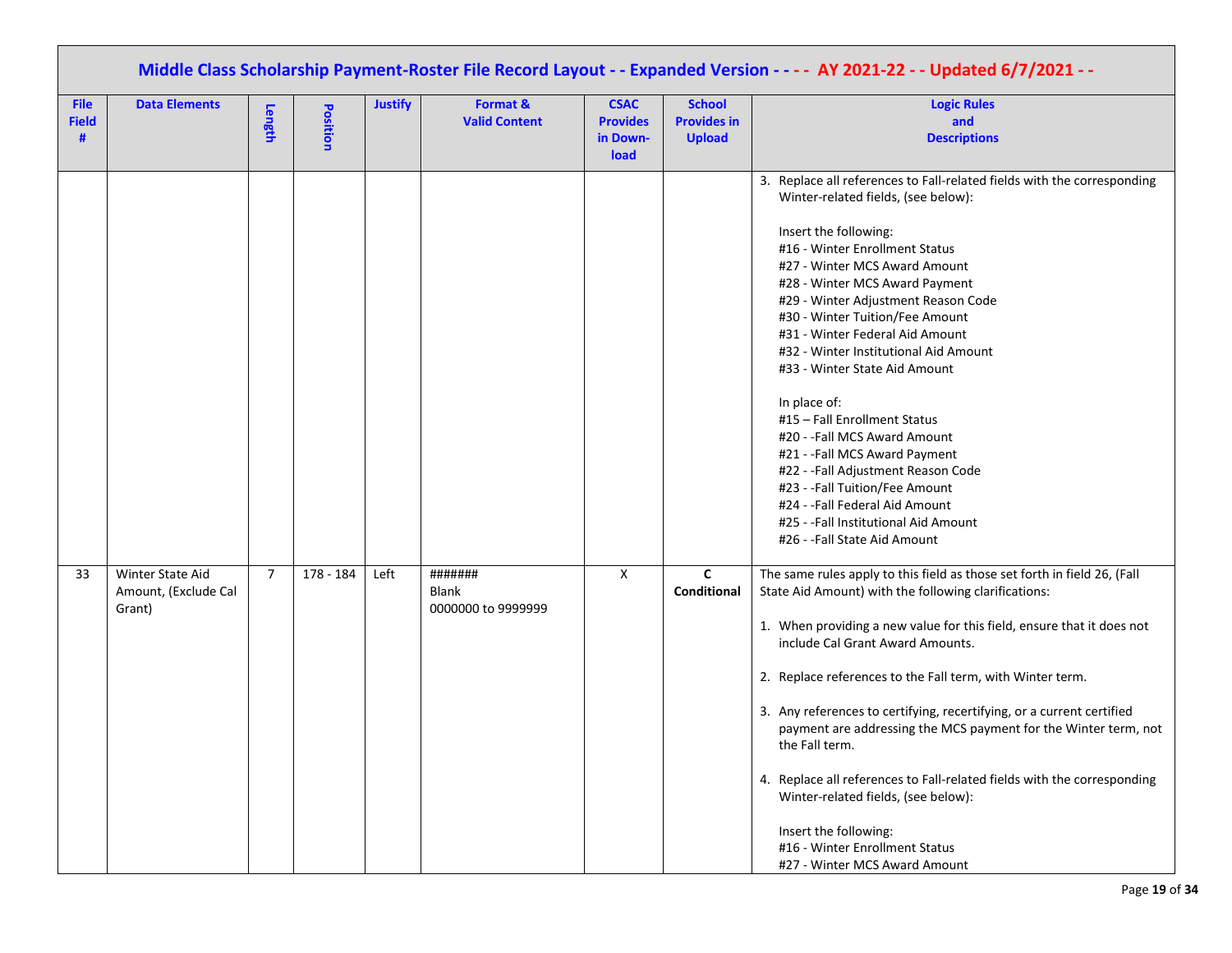|                                  | Middle Class Scholarship Payment-Roster File Record Layout - - Expanded Version - - - - AY 2021-22 - - Updated 6/7/2021 - - |        |                 |                |                                         |                                                    |                                                      |                                                                                                                                                                                                                                                                                                                                                                                                                                                                                                                                                                                                                                                                                                                                                                  |  |  |  |  |
|----------------------------------|-----------------------------------------------------------------------------------------------------------------------------|--------|-----------------|----------------|-----------------------------------------|----------------------------------------------------|------------------------------------------------------|------------------------------------------------------------------------------------------------------------------------------------------------------------------------------------------------------------------------------------------------------------------------------------------------------------------------------------------------------------------------------------------------------------------------------------------------------------------------------------------------------------------------------------------------------------------------------------------------------------------------------------------------------------------------------------------------------------------------------------------------------------------|--|--|--|--|
| <b>File</b><br><b>Field</b><br># | <b>Data Elements</b>                                                                                                        | Length | <b>Position</b> | <b>Justify</b> | Format &<br><b>Valid Content</b>        | <b>CSAC</b><br><b>Provides</b><br>in Down-<br>load | <b>School</b><br><b>Provides in</b><br><b>Upload</b> | <b>Logic Rules</b><br>and<br><b>Descriptions</b>                                                                                                                                                                                                                                                                                                                                                                                                                                                                                                                                                                                                                                                                                                                 |  |  |  |  |
|                                  |                                                                                                                             |        |                 |                |                                         |                                                    |                                                      | #28 - Winter MCS Award Payment<br>#29 - Winter Adjustment Reason Code<br>#30 - Winter Tuition/Fee Amount<br>#31 - Winter Federal Aid Amount<br>#32 - Winter Institutional Aid Amount<br>#33 - Winter State Aid Amount<br>In place of:<br>#15 - Fall Enrollment Status<br>#20 - -Fall MCS Award Amount<br>#21 - - Fall MCS Award Payment<br>#22 - - Fall Adjustment Reason Code<br>#23 - -Fall Tuition/Fee Amount<br>#24 - -Fall Federal Aid Amount<br>#25 - -Fall Institutional Aid Amount<br>#26 - -Fall State Aid Amount                                                                                                                                                                                                                                       |  |  |  |  |
| 34                               | Spring MCS Award<br>Amount                                                                                                  | 5      | 185 - 189       | Left           | #####<br>00000 to 99999                 | X                                                  |                                                      | 1. This value is provided by CSAC.                                                                                                                                                                                                                                                                                                                                                                                                                                                                                                                                                                                                                                                                                                                               |  |  |  |  |
| 35                               | Spring MCS Award<br>Payment                                                                                                 | 5      | 190 - 194       | Left           | #####<br><b>Blank</b><br>00000 to 99999 | X                                                  | C<br><b>Conditional</b>                              | The same rules apply to this field as those set forth in field 21, (Fall<br>MCS Award Payment) with the following clarifications:<br>1. This value cannot be GT the Spring MCS Award Amount.<br>2. Any references to certifying, recertifying, or a current certified<br>payment are addressing the MCS payment for the Spring term, not<br>the Fall term.<br>3. Replace all references to Fall-related fields with the corresponding<br>Spring-related fields, (see below):<br>Insert the following:<br>#17 - Spring Enrollment Status<br>#34 - Spring MCS Award Amount<br>#35 - Spring MCS Award Payment<br>#36 - Spring Adjustment Reason Code<br>#37 - Spring Tuition/Fee Amount<br>#38 - Spring Federal Aid Amount<br>#39 - Spring Institutional Aid Amount |  |  |  |  |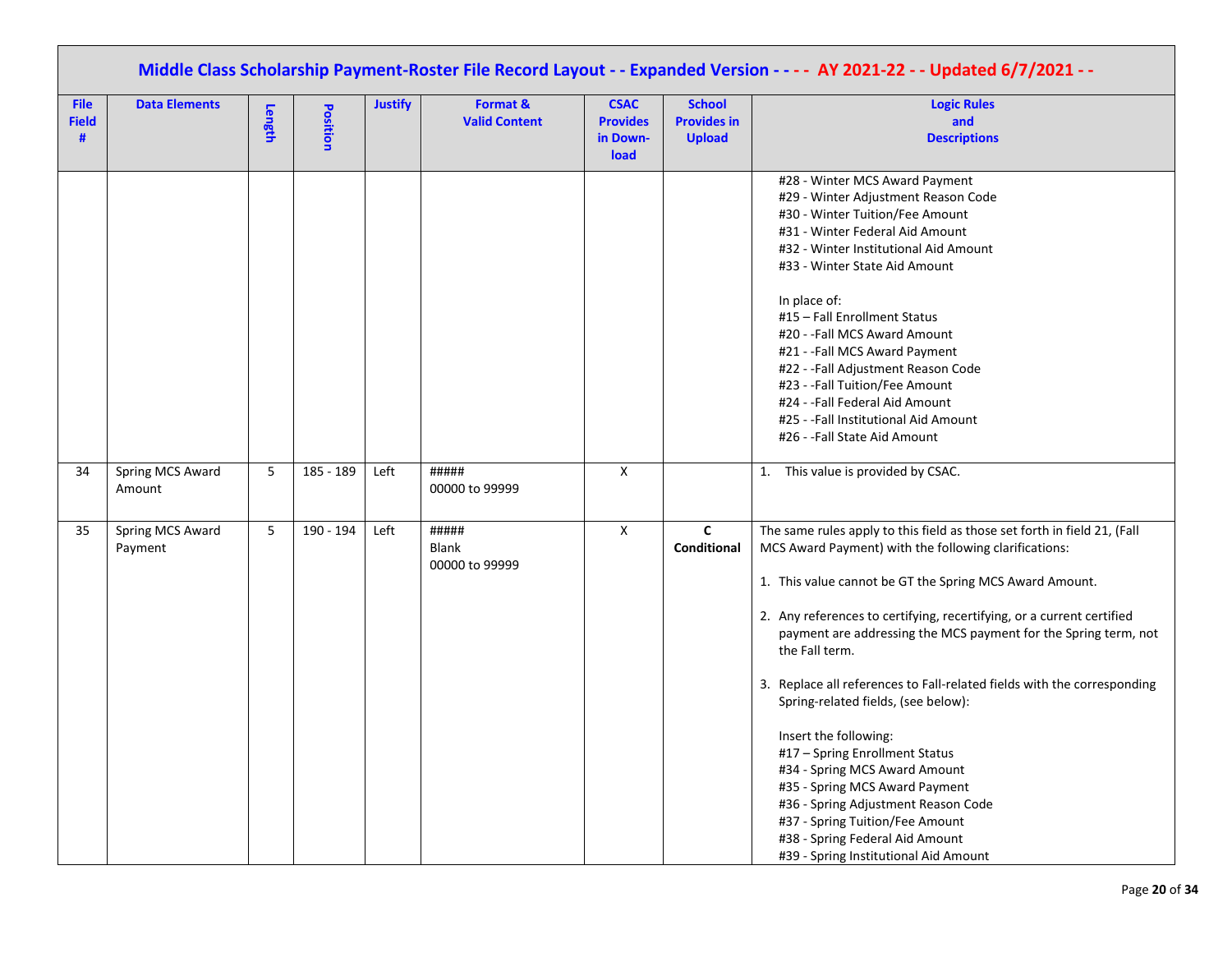|                                  | Middle Class Scholarship Payment-Roster File Record Layout - - Expanded Version - - - - AY 2021-22 - - Updated 6/7/2021 - - |              |          |                |                                                                                                                                                                   |                                                    |                                                      |                                                                                                                                                                                                                                                                                                                                                                                                                                                                                                                                                                                                                                                                                                                                                                                                                                                                                                                                                |  |  |  |  |
|----------------------------------|-----------------------------------------------------------------------------------------------------------------------------|--------------|----------|----------------|-------------------------------------------------------------------------------------------------------------------------------------------------------------------|----------------------------------------------------|------------------------------------------------------|------------------------------------------------------------------------------------------------------------------------------------------------------------------------------------------------------------------------------------------------------------------------------------------------------------------------------------------------------------------------------------------------------------------------------------------------------------------------------------------------------------------------------------------------------------------------------------------------------------------------------------------------------------------------------------------------------------------------------------------------------------------------------------------------------------------------------------------------------------------------------------------------------------------------------------------------|--|--|--|--|
| <b>File</b><br><b>Field</b><br># | <b>Data Elements</b>                                                                                                        | Length       | Position | <b>Justify</b> | Format &<br><b>Valid Content</b>                                                                                                                                  | <b>CSAC</b><br><b>Provides</b><br>in Down-<br>load | <b>School</b><br><b>Provides in</b><br><b>Upload</b> | <b>Logic Rules</b><br>and<br><b>Descriptions</b>                                                                                                                                                                                                                                                                                                                                                                                                                                                                                                                                                                                                                                                                                                                                                                                                                                                                                               |  |  |  |  |
|                                  |                                                                                                                             |              |          |                |                                                                                                                                                                   |                                                    |                                                      | #40 - Spring State Aid Amount<br>In place of:<br>#15 - Fall Enrollment Status<br>#20 - -Fall MCS Award Amount<br>#21 - -Fall MCS Award Payment<br>#22 - -Fall Adjustment Reason Code<br>#23 - -Fall Tuition/Fee Amount<br>#24 - -Fall Federal Aid Amount<br>#25 - -Fall Institutional Aid Amount<br>#26 - -Fall State Aid Amount                                                                                                                                                                                                                                                                                                                                                                                                                                                                                                                                                                                                               |  |  |  |  |
| 36                               | Spring Adjustment<br>Reason Code                                                                                            | $\mathbf{1}$ | 195      | Left           | #<br><b>Blank</b><br>1=Post Bacc<br>$2 = SAP$<br>3=Eligibility<br>$4 = Fees$<br>5=Refund/Adjusted<br>Payment<br>6=Recertify Payment<br>(CSAC Use Only)<br>7=Other | X                                                  | $\mathbf{C}$<br><b>Conditional</b>                   | The same rules apply to this field as those set forth in field 22, (Fall<br>Adjustment Reason Code) with the following clarifications:<br>1. Replace references to the Fall term, with Spring term.<br>2. Replace all references to Fall-related fields with the corresponding<br>Spring-related fields, (see below):<br>Insert the following:<br>#17 - Spring Enrollment Status<br>#34 - Spring MCS Award Amount<br>#35 - Spring MCS Award Payment<br>#36 - Spring Adjustment Reason Code<br>#37 - Spring Tuition/Fee Amount<br>#38 - Spring Federal Aid Amount<br>#39 - Spring Institutional Aid Amount<br>#40 - Spring State Aid Amount<br>In place of:<br>#15 - Fall Enrollment Status<br>#20 - -Fall MCS Award Amount<br>#21 - -Fall MCS Award Payment<br>#22 - - Fall Adjustment Reason Code<br>#23 - -Fall Tuition/Fee Amount<br>#24 - -Fall Federal Aid Amount<br>#25 - -Fall Institutional Aid Amount<br>#26 - -Fall State Aid Amount |  |  |  |  |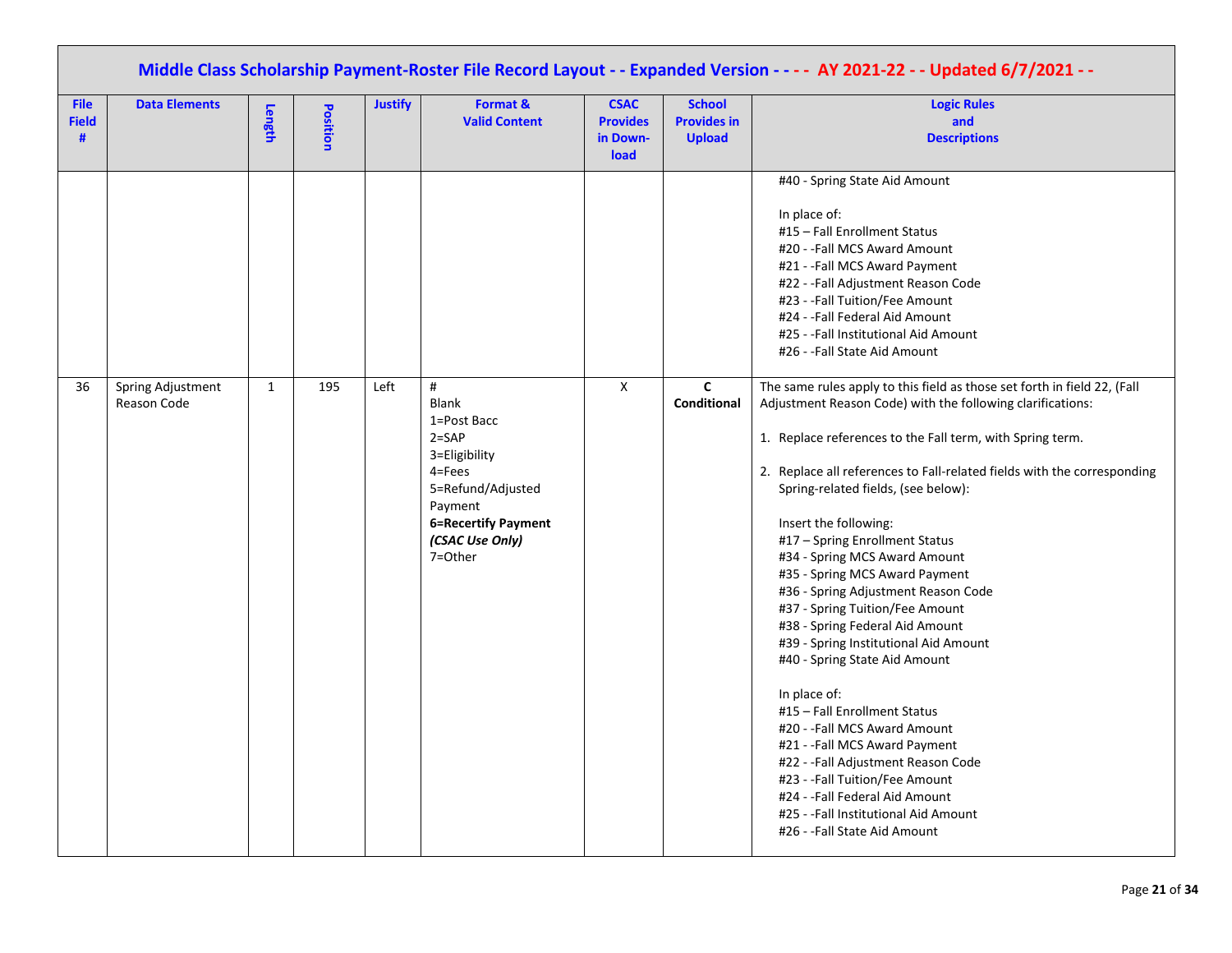|                                  | Middle Class Scholarship Payment-Roster File Record Layout - - Expanded Version - - - - AY 2021-22 - - Updated 6/7/2021 - - |                |           |                |                                        |                                                    |                                                      |                                                                                                                                                                                                                                                                                                                                                                                                                                                                                                                                                                                                                                                                                                                                                                                                                                                                                                                                                                                                                                                                                                         |  |  |  |  |
|----------------------------------|-----------------------------------------------------------------------------------------------------------------------------|----------------|-----------|----------------|----------------------------------------|----------------------------------------------------|------------------------------------------------------|---------------------------------------------------------------------------------------------------------------------------------------------------------------------------------------------------------------------------------------------------------------------------------------------------------------------------------------------------------------------------------------------------------------------------------------------------------------------------------------------------------------------------------------------------------------------------------------------------------------------------------------------------------------------------------------------------------------------------------------------------------------------------------------------------------------------------------------------------------------------------------------------------------------------------------------------------------------------------------------------------------------------------------------------------------------------------------------------------------|--|--|--|--|
| <b>File</b><br><b>Field</b><br># | <b>Data Elements</b>                                                                                                        | Length         | Position  | <b>Justify</b> | Format &<br><b>Valid Content</b>       | <b>CSAC</b><br><b>Provides</b><br>in Down-<br>load | <b>School</b><br><b>Provides in</b><br><b>Upload</b> | <b>Logic Rules</b><br>and<br><b>Descriptions</b>                                                                                                                                                                                                                                                                                                                                                                                                                                                                                                                                                                                                                                                                                                                                                                                                                                                                                                                                                                                                                                                        |  |  |  |  |
| 37                               | Spring Tuition/Fee<br>Amount                                                                                                | 7              | 196 - 202 | Left           | #######<br>Blank<br>0000000 to 9999999 | X                                                  | $\mathbf c$<br>Conditional                           | The same rules apply to this field as those set forth in field 23, (Fall<br>Tuition/Fee Amount) with the following clarifications:<br>1. Replace references to the Fall term, with Spring term.<br>2. Any references to certifying, recertifying, or a current certified<br>payment are addressing the MCS payment for the Spring term, not<br>the Fall term.<br>3. Replace all references to Fall-related fields with the corresponding<br>Spring-related fields, (see below):<br>Insert the following:<br>#17 - Spring Enrollment Status<br>#34 - Spring MCS Award Amount<br>#35 - Spring MCS Award Payment<br>#36 - Spring Adjustment Reason Code<br>#37 - Spring Tuition/Fee Amount<br>#38 - Spring Federal Aid Amount<br>#39 - Spring Institutional Aid Amount<br>#40 - Spring State Aid Amount<br>In place of:<br>#15 - Fall Enrollment Status<br>#20 - -Fall MCS Award Amount<br>#21 - -Fall MCS Award Payment<br>#22 - -Fall Adjustment Reason Code<br>#23 - -Fall Tuition/Fee Amount<br>#24 - -Fall Federal Aid Amount<br>#25 - -Fall Institutional Aid Amount<br>#26 - -Fall State Aid Amount |  |  |  |  |
| 38                               | Spring Federal Aid<br>Amount                                                                                                | $\overline{7}$ | 203 - 209 | Left           | #######<br>Blank<br>0000000 to 9999999 | X                                                  | C<br><b>Conditional</b>                              | The same rules apply to this field as those set forth in field 24, (Fall<br>Federal Aid Amount) with the following clarifications:<br>1. Replace references to the Fall term, with Spring term.<br>2. Any references to certifying, recertifying, or a current certified<br>payment are addressing the MCS payment for the Spring term, not<br>the Fall term.                                                                                                                                                                                                                                                                                                                                                                                                                                                                                                                                                                                                                                                                                                                                           |  |  |  |  |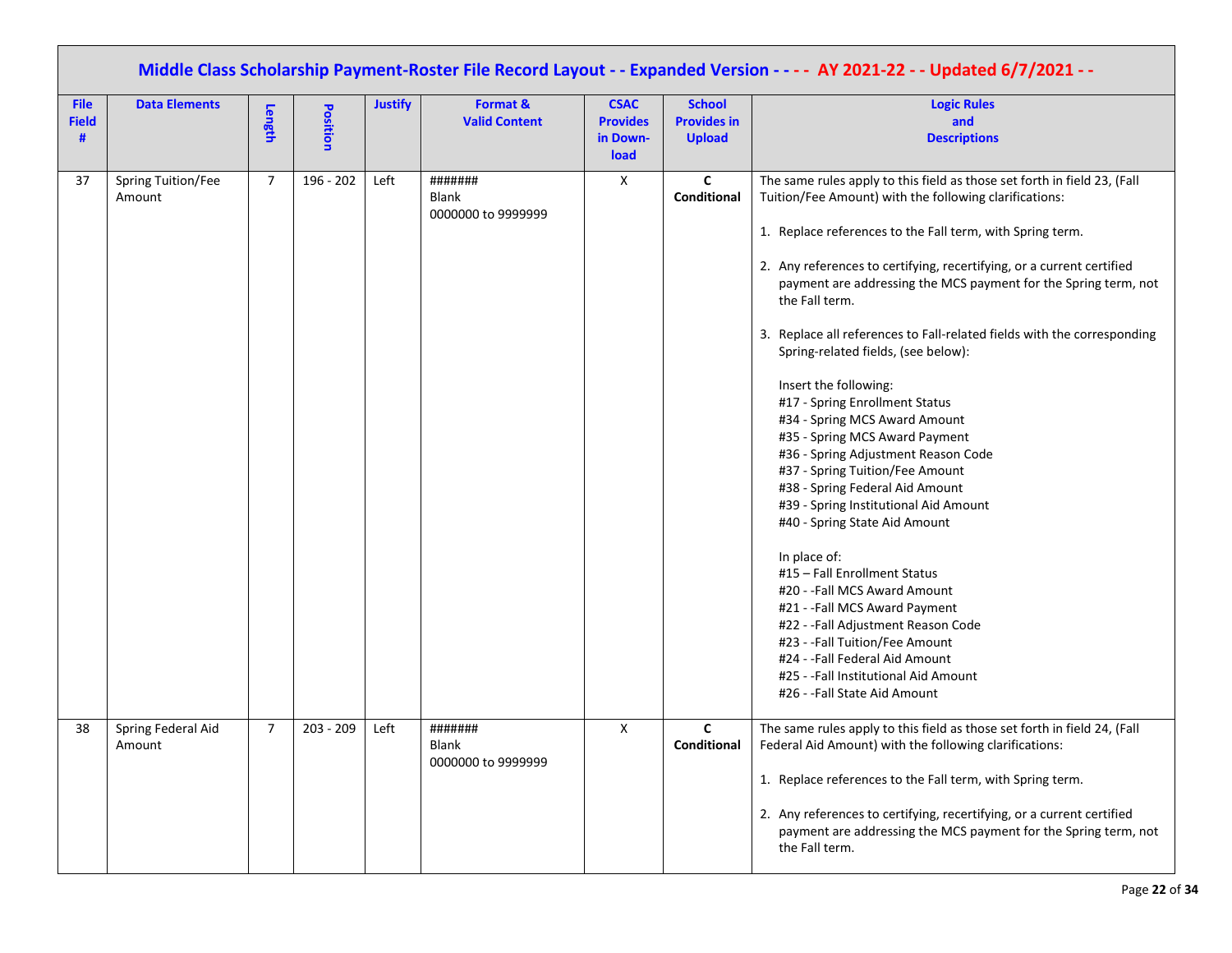| Middle Class Scholarship Payment-Roster File Record Layout - - Expanded Version - - - - AY 2021-22 - - Updated 6/7/2021 - - |                                    |                |             |                |                                               |                                                    |                                                      |                                                                                                                                                                                                                                                                                                                                                                                                                                                                                                                                                                                                                                                                                                                                          |  |  |
|-----------------------------------------------------------------------------------------------------------------------------|------------------------------------|----------------|-------------|----------------|-----------------------------------------------|----------------------------------------------------|------------------------------------------------------|------------------------------------------------------------------------------------------------------------------------------------------------------------------------------------------------------------------------------------------------------------------------------------------------------------------------------------------------------------------------------------------------------------------------------------------------------------------------------------------------------------------------------------------------------------------------------------------------------------------------------------------------------------------------------------------------------------------------------------------|--|--|
| <b>File</b><br><b>Field</b><br>#                                                                                            | <b>Data Elements</b>               | Length         | Position    | <b>Justify</b> | Format &<br><b>Valid Content</b>              | <b>CSAC</b><br><b>Provides</b><br>in Down-<br>load | <b>School</b><br><b>Provides in</b><br><b>Upload</b> | <b>Logic Rules</b><br>and<br><b>Descriptions</b>                                                                                                                                                                                                                                                                                                                                                                                                                                                                                                                                                                                                                                                                                         |  |  |
|                                                                                                                             |                                    |                |             |                |                                               |                                                    |                                                      | 3. Replace all references to Fall-related fields with the corresponding<br>Spring-related fields, (see below):<br>Insert the following:<br>#17 - Spring Enrollment Status<br>#34 - Spring MCS Award Amount<br>#35 - Spring MCS Award Payment<br>#36 - Spring Adjustment Reason Code<br>#37 - Spring Tuition/Fee Amount<br>#38 - Spring Federal Aid Amount<br>#39 - Spring Institutional Aid Amount<br>#40 - Spring State Aid Amount<br>In place of:<br>#15 - Fall Enrollment Status<br>#20 - - Fall MCS Award Amount<br>#21 - -Fall MCS Award Payment<br>#22 - - Fall Adjustment Reason Code<br>#23 - -Fall Tuition/Fee Amount<br>#24 - -Fall Federal Aid Amount<br>#25 - -Fall Institutional Aid Amount<br>#26 - -Fall State Aid Amount |  |  |
| 39                                                                                                                          | Spring Institutional<br>Aid Amount | $\overline{7}$ | $210 - 216$ | Left           | #######<br><b>Blank</b><br>0000000 to 9999999 | X                                                  | $\mathsf{C}$<br>Conditional                          | The same rules apply to this field as those set forth in field 25, (Fall<br>Institutional Aid Amount) with the following clarifications:<br>1. Replace references to the Fall term, with Spring term.<br>2. Any references to certifying, recertifying, or a current certified<br>payment are addressing the MCS payment for the Spring term, not<br>the Fall term.<br>3. Replace all references to Fall-related fields with the corresponding<br>Spring-related fields, (see below):<br>Insert the following:<br>#17 - Spring Enrollment Status<br>#34 - Spring MCS Award Amount<br>#35 - Spring MCS Award Payment<br>#36 - Spring Adjustment Reason Code<br>#37 - Spring Tuition/Fee Amount<br>#38 - Spring Federal Aid Amount         |  |  |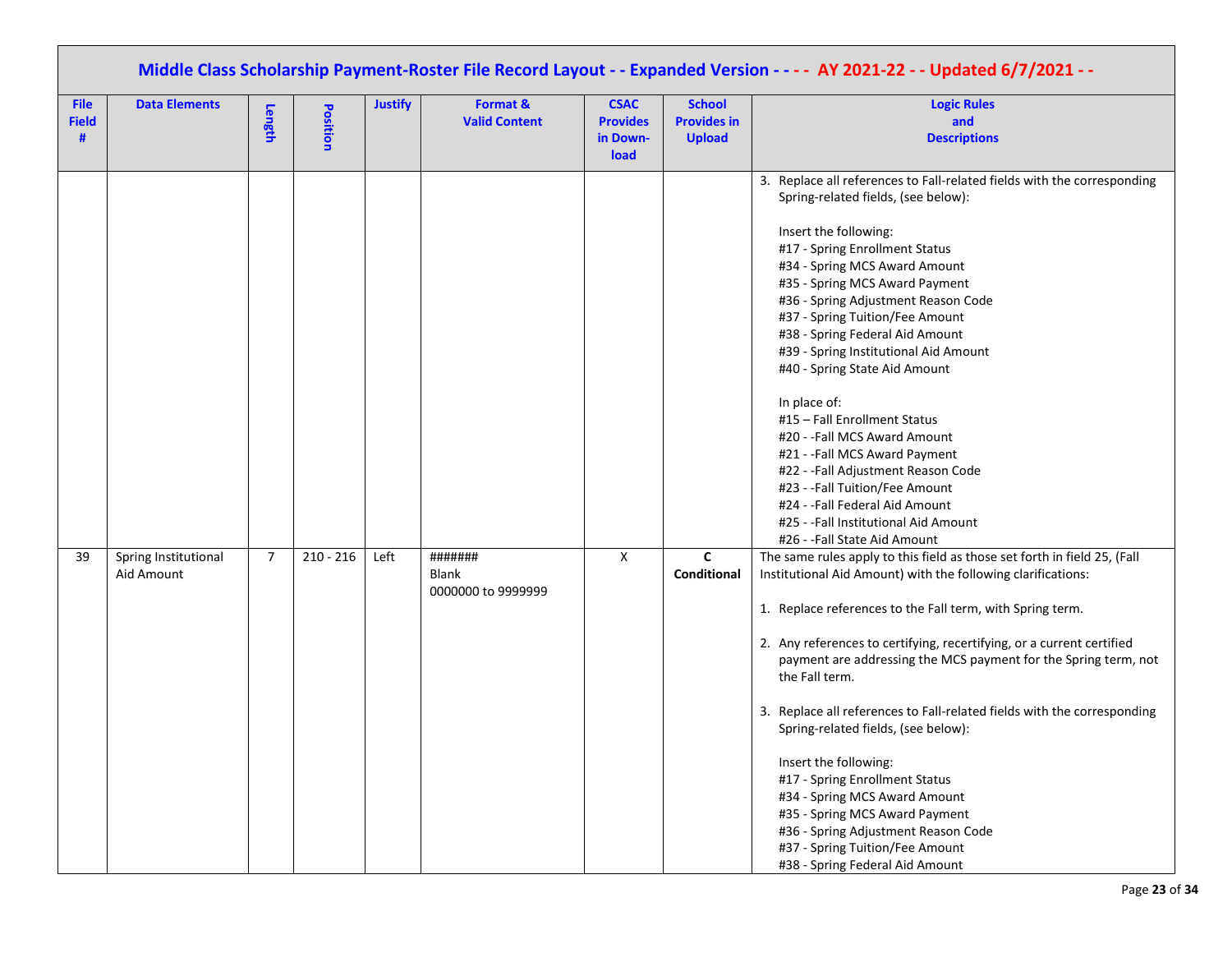|                                  | Middle Class Scholarship Payment-Roster File Record Layout - - Expanded Version - - - - AY 2021-22 - - Updated 6/7/2021 - - |                |             |                |                                               |                                                    |                                                      |                                                                                                                                                                                                                                                                                                                                                                                                                                                                                                                                                                                                                                                                                                                                                                                                                                                              |  |  |  |  |
|----------------------------------|-----------------------------------------------------------------------------------------------------------------------------|----------------|-------------|----------------|-----------------------------------------------|----------------------------------------------------|------------------------------------------------------|--------------------------------------------------------------------------------------------------------------------------------------------------------------------------------------------------------------------------------------------------------------------------------------------------------------------------------------------------------------------------------------------------------------------------------------------------------------------------------------------------------------------------------------------------------------------------------------------------------------------------------------------------------------------------------------------------------------------------------------------------------------------------------------------------------------------------------------------------------------|--|--|--|--|
| <b>File</b><br><b>Field</b><br># | <b>Data Elements</b>                                                                                                        | Length         | Position    | <b>Justify</b> | Format &<br><b>Valid Content</b>              | <b>CSAC</b><br><b>Provides</b><br>in Down-<br>load | <b>School</b><br><b>Provides in</b><br><b>Upload</b> | <b>Logic Rules</b><br>and<br><b>Descriptions</b>                                                                                                                                                                                                                                                                                                                                                                                                                                                                                                                                                                                                                                                                                                                                                                                                             |  |  |  |  |
| 40                               | Spring State Aid<br>Amount (Exclude Cal<br>Grant)                                                                           | $\overline{7}$ | $217 - 223$ | Left           | #######<br><b>Blank</b><br>0000000 to 9999999 | X                                                  | C<br>Conditional                                     | #39 - Spring Institutional Aid Amount<br>#40 - Spring State Aid Amount<br>In place of:<br>#15 - Fall Enrollment Status<br>#20 - - Fall MCS Award Amount<br>#21 - - Fall MCS Award Payment<br>#22 - -Fall Adjustment Reason Code<br>#23 - -Fall Tuition/Fee Amount<br>#24 - - Fall Federal Aid Amount<br>#25 - -Fall Institutional Aid Amount<br>#26 - -Fall State Aid Amount<br>The same rules apply to this field as those set forth in field 26, (Fall<br>State Aid Amount) with the following clarifications:                                                                                                                                                                                                                                                                                                                                             |  |  |  |  |
|                                  |                                                                                                                             |                |             |                |                                               |                                                    |                                                      | 1. When providing a new value for this field, ensure that it does not<br>include Cal Grant Award Amounts.<br>2. Replace references to the Fall term, with Spring term.<br>3. Any references to certifying, recertifying, or a current certified<br>payment are addressing the MCS payment for the Spring term, not<br>the Fall term.<br>4. Replace all references to Fall-related fields with the corresponding<br>Spring-related fields, (see below):<br>Insert the following:<br>#17 - Spring Enrollment Status<br>#34 - Spring MCS Award Amount<br>#35 - Spring MCS Award Payment<br>#36 - Spring Adjustment Reason Code<br>#37 - Spring Tuition/Fee Amount<br>#38 - Spring Federal Aid Amount<br>#39 - Spring Institutional Aid Amount<br>#40 - Spring State Aid Amount<br>In place of:<br>#15 - Fall Enrollment Status<br>#20 - - Fall MCS Award Amount |  |  |  |  |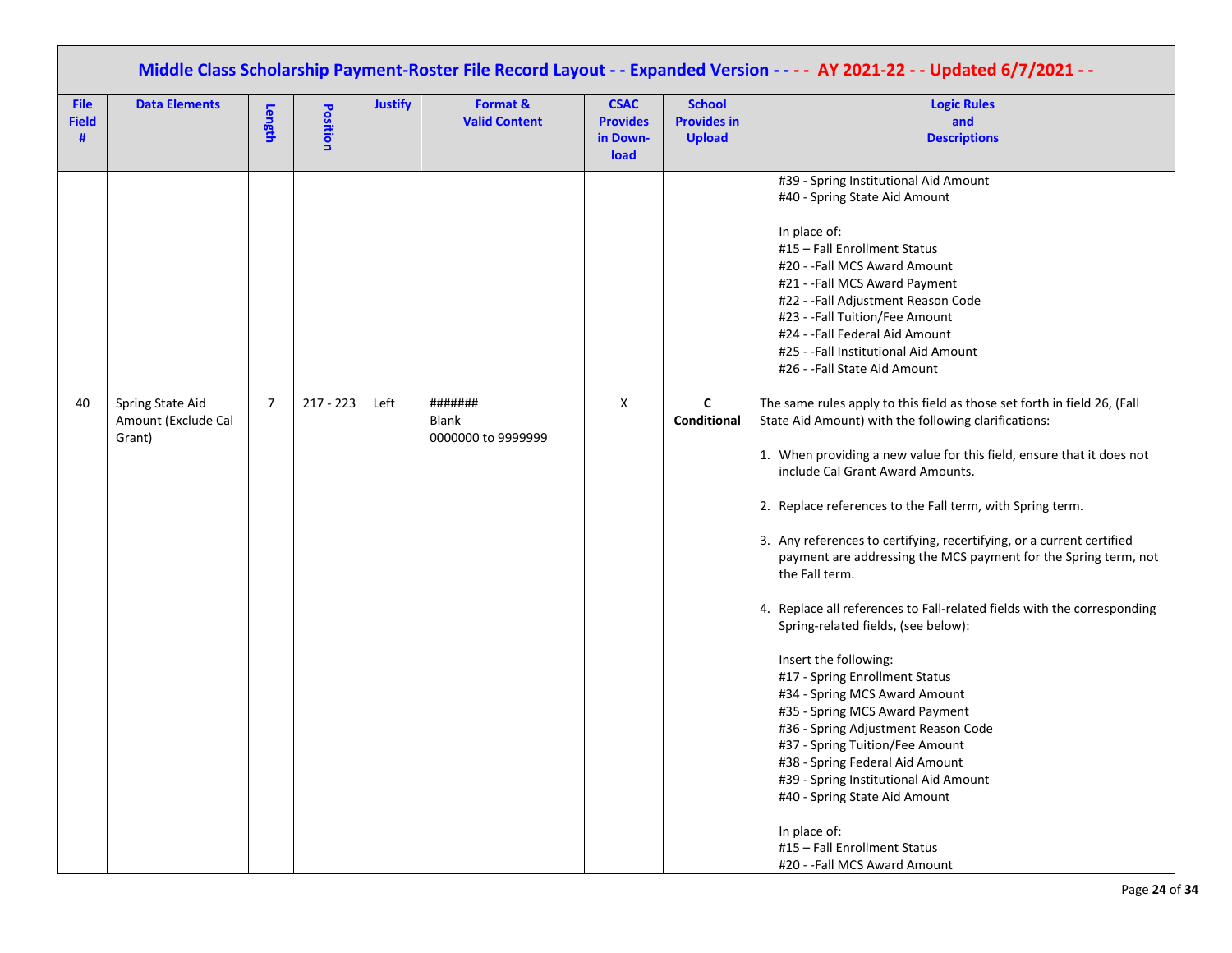|                                  | Middle Class Scholarship Payment-Roster File Record Layout - - Expanded Version - - - - AY 2021-22 - - Updated 6/7/2021 - - |        |          |                |                                                                                                                                                                                                                                                                         |                                                    |                                                      |                                                                                                                                                                                                                                                                                                                                                                                                                                                                                                                                                                                                                                                                                                                                                                                                                                                                                                                                                                                                                                                                                                                                                                                                                                                                                                                                                                                                                                                                                                                                                                                                                                                                                                                                                               |  |  |  |  |
|----------------------------------|-----------------------------------------------------------------------------------------------------------------------------|--------|----------|----------------|-------------------------------------------------------------------------------------------------------------------------------------------------------------------------------------------------------------------------------------------------------------------------|----------------------------------------------------|------------------------------------------------------|---------------------------------------------------------------------------------------------------------------------------------------------------------------------------------------------------------------------------------------------------------------------------------------------------------------------------------------------------------------------------------------------------------------------------------------------------------------------------------------------------------------------------------------------------------------------------------------------------------------------------------------------------------------------------------------------------------------------------------------------------------------------------------------------------------------------------------------------------------------------------------------------------------------------------------------------------------------------------------------------------------------------------------------------------------------------------------------------------------------------------------------------------------------------------------------------------------------------------------------------------------------------------------------------------------------------------------------------------------------------------------------------------------------------------------------------------------------------------------------------------------------------------------------------------------------------------------------------------------------------------------------------------------------------------------------------------------------------------------------------------------------|--|--|--|--|
| <b>File</b><br><b>Field</b><br># | <b>Data Elements</b>                                                                                                        | Length | Position | <b>Justify</b> | Format &<br><b>Valid Content</b>                                                                                                                                                                                                                                        | <b>CSAC</b><br><b>Provides</b><br>in Down-<br>load | <b>School</b><br><b>Provides in</b><br><b>Upload</b> | <b>Logic Rules</b><br>and<br><b>Descriptions</b>                                                                                                                                                                                                                                                                                                                                                                                                                                                                                                                                                                                                                                                                                                                                                                                                                                                                                                                                                                                                                                                                                                                                                                                                                                                                                                                                                                                                                                                                                                                                                                                                                                                                                                              |  |  |  |  |
|                                  |                                                                                                                             |        |          |                |                                                                                                                                                                                                                                                                         |                                                    |                                                      | #21 - -Fall MCS Award Payment<br>#22 - -Fall Adjustment Reason Code<br>#23 - -Fall Tuition/Fee Amount<br>#24 - - Fall Federal Aid Amount<br>#25 - -Fall Institutional Aid Amount<br>#26 - -Fall State Aid Amount                                                                                                                                                                                                                                                                                                                                                                                                                                                                                                                                                                                                                                                                                                                                                                                                                                                                                                                                                                                                                                                                                                                                                                                                                                                                                                                                                                                                                                                                                                                                              |  |  |  |  |
| 41                               | <b>Eligibility Change</b><br>(for Academic Year)                                                                            | 1      | 224      | Left           | #<br><b>Blank</b><br>0=Educational Level<br>Change<br>1=Post Bacc<br>$2 =$ SAP<br>3=Eligibility<br>4=Not Enrolled<br>5=Other<br>7=Over Asset Ceiling<br>8= Add Teacher<br>Credential Program<br>Flag (TCP) / 5th-Yr<br>Program Flag<br>9=Remove TCP / 5th-Yr<br>Program |                                                    | C<br>Conditional                                     | 1. This field should only be used when making corrections at an<br>annual level.<br>2. Value cannot contain alpha characters.<br>3. If there is a value provided in this field, then the Transaction Type<br>field in this file must be filled with a "C". If not, then the record<br>must be rejected.<br>4. If the data value submitted is 0, (Educational Level Change) then<br>the school is required to also provide a value of "0" through "4" in<br>field 46, (Educational Level).<br>a. <b>NOTE:</b> An educational level change to a value of "5" will be<br>considered invalid, and the transaction will be rejected. If a<br>school needs to change an educational level to "5" due to<br>reporting a student in a TCP or 5th-Yr Program, then the<br>school shall report a value of "8 - TCP / 5 <sup>th</sup> -Yr" in this field,<br>and a value of "1 - Yes-TCP" or "3 - Yes-5th-Yr" in field 43,<br>(TCP / 5 <sup>th</sup> -Yr Flag). CSAC will assume an educational level of<br>"5" in this situation and will update the student's records<br>accordingly.<br>5. If the data value submitted is 1, 2, 4, 5 or 7 (Post Bacc., SAP, Not<br>Enrolled, Other, or Over Asset Ceiling) and a payment greater than<br>\$0 exists for this student, the transaction will be rejected. The<br>school shall address the payment change PRIOR to submitting the<br>annual level "Eligibility Change" and determine whether or not the<br>student should have received all or part of the payment. A record<br>will only be withdrawn if the payment amount is \$0 or if no<br>payments have been applied to the record.<br>By submitting one of these values, the student is considered no<br>longer eligible for MCS Award consideration unless other |  |  |  |  |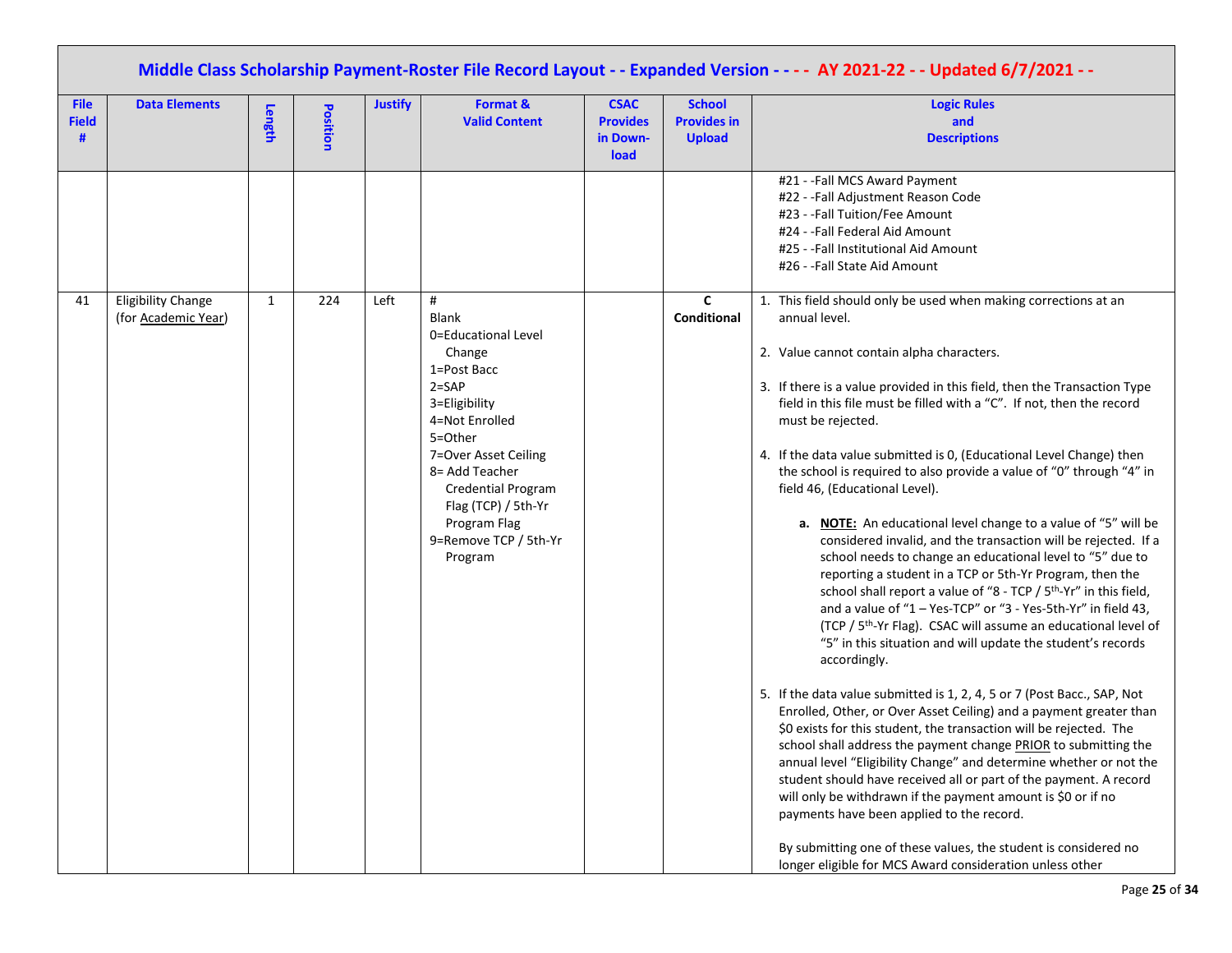|                                  | Middle Class Scholarship Payment-Roster File Record Layout - - Expanded Version - - - - AY 2021-22 - - Updated 6/7/2021 - - |        |                 |                |                                  |                                                    |                                                      |                                                                                                                                                                                                                                                                                                                                                                                                                                                                                                                                                                                                                                                                                                                                                                                                                                                                                                                                                                                                                                                                                                                                                                                                                                                                                                                                                                                                                                                                                                                                                                                                                                                                                                                                                                                                                                                                                                                                                          |  |  |  |
|----------------------------------|-----------------------------------------------------------------------------------------------------------------------------|--------|-----------------|----------------|----------------------------------|----------------------------------------------------|------------------------------------------------------|----------------------------------------------------------------------------------------------------------------------------------------------------------------------------------------------------------------------------------------------------------------------------------------------------------------------------------------------------------------------------------------------------------------------------------------------------------------------------------------------------------------------------------------------------------------------------------------------------------------------------------------------------------------------------------------------------------------------------------------------------------------------------------------------------------------------------------------------------------------------------------------------------------------------------------------------------------------------------------------------------------------------------------------------------------------------------------------------------------------------------------------------------------------------------------------------------------------------------------------------------------------------------------------------------------------------------------------------------------------------------------------------------------------------------------------------------------------------------------------------------------------------------------------------------------------------------------------------------------------------------------------------------------------------------------------------------------------------------------------------------------------------------------------------------------------------------------------------------------------------------------------------------------------------------------------------------------|--|--|--|
| <b>File</b><br><b>Field</b><br># | <b>Data Elements</b>                                                                                                        | Length | <b>Position</b> | <b>Justify</b> | Format &<br><b>Valid Content</b> | <b>CSAC</b><br><b>Provides</b><br>in Down-<br>load | <b>School</b><br><b>Provides in</b><br><b>Upload</b> | <b>Logic Rules</b><br>and<br><b>Descriptions</b>                                                                                                                                                                                                                                                                                                                                                                                                                                                                                                                                                                                                                                                                                                                                                                                                                                                                                                                                                                                                                                                                                                                                                                                                                                                                                                                                                                                                                                                                                                                                                                                                                                                                                                                                                                                                                                                                                                         |  |  |  |
|                                  |                                                                                                                             |        |                 |                |                                  |                                                    |                                                      | information is received by CSAC. The student's MCS award will be<br>withdrawn and the student will be removed from the school's<br>roster.<br>6. If the data value submitted is 3, (Eligibility) then the school is<br>required to provide one or more values in fields 11 through 14; and<br>CSAC will use that new information to recalculate the student's<br>award. If no new value is provided in one of these additional fields,<br>then the recalculation will be performed using the existing value<br>stored in the WebGrants database for the corresponding field, plus<br>the new value provided).<br>If a payment exists for this student, after the award is<br>а.<br>recalculated, the school will be required to recertify the<br>payment amount.<br>NOTE: If the MCS award recalculation process results in the<br>b.<br>record no longer being eligible for MCS award consideration,<br>and a payment exists for this student, the student's MCS<br>award amount will be recalculated to zero and the school will<br>be required to recertify the zero-payment amount. After this<br>recertification is submitted to CSAC and processed, the<br>student will be removed from the school's MCS payment-<br>roster.<br>7. If the school provides a value of "8 - Add TCP/5 <sup>th</sup> -Yr" in this field,<br>there must also be a value of either "1 - Yes-TCP" or "3 - Yes-5th-Yr"<br>submitted in field 43, (TCP / 5 <sup>th</sup> -Yr Program Flag). CSAC will<br>recalculate the student's award amount at the annual level, (using<br>the stored TCP amount, or the standard tuition/fee amounts for 5 <sup>th</sup><br>Yr, depending on the segment type submitting the change). This<br>may result in the need for tuition or fee adjustments, or payment<br>recertification for the previous term's payment.<br>NOTE: Campuses that do not have an eligible 5 <sup>th</sup> -Yr program will<br>have the transaction rejected. |  |  |  |
|                                  |                                                                                                                             |        |                 |                |                                  |                                                    |                                                      | 8. If the school provides a value of "9 - Remove TCP/5 <sup>th</sup> -Yr" in this<br>field, a value of "2 - No-TCP/5 <sup>th</sup> -Yr" must also be submitted in field<br>43, (Teacher Credential Program (TCP) / Fifth Year of 5-Year<br>Program Flag). CSAC will recalculate the student's award amount at                                                                                                                                                                                                                                                                                                                                                                                                                                                                                                                                                                                                                                                                                                                                                                                                                                                                                                                                                                                                                                                                                                                                                                                                                                                                                                                                                                                                                                                                                                                                                                                                                                            |  |  |  |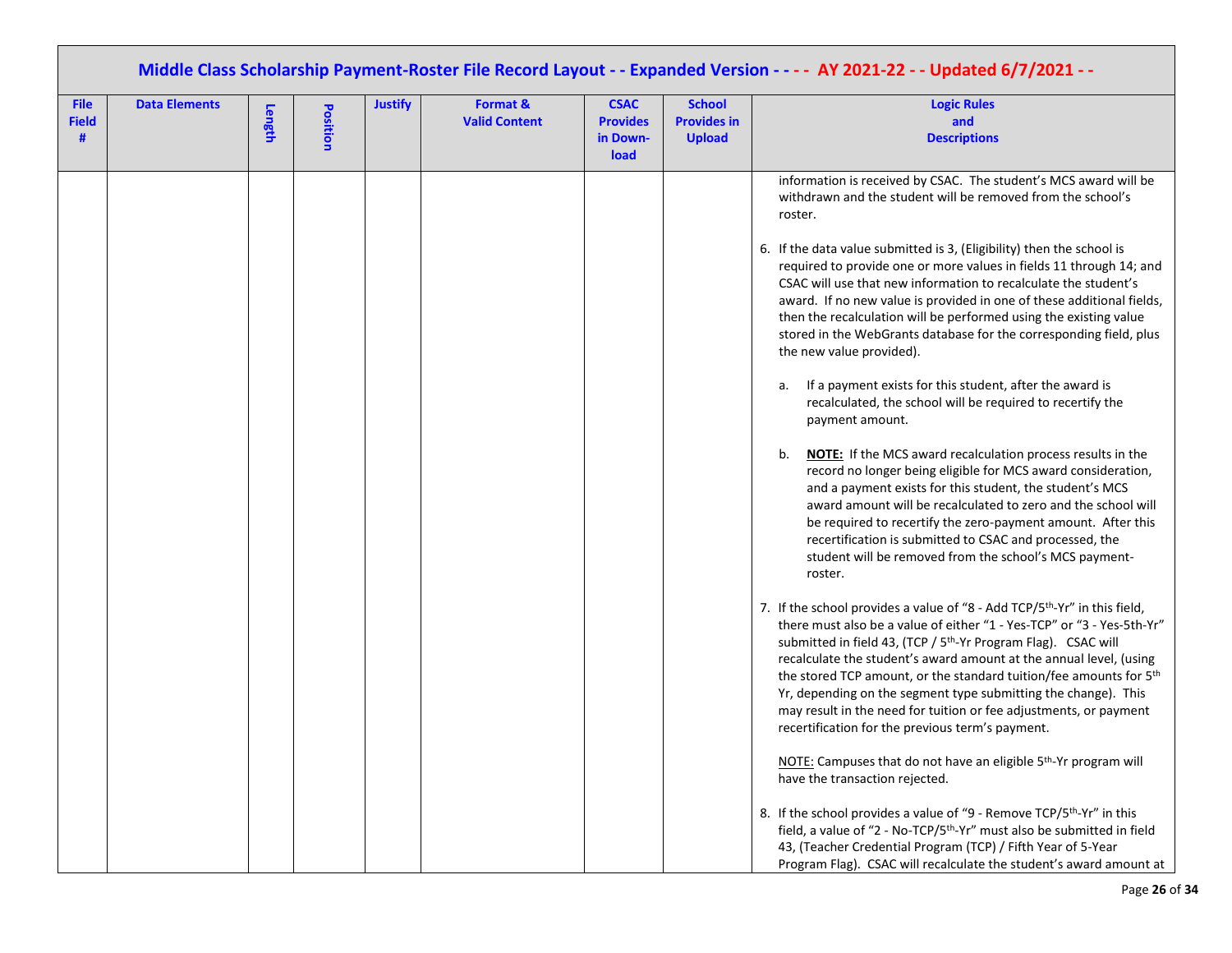| Middle Class Scholarship Payment-Roster File Record Layout - - Expanded Version - - - - AY 2021-22 - - Updated 6/7/2021 - - |                                                                                       |              |          |                |                                                                |                                                    |                                                      |                                                                                                                                                                                                                                                                                                                                                                                                                                                                                                                                                                                                                                                                                                                                                                                                                                                                                                                                                                                                                 |  |  |
|-----------------------------------------------------------------------------------------------------------------------------|---------------------------------------------------------------------------------------|--------------|----------|----------------|----------------------------------------------------------------|----------------------------------------------------|------------------------------------------------------|-----------------------------------------------------------------------------------------------------------------------------------------------------------------------------------------------------------------------------------------------------------------------------------------------------------------------------------------------------------------------------------------------------------------------------------------------------------------------------------------------------------------------------------------------------------------------------------------------------------------------------------------------------------------------------------------------------------------------------------------------------------------------------------------------------------------------------------------------------------------------------------------------------------------------------------------------------------------------------------------------------------------|--|--|
| <b>File</b><br><b>Field</b><br>#                                                                                            | <b>Data Elements</b>                                                                  | Length       | Position | <b>Justify</b> | Format &<br><b>Valid Content</b>                               | <b>CSAC</b><br><b>Provides</b><br>in Down-<br>load | <b>School</b><br><b>Provides in</b><br><b>Upload</b> | <b>Logic Rules</b><br>and<br><b>Descriptions</b>                                                                                                                                                                                                                                                                                                                                                                                                                                                                                                                                                                                                                                                                                                                                                                                                                                                                                                                                                                |  |  |
|                                                                                                                             |                                                                                       |              |          |                |                                                                |                                                    |                                                      | the annual level using the standard Tuition/Fees amount for the<br>segment type.<br>a. If the TCP or 5 <sup>th</sup> -Yr program removal is for a student that has an<br>existing payment, the school is responsible for determining<br>whether or not the student should have received all or part of<br>the payment. The school shall address the payment change<br>PRIOR to submitting the TCP or 5 <sup>th</sup> -Yr Program removal.<br>Otherwise, the record will be recalculated using the standard T/F<br>amount and the payments may require recertification.<br>b. If the submission of this TCP or 5 <sup>th</sup> -Yr removal will cause the<br>student's eligibility to be = or less than zero, then this record will<br>be rejected. The school shall evaluate the student's situation,<br>and determine:<br>• whether or not to withdraw the student and submit a<br>new enrollment file.<br>• whether or not to submit an EL change, (if within the<br>student's initial MCS eligibility year). |  |  |
| 42                                                                                                                          | <b>Transaction Type</b>                                                               | $\mathbf{1}$ | 225      | Left           | $\mathsf{X}$<br>$C =$ Correction<br>$P =$ Payment Information  |                                                    | $\mathsf{x}$                                         | 1. Value cannot contain numeric characters.<br>2. Value will be blank in the downloadable MCS Payment-Roster File<br>from CSAC.<br>3. Schools must provide a valid transaction type for each transaction<br>record in the MCS Payment-Roster File that they are attempting to<br>upload to CSAC. If this information is not provided, the entire file<br>will be rejected.                                                                                                                                                                                                                                                                                                                                                                                                                                                                                                                                                                                                                                      |  |  |
| 43                                                                                                                          | <b>Teacher Credential</b><br>Program (TCP) / Fifth<br>Year of 5-Year<br>Program Flag, | $\mathbf{1}$ | 226      | Left           | $1 = Yes - TCP$<br>$2 = No - TCP/5th-Yr$<br>$3 = Yes - 5th-Yr$ | X                                                  | C<br>Conditional                                     | 1. This value is provided by CSAC, with the exception of the<br>scenarios described below.<br>If a school needs to report to CSAC that a student is in a TCP or 5-<br>2.<br>Yr program, then the school must submit a value of "1" or "3" in<br>this field, and a value of "8 - Add TCP / 5 <sup>th</sup> -Yr" in field 41,<br>(Eligibility Change). CSAC will assume an educational level of "5"<br>in this situation and will update the student's records accordingly.                                                                                                                                                                                                                                                                                                                                                                                                                                                                                                                                       |  |  |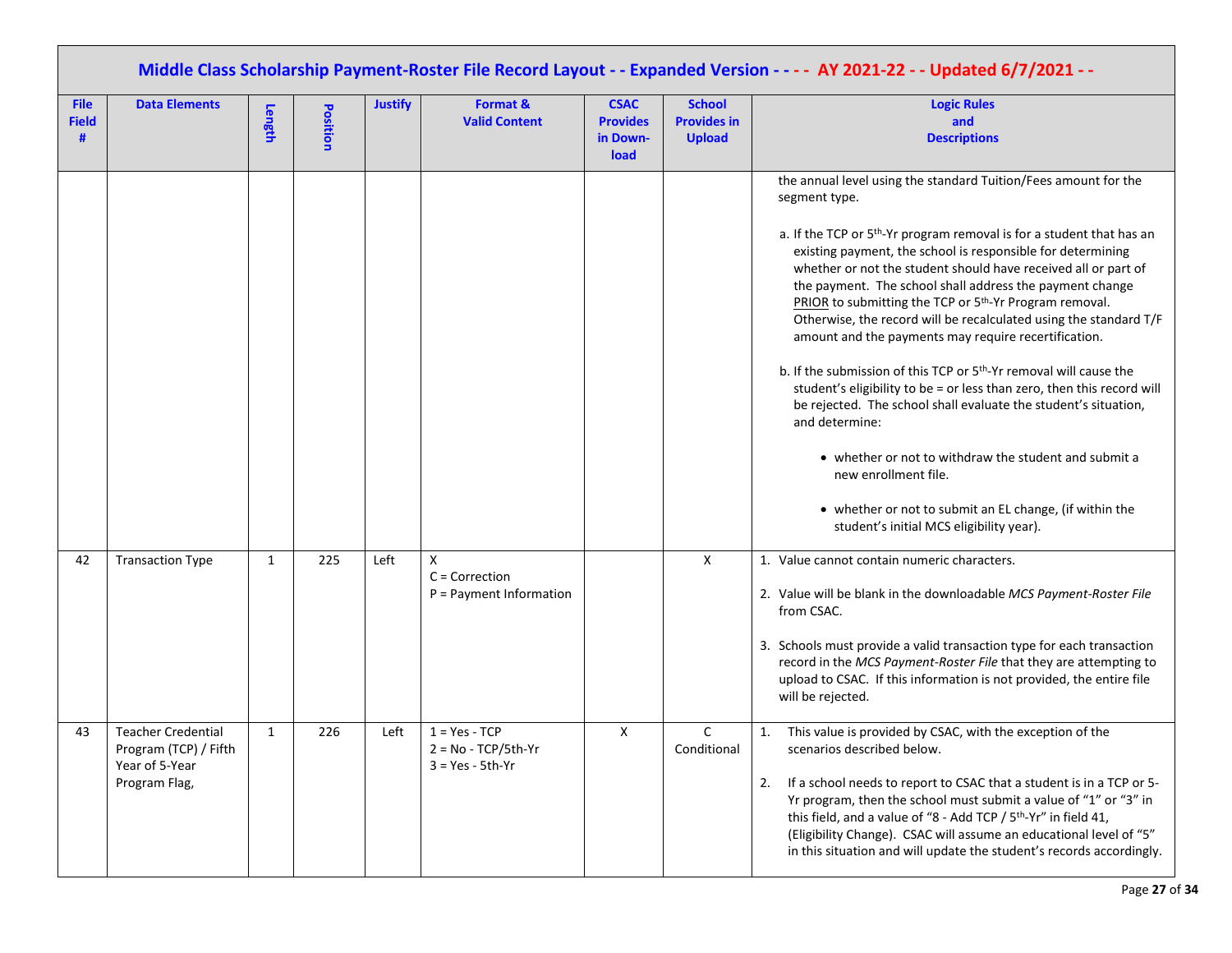|                                  |                      |        |          | Middle Class Scholarship Payment-Roster File Record Layout - - Expanded Version - - - - AY 2021-22 - - Updated 6/7/2021 - - |                                  |                                                    |                                                      |                                                                                                                                                                                                                                                                                                                                                                                                                                                                                                                                                                                                                                                                                                                                                                                                                                                                                                                                                                                                                                                                                                                                                                                                                                                                                                                                                                                                                                                                                                                                                                                                                                                                                         |
|----------------------------------|----------------------|--------|----------|-----------------------------------------------------------------------------------------------------------------------------|----------------------------------|----------------------------------------------------|------------------------------------------------------|-----------------------------------------------------------------------------------------------------------------------------------------------------------------------------------------------------------------------------------------------------------------------------------------------------------------------------------------------------------------------------------------------------------------------------------------------------------------------------------------------------------------------------------------------------------------------------------------------------------------------------------------------------------------------------------------------------------------------------------------------------------------------------------------------------------------------------------------------------------------------------------------------------------------------------------------------------------------------------------------------------------------------------------------------------------------------------------------------------------------------------------------------------------------------------------------------------------------------------------------------------------------------------------------------------------------------------------------------------------------------------------------------------------------------------------------------------------------------------------------------------------------------------------------------------------------------------------------------------------------------------------------------------------------------------------------|
| <b>File</b><br><b>Field</b><br># | <b>Data Elements</b> | Length | Position | <b>Justify</b>                                                                                                              | Format &<br><b>Valid Content</b> | <b>CSAC</b><br><b>Provides</b><br>in Down-<br>load | <b>School</b><br><b>Provides in</b><br><b>Upload</b> | <b>Logic Rules</b><br>and<br><b>Descriptions</b>                                                                                                                                                                                                                                                                                                                                                                                                                                                                                                                                                                                                                                                                                                                                                                                                                                                                                                                                                                                                                                                                                                                                                                                                                                                                                                                                                                                                                                                                                                                                                                                                                                        |
|                                  |                      |        |          |                                                                                                                             |                                  |                                                    |                                                      | NOTE: Campuses that do not have an eligible 5 <sup>th</sup> -Yr program will<br>have the transaction rejected.<br>If a school needs to report to CSAC that a student should be<br>3.<br>removed from a TCP or 5-Yr program, then the school shall report<br>a value of "2" in this field, and a value of "9 - Remove TCP/5th-Yr"<br>in field 41, (Eligibility Change).<br>a. As part of the TCP/5th-Yr removal process, CSAC will assume<br>that the EL is no longer "5" and will update the student's<br>record using the EL that was reported for the student in the<br>current academic year's MCS enrollment file. However, if the<br>reported EL was "5", CSAC will update the student's record<br>with an EL of "4".<br>b. If a school needs to report to CSAC that a student should be<br>removed from a TCP or 5-Yr program, and a payment exists<br>for this student, the school is responsible for determining<br>whether or not the student should have received all or part of<br>the payment. The school shall address the payment change<br>PRIOR to submitting the TCP or 5 <sup>th</sup> -Yr Program removal.<br>Otherwise, the record will be recalculated using the standard<br>T/F amount and the payments will require recertification.<br>c. If the submission of this TCP or 5th-Yr removal will cause the<br>student's eligibility to be = or less than zero, then this record<br>will be rejected. The school shall evaluate the student's<br>situation, and determine:<br>■ whether or not to withdraw the student and submit a<br>new enrollment file.<br>• whether or not to submit an EL change, (if within the<br>student's initial MCS eligibility year). |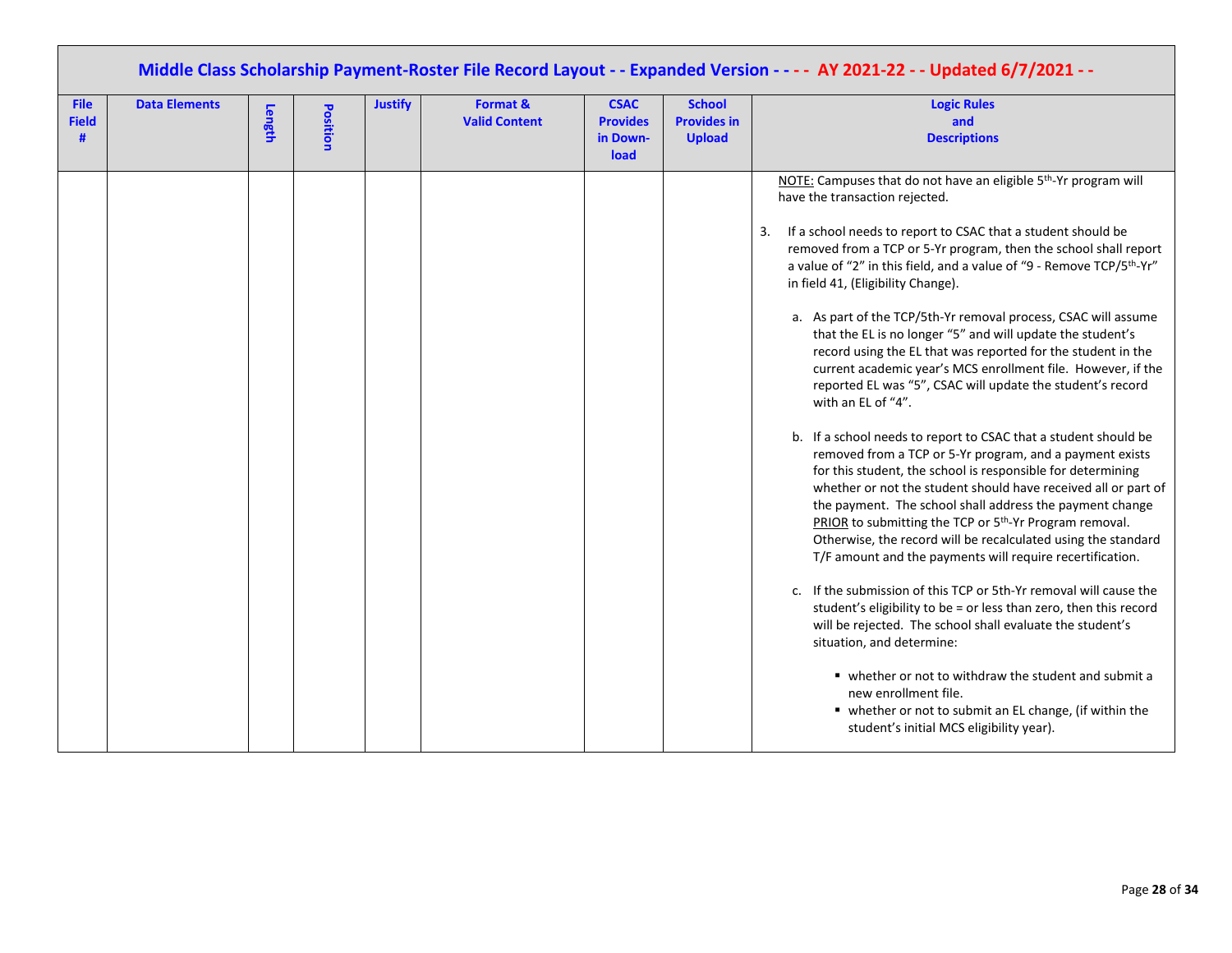| <b>File</b><br><b>Field</b><br># | <b>Data Elements</b>                    | Length       | Position | <b>Justify</b> | Format &<br><b>Valid Content</b>                                                                                                                                                                                                                            | <b>CSAC</b><br><b>Provides</b><br>in Down-<br>load | <b>School</b><br><b>Provides in</b><br><b>Upload</b> | Middle Class Scholarship Payment-Roster File Record Layout - - Expanded Version - - - - AY 2021-22 - - Updated 6/7/2021 - -<br><b>Logic Rules</b><br>and<br><b>Descriptions</b>                                                                                                                                                                                                                                                                                                                                                                                                                                                                                                                                                                                                                                                                                                                        |
|----------------------------------|-----------------------------------------|--------------|----------|----------------|-------------------------------------------------------------------------------------------------------------------------------------------------------------------------------------------------------------------------------------------------------------|----------------------------------------------------|------------------------------------------------------|--------------------------------------------------------------------------------------------------------------------------------------------------------------------------------------------------------------------------------------------------------------------------------------------------------------------------------------------------------------------------------------------------------------------------------------------------------------------------------------------------------------------------------------------------------------------------------------------------------------------------------------------------------------------------------------------------------------------------------------------------------------------------------------------------------------------------------------------------------------------------------------------------------|
| 44                               | <b>Roster Status</b><br>Indicator       | 1            | 227      | Left           | Blank = No change to the<br>record<br>$N =$ New record to the<br>roster<br>$U =$ Update made to the<br>record                                                                                                                                               | Χ                                                  |                                                      | 1. This value is provided by CSAC<br>Any value provided by the school in this field will be ignored during the<br>file upload and during MCS transaction processing.<br>A blank value indicates no changes occurred to the record from<br>2.<br>the prior week.<br>A value of N will indicate the record is a new awardee for the<br>3.<br>school.<br>A value of U will be provided for those student's whose award<br>4.<br>amount has changed from the prior week.                                                                                                                                                                                                                                                                                                                                                                                                                                   |
| 45                               | Annual Cal Grant<br><b>Award Amount</b> | 5            | 228-232  | Left           | #####<br>00000 to 99999                                                                                                                                                                                                                                     | $\mathsf{X}$                                       |                                                      | This value is provided by CSAC.<br>1.<br>Any value provided by the school in this field will be ignored<br>2.<br>during the file upload and during MCS transaction processing.                                                                                                                                                                                                                                                                                                                                                                                                                                                                                                                                                                                                                                                                                                                         |
| 46                               | <b>Educational Level</b>                | $\mathbf{1}$ | 233-233  | Left           | #<br><b>Blank</b><br>$0 = 1$ st year, never<br>attended college<br>$1 = 1$ st year, attended<br>college before<br>$2 = 2$ nd year/sophomore<br>$3 = 3$ rd year/junior<br>$4 = 4th year/senior$<br>$5 = 5th year/other$<br>undergraduate,<br>(CSAC use only) | $\mathsf{x}$                                       | $\mathsf{C}$<br>Conditional                          | 1. This field will serve dual purposes:<br>a. CSAC will provide the Educational Level (EL) that was most<br>recently reported by the school. CSAC will not advance students'<br>ELs with the passage of time but will rely on the schools to report<br>the students' EL progression in each subsequent academic year's<br>MCS enrollment file.<br>NOTE: Once a student's total eligibility percentage has been<br>established, (by the student's/school's receipt of an MCS<br>payment) then all subsequent ELs reported in a school's<br>enrollment file, (for that same student) will be used for display<br>purposes only. Those subsequent ELs will not be acted upon by<br>CSAC, and therefore will not affect a student's Total, Used, nor<br>Remaining Eligibility percentage.<br>b. The schools will use this field when submitting an EL correction<br>during the student's initial MCS year. |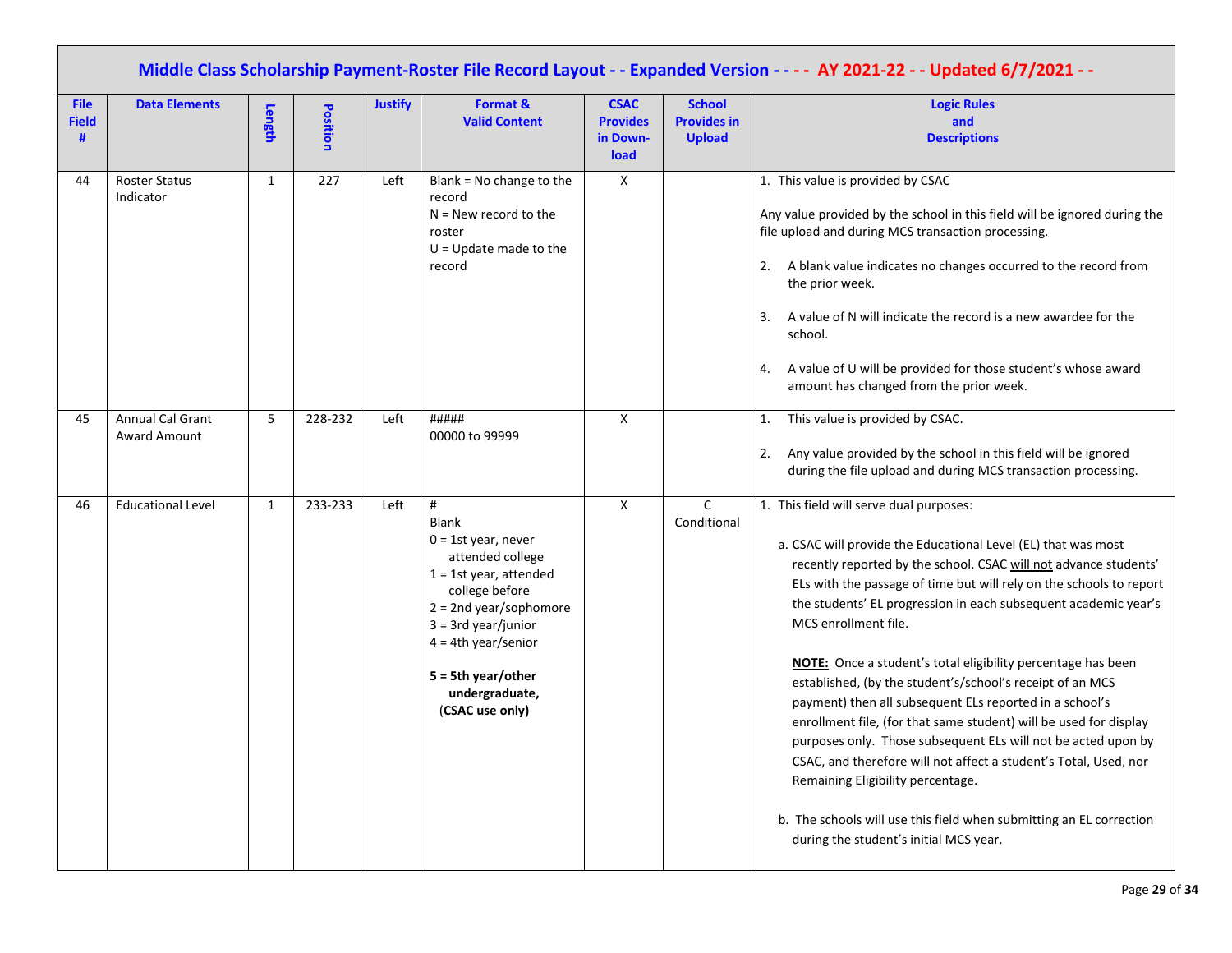| Middle Class Scholarship Payment-Roster File Record Layout - - Expanded Version - - - - AY 2021-22 - - Updated 6/7/2021 - -                                                                                                                                                                                                                                                                                                                         |                                                                                                                                                                                                                                                                                                                                                                                                                                                                                                                                                                                                                                                                                                                                                                                                                                                                                                                                 |  |  |  |  |  |  |  |  |  |
|-----------------------------------------------------------------------------------------------------------------------------------------------------------------------------------------------------------------------------------------------------------------------------------------------------------------------------------------------------------------------------------------------------------------------------------------------------|---------------------------------------------------------------------------------------------------------------------------------------------------------------------------------------------------------------------------------------------------------------------------------------------------------------------------------------------------------------------------------------------------------------------------------------------------------------------------------------------------------------------------------------------------------------------------------------------------------------------------------------------------------------------------------------------------------------------------------------------------------------------------------------------------------------------------------------------------------------------------------------------------------------------------------|--|--|--|--|--|--|--|--|--|
| <b>Justify</b><br>Format &<br><b>School</b><br><b>Data Elements</b><br><b>CSAC</b><br><b>File</b><br><b>Position</b><br>Length<br><b>Provides in</b><br><b>Field</b><br><b>Valid Content</b><br><b>Provides</b><br><b>Upload</b><br>#<br>in Down-<br>load                                                                                                                                                                                           | <b>Logic Rules</b><br>and<br><b>Descriptions</b>                                                                                                                                                                                                                                                                                                                                                                                                                                                                                                                                                                                                                                                                                                                                                                                                                                                                                |  |  |  |  |  |  |  |  |  |
| 2.<br>rejected.<br>3. If a school is submitting an Educational Level correction, then the<br>data value submitted must be a value of "0" through "4". The<br>Change" in field 41, (Eligibility Change).<br>shall report a value of "8 - Add TCP / 5 <sup>th</sup> -Yr" in field 41,<br>Yr" in field 43, (TCP / 5 <sup>th</sup> -Yr Flag). CSAC will assume an<br>student's records accordingly.<br>will remove the TCP or 5 <sup>th</sup> -Yr flag. | If a school is submitting an Educational Level (EL) correction, it will<br>only be allowed during the academic year in which the student's<br>MCS eligibility percentage was established. If an EL correction is<br>submitted in a subsequent academic year, the transaction will be<br>school is also required to submit a value of "0 - Educational Level<br>a. NOTE: An educational level change to a value of "5" will be<br>considered invalid, and the transaction will be rejected. If a<br>school needs to change an educational level to "5" due to<br>reporting a student in a TCP or 5th-Yr Program, then the school<br>(Eligibility Change) and a value of "1 - Yes-TCP" or "3 - Yes-5th-<br>educational level of "5" in this situation and will update the<br>b. If a TCP or 5 <sup>th</sup> -Yr exists, and an Educational Level change is made<br>between 0-4, the educational level change will be accepted and |  |  |  |  |  |  |  |  |  |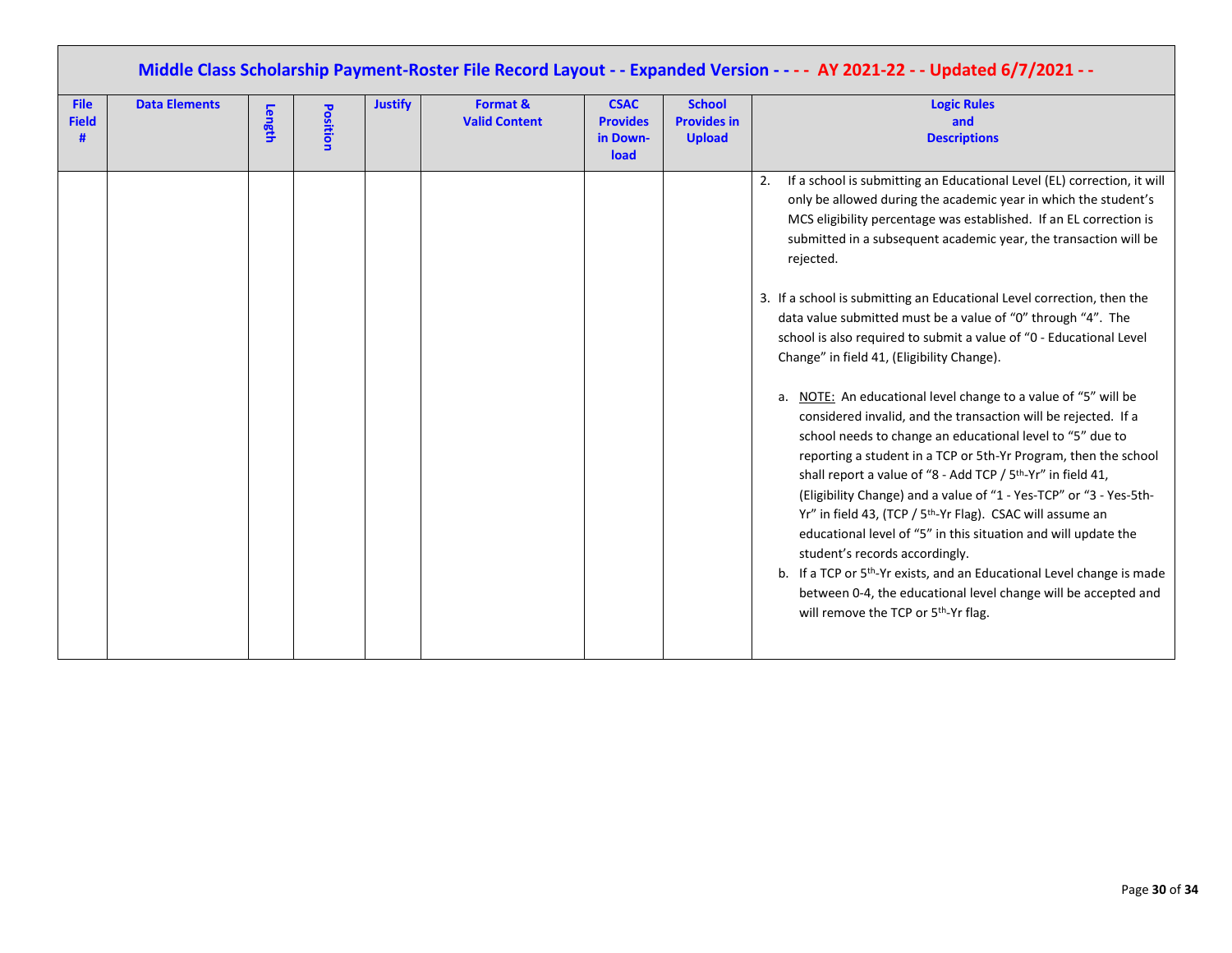|                                  | Middle Class Scholarship Payment-Roster File Record Layout - - Expanded Version - - - - AY 2021-22 - - Updated 6/7/2021 - - |        |                 |                |                                                                                                                                                                                                           |                                                    |                                                      |                                                                                                                                                                                                                                                                                                                                                                                                                                                                                                                                                                                                                                                                                           |  |  |  |  |
|----------------------------------|-----------------------------------------------------------------------------------------------------------------------------|--------|-----------------|----------------|-----------------------------------------------------------------------------------------------------------------------------------------------------------------------------------------------------------|----------------------------------------------------|------------------------------------------------------|-------------------------------------------------------------------------------------------------------------------------------------------------------------------------------------------------------------------------------------------------------------------------------------------------------------------------------------------------------------------------------------------------------------------------------------------------------------------------------------------------------------------------------------------------------------------------------------------------------------------------------------------------------------------------------------------|--|--|--|--|
| <b>File</b><br><b>Field</b><br># | <b>Data Elements</b>                                                                                                        | Length | <b>Position</b> | <b>Justify</b> | Format &<br><b>Valid Content</b>                                                                                                                                                                          | <b>CSAC</b><br><b>Provides</b><br>in Down-<br>load | <b>School</b><br><b>Provides in</b><br><b>Upload</b> | <b>Logic Rules</b><br>and<br><b>Descriptions</b>                                                                                                                                                                                                                                                                                                                                                                                                                                                                                                                                                                                                                                          |  |  |  |  |
| 47                               | <b>Total Eligibility</b>                                                                                                    | 5      | 234-238         | Left           | #####<br>Blank<br>00000 to 99999<br>(Decimal Point is<br>implied)<br>(Examples)<br>%<br>Appears as:<br>$= 40000$<br>400%<br>$= 12500$<br>125%<br>50%<br>$= 05000$<br>$33.33\% = 03333$<br>$= 00500$<br>5% | X                                                  |                                                      | 1. This value is provided by CSAC and reflects the total eligibility<br>percentage assigned to the student at the time his/her educational<br>level was established.<br>For example: If a student is reported as an EL 1-Freshman and this<br>student is subsequently awarded and receives a payment for the Fall<br>semester, then his/her EL is established as '1' and his/her total<br>eligibility percentage is = 400.<br>NOTE: The only time that this value will change is when a student<br>receives the additional 100% allowed when entering a TCP or 5 <sup>th</sup> Yr<br>Program, or in the case of an Educational Level Correction during<br>the student's initial MCS year. |  |  |  |  |
| 48                               | <b>Used Eligibility</b>                                                                                                     | 5      | 239-243         | Left           | #####<br>Blank<br>00000 to 99999<br>(Decimal Point is<br>implied)<br>(Examples)<br>%<br>Appears as:<br>400%<br>$= 40000$<br>$= 12500$<br>125%<br>$= 05000$<br>50%<br>$33.33\% = 03333$<br>$= 00500$<br>5% | X                                                  |                                                      | 1. This value is provided by CSAC, and reflects the total eligibility used<br>by the payments disbursed for this student, (i.e. the sum of the<br>percentages used for each respective payment).                                                                                                                                                                                                                                                                                                                                                                                                                                                                                          |  |  |  |  |
| 49                               | <b>Remaining Eligibility</b>                                                                                                | 5      | 244-248         | Left           | #####<br>Blank<br>00000 to 99999<br>(Decimal Point is<br>implied)                                                                                                                                         | X                                                  |                                                      | 1. This value is provided by CSAC and reflects the resulting value when<br>the Used Eligibility is subtracted from the Total Eligibility for a<br>student.                                                                                                                                                                                                                                                                                                                                                                                                                                                                                                                                |  |  |  |  |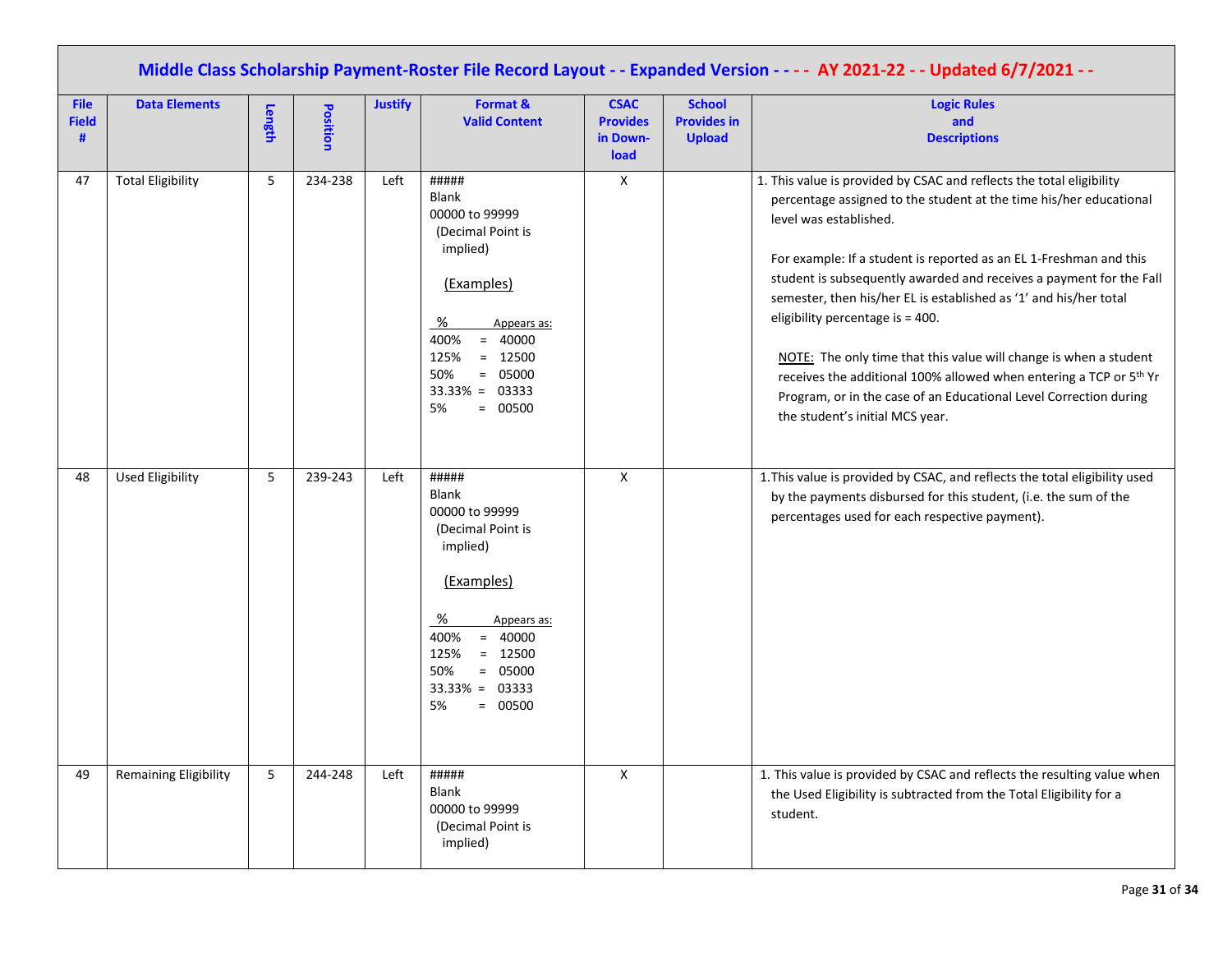|                                  |                                |                |          |                |                                                                                                                                      |                                                    |                                                      | Middle Class Scholarship Payment-Roster File Record Layout - - Expanded Version - - - - AY 2021-22 - - Updated 6/7/2021 - -                                                                                                                                                                                                                                                                                                                                                                                                                     |
|----------------------------------|--------------------------------|----------------|----------|----------------|--------------------------------------------------------------------------------------------------------------------------------------|----------------------------------------------------|------------------------------------------------------|-------------------------------------------------------------------------------------------------------------------------------------------------------------------------------------------------------------------------------------------------------------------------------------------------------------------------------------------------------------------------------------------------------------------------------------------------------------------------------------------------------------------------------------------------|
| <b>File</b><br><b>Field</b><br># | <b>Data Elements</b>           | Length         | Position | <b>Justify</b> | Format &<br><b>Valid Content</b>                                                                                                     | <b>CSAC</b><br><b>Provides</b><br>in Down-<br>load | <b>School</b><br><b>Provides in</b><br><b>Upload</b> | <b>Logic Rules</b><br>and<br><b>Descriptions</b>                                                                                                                                                                                                                                                                                                                                                                                                                                                                                                |
|                                  |                                |                |          |                | (Examples)<br>%<br>Appears as:<br>$= 40000$<br>400%<br>$= 12500$<br>125%<br>50%<br>$= 05000$<br>$33.33\% = 03333$<br>5%<br>$= 00500$ |                                                    |                                                      |                                                                                                                                                                                                                                                                                                                                                                                                                                                                                                                                                 |
| 50                               | <b>Year Entered</b><br>Program | 4              | 249-252  | Left           | ####<br><b>CCYY</b><br>Numbers 0 to 9<br>Example: 2016 = 2016/17<br>academic year                                                    | X                                                  |                                                      | 1. This value is provided by CSAC and reflects the academic year in<br>which a student's MCS eligibility was established, (i.e. the academic<br>year in which a student received his/her first MCS payment; starting<br>from the 2016-17 AY forward).<br>2. Commencing with the 2016-17 academic year, the total number of<br>years of eligibility for grants shall be based on the student's<br>educational level designated by the institution of attendance when<br>the recipient initially receives payment for a grant. (Established Year) |
| 51                               | <b>CSAC ID</b>                 | 9              | 253-261  | Right          | #########<br>000010001 to 999999999                                                                                                  | X                                                  |                                                      | This value is provided by CSAC.<br>1.<br>Any value provided by the school in this field will be ignored<br>2.<br>during the file upload and during MCS transaction processing.                                                                                                                                                                                                                                                                                                                                                                  |
| 52                               | Filler                         | 9              | 262-270  |                |                                                                                                                                      | X                                                  | Χ                                                    | N/A                                                                                                                                                                                                                                                                                                                                                                                                                                                                                                                                             |
|                                  | <b>FILE FOOTER</b>             |                |          |                |                                                                                                                                      |                                                    |                                                      |                                                                                                                                                                                                                                                                                                                                                                                                                                                                                                                                                 |
| 1                                | <b>Transaction Code</b>        | 4              | $1 - 4$  | Left           | <b>XXXX</b><br><b>MCFT</b>                                                                                                           | Χ                                                  | X                                                    | 1. Value cannot be blank.<br>2. Value cannot contain numeric characters.<br>3. Value must = "MCFT".                                                                                                                                                                                                                                                                                                                                                                                                                                             |
| $\overline{2}$                   | Data Media                     | $\overline{2}$ | $5 - 6$  | Left           | ##<br>09 = Data Transfer<br>Facility                                                                                                 | $\mathsf X$                                        | $\mathsf{X}$                                         | 1. Value must = " $09"$<br>2. Value cannot be blank<br>3. Value cannot contain alpha characters.                                                                                                                                                                                                                                                                                                                                                                                                                                                |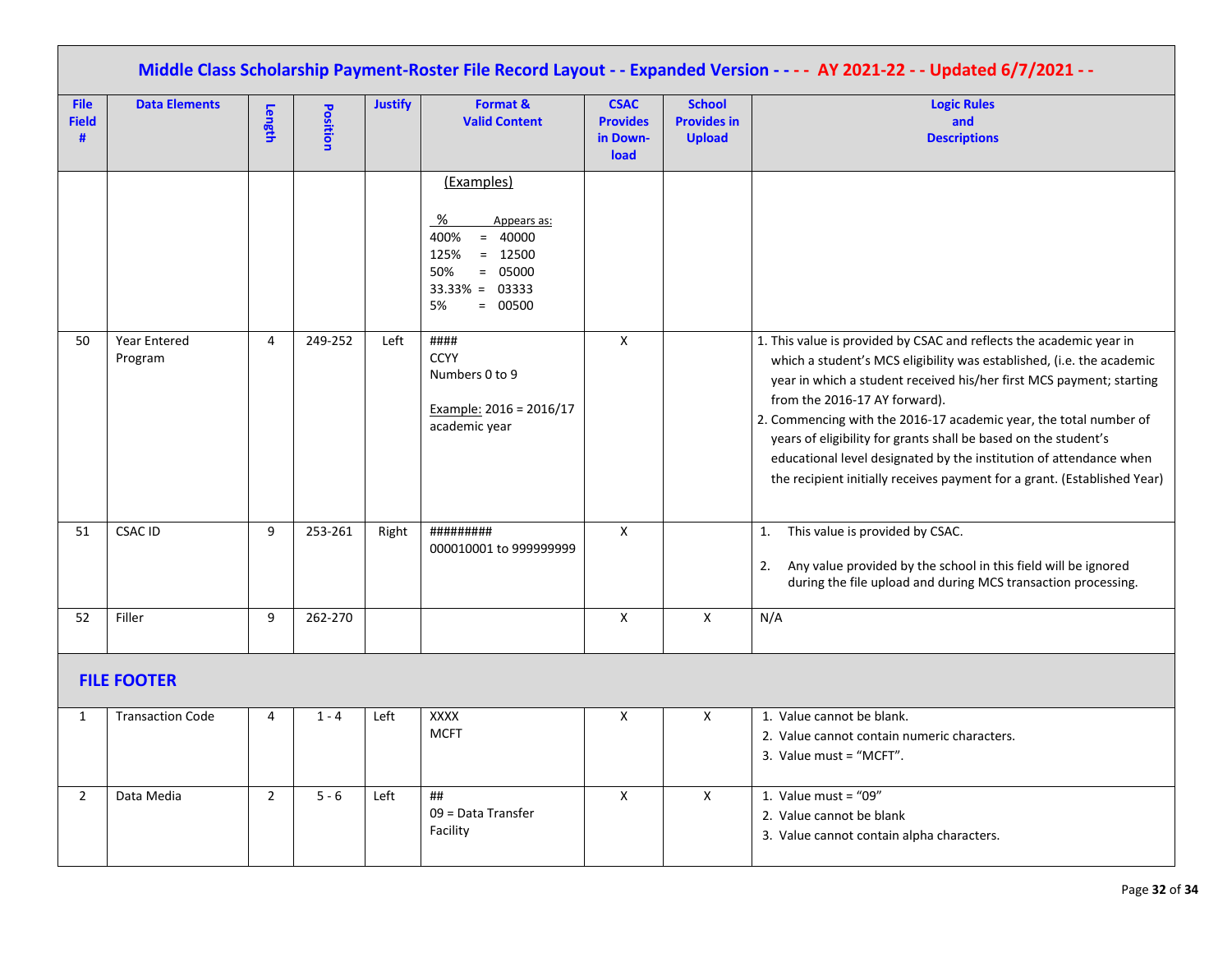|                                  | Middle Class Scholarship Payment-Roster File Record Layout - - Expanded Version - - - - AY 2021-22 - - Updated 6/7/2021 - - |              |           |                |                                                                                   |                                                    |                                                      |                                                                                                                                                                                                                                                                                                                                                      |  |  |  |  |
|----------------------------------|-----------------------------------------------------------------------------------------------------------------------------|--------------|-----------|----------------|-----------------------------------------------------------------------------------|----------------------------------------------------|------------------------------------------------------|------------------------------------------------------------------------------------------------------------------------------------------------------------------------------------------------------------------------------------------------------------------------------------------------------------------------------------------------------|--|--|--|--|
| <b>File</b><br><b>Field</b><br># | <b>Data Elements</b>                                                                                                        | Length       | Position  | <b>Justify</b> | Format &<br><b>Valid Content</b>                                                  | <b>CSAC</b><br><b>Provides</b><br>in Down-<br>load | <b>School</b><br><b>Provides in</b><br><b>Upload</b> | <b>Logic Rules</b><br>and<br><b>Descriptions</b>                                                                                                                                                                                                                                                                                                     |  |  |  |  |
| 3                                | Filler                                                                                                                      | 6            | $7 - 12$  | Left           | <b>Blank</b>                                                                      | Χ                                                  | X                                                    | N/A                                                                                                                                                                                                                                                                                                                                                  |  |  |  |  |
| 4                                | Submitter<br>Identification                                                                                                 | 8            | $13 - 20$ | Left           | <b>X#######</b><br><b>USDE School Code</b><br>Number                              | $\mathsf{X}$                                       | $\mathsf{X}$                                         | 1. Value cannot be blank.<br>2. Value must be in format provided.<br>3. Value must = the School ID entered by the school user on the<br>WebGrants File Upload screen.                                                                                                                                                                                |  |  |  |  |
| 5                                | Submitter Source<br>Code                                                                                                    | $\mathbf{1}$ | 21        | Left           | $\pmb{\mathsf{X}}$<br>$S =$ School                                                | $\pmb{\mathsf{X}}$                                 | $\pmb{\times}$                                       | 1. Value cannot be blank.<br>2. Value cannot contain numeric characters.<br>3. Value must = " $S$ "                                                                                                                                                                                                                                                  |  |  |  |  |
| 6                                | Submitter Name                                                                                                              | 32           | $22 - 53$ | Left           | ############<br>School Name                                                       | $\mathsf{X}$                                       | $\mathsf{x}$                                         | 1. Value cannot be blank.                                                                                                                                                                                                                                                                                                                            |  |  |  |  |
| $\overline{7}$                   | <b>Processing Date</b>                                                                                                      | 8            | $54 - 61$ | Left           | ########<br>CCYYMMDD                                                              | $\mathsf{X}$                                       | $\mathsf{X}$                                         | 1. Value cannot be blank.<br>2. Value cannot contain alpha characters.<br>3. Value cannot be a future date.<br>4. Value cannot be a date LT 20210701.<br>5. Value must be in the format provided.                                                                                                                                                    |  |  |  |  |
| 8                                | Academic Year                                                                                                               | 4            | $62 - 65$ | Left           | ####<br><b>CCYY</b><br>Numbers 0 to 9<br>Example: 2021 = 2021-22<br>academic year | $\pmb{\times}$                                     | $\mathsf{X}$                                         | 1. Value cannot be blank.<br>2. Value cannot contain alpha characters.<br>3. Value cannot be LT "2021".<br>4. Value must = the Academic Year selected by the school user on the<br>WebGrants File Upload screen.<br>5. Value must be in format provided.<br>6. Value must = the Academic Year in field 3 of each of the records<br>within this file. |  |  |  |  |
| 9                                | <b>Total Number Detail</b><br>Transactions                                                                                  | 11           | 66-76     | Right          | ###########<br>00000000001 to<br>9999999999                                       | X                                                  | $\mathsf{x}$                                         | 1. Value must = actual number of transaction records in the File<br>2. Value cannot be Blank or Zero<br>3. Value cannot contain alpha characters.                                                                                                                                                                                                    |  |  |  |  |